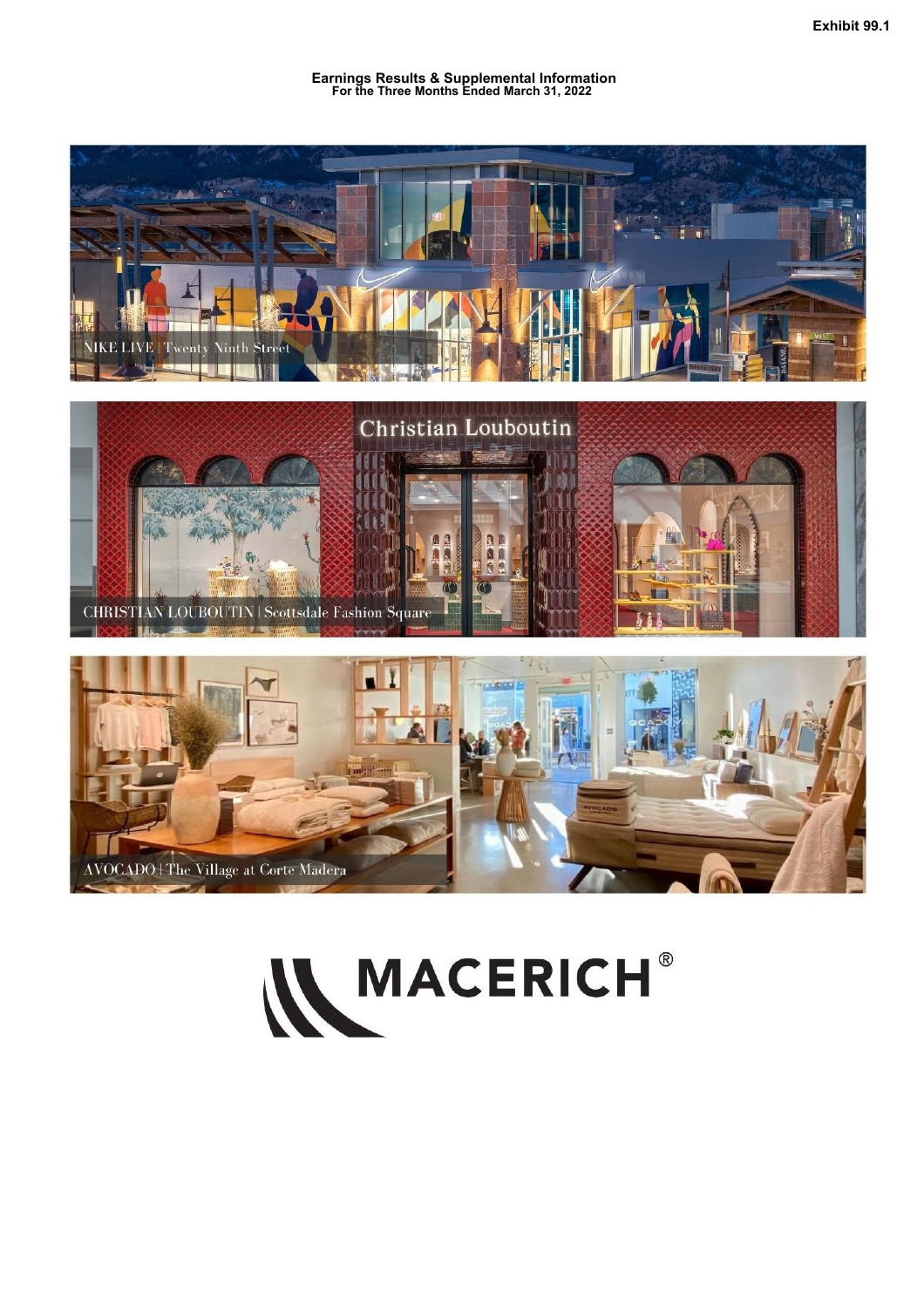#### **The Macerich Company Earnings Results & Supplemental Information For the Three Months Ended March 31, 2022 Table of Contents**

All information included in this supplemental financial package is unaudited, unless otherwise indicated.

|                                                          | Page No.       |
|----------------------------------------------------------|----------------|
| <b>Executive Summary &amp; Financial Highlights</b>      |                |
| <b>Executive Summary</b>                                 | 1              |
| <b>Financial Highlights</b>                              | $\overline{4}$ |
| <b>Capital Information</b>                               | 9              |
| Capital Information and Market Capitalization            | 9              |
| Changes in Total Common and Equivalent Shares/Units      | 10             |
| <b>Financial Data</b>                                    | 11             |
| <b>Consolidated Statements of Operations (Unaudited)</b> | 11             |
| <b>Consolidated Balance Sheet (Unaudited)</b>            | 12             |
| Non-GAAP Pro Rata Financial Information (Unaudited)      | 13             |
| 2022 Earnings Guidance                                   | 16             |
| Supplemental FFO Information                             | 17             |
| <b>Capital Expenditures</b>                              | 18             |
| <b>Operational Data</b>                                  | 19             |
| Trailing Twelve Month Sales Per Square Foot              | 19             |
| Portfolio Occupancy                                      | 20             |
| Average Base Rent Per Square Foot                        | 21             |
| Cost of Occupancy                                        | 22             |
| Percentage of Net Operating Income by State              | 23             |
| <b>Property Listing</b>                                  | 24             |
| Joint Venture List                                       | 27             |
| <b>Debt Tables</b>                                       | 29             |
| <b>Debt Summary</b>                                      | 29             |
| Outstanding Debt by Maturity Date                        | 30             |
| <b>Development and Redevelopment Pipeline Forecast</b>   | 32             |
| <b>Corporate Information</b>                             | 34             |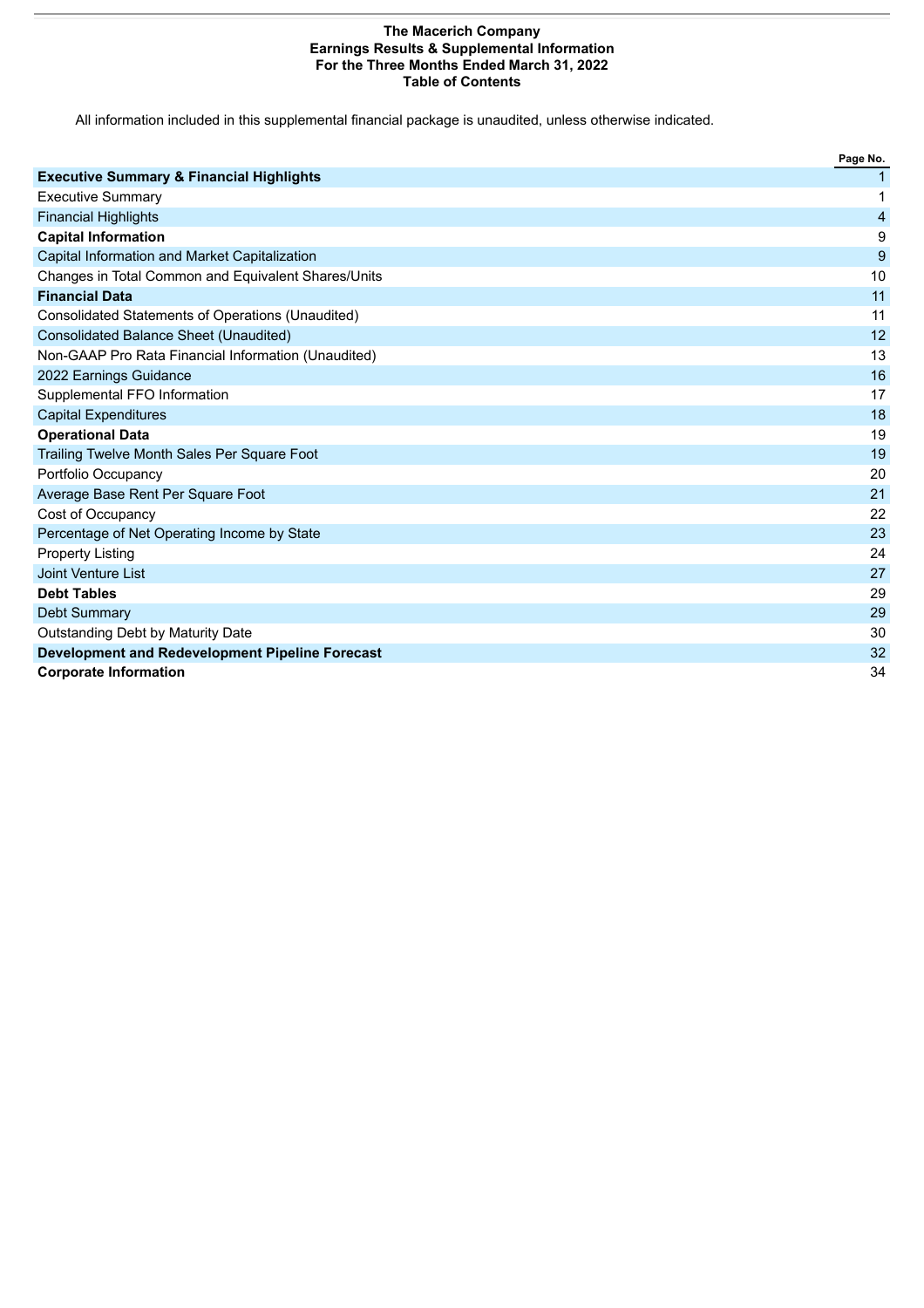<span id="page-2-0"></span>

We own 48 million square feet of real estate consisting primarily of interests in 44 regional town centers. We specialize in successful retail properties in many of the country's most attractive, densely populated markets with a significant presence on the West Coast, and in Arizona and the Metro New York to Washington, DC corridor. We are a recognized leader in sustainability and have achieved the #1 GRESB ranking in the North American Retail Sector for seven straight years (2015 – 2021).

#### **General Updates:**

Our portfolio finished 2021 strong and that same momentum has continued into early 2022, with robust leasing demand and tenant sales. For the year ended 2021, portfolio comparable tenant sales from spaces less than 10,000 square feet were 10% higher than tenant sales for the pre-pandemic year ended 2019 and our leasing volumes reached near historic highs. To kick off 2022, portfolio comparable tenant sales from spaces less than 10,000 for the quarter ended March 31, 2022 were 14.5% higher than the first quarter of 2021 and 11.5% higher than the first quarter of 2019. Portfolio tenant sales per square foot for spaces less than 10,000 square feet for the trailing twelve months ended March 31, 2022 were \$843, which is a record high for The Macerich Company (the "Company"). During the first quarter of 2022, we signed 22% more leases than we signed during the first quarter of 2021.

We are extremely proud of our significant contributions and progress as an industry-leading steward of the environment, and as a thoughtful and socially responsible employer and corporate citizen. For details on our environmental/sustainability and social goals and accomplishments, we refer you to Corporate Responsibility Report, which will soon be posted on our website.

#### **Financial Results for the Quarter:**

- The net loss attributable to the Company was \$37.2 million or \$0.17 per share-diluted during the first quarter of 2022, compared to the net loss attributable to the Company of \$63.6 million or \$0.40 per share-diluted attributable to the Company for the quarter ended March 31, 2021.
- Funds from Operations ("FFO"), excluding financing expense in connection with Chandler Freehold increased 12.8% on a per share basis to \$112.4 million or \$0.50 per share-diluted during the first quarter of 2022, compared to \$75.6 million or \$0.45 per share-diluted for the quarter ended March 31, 2021.
- Same center net operating income ("NOI"), excluding lease termination income, increased 24.7% in the first quarter of 2022 compared to the first quarter of 2021. This percentage increased to 30.2% when including lease termination income.

#### **Operations:**

- Portfolio occupancy as of March 31, 2022 was 91.3%, a 2.8% increase compared to an 88.5% occupancy rate at March 31, 2021.
- Portfolio comparable tenant sales from spaces less than 10,000 square feet for the quarter ended March 31, 2022 were 14.5% higher than the quarter ended March 31, 2021.
- Portfolio sales per square foot from spaces less than 10,000 square feet for the trailing twelve months ended March 31, 2022 were \$843, which is an all-time, record high for our Company.
- During the first quarter of 2022, we signed 220 leases for 617,000 square feet, compared to 181 leases and 693,000 square feet during the first quarter of 2021. This represented a 22% increase in the number of leases signed.
- During the first quarter of 2022, we opened 188,000 square feet of new stores and uses, including among many others… six locations with Cotton On; Christian Louboutin, Scotch & Soda and Polestar at Scottsdale Fashion Square; Nike Live at Twenty Ninth Street; johnnie-O at Kierland Commons; Avocado at The Village at Corte Madera; XLanes at Fresno Fashion Fair; and Urban Outfitters, Longhorn Steakhouse and Golf Lounge 18 at Danbury Fair Mall.
- Re-leasing spreads were 1.3% greater than expiring base rent for the twelve months ended March 31, 2022.

#### **Redevelopment:**

We continue to ramp up our redevelopment efforts as we move past the pandemic. Some recent redevelopment highlights include: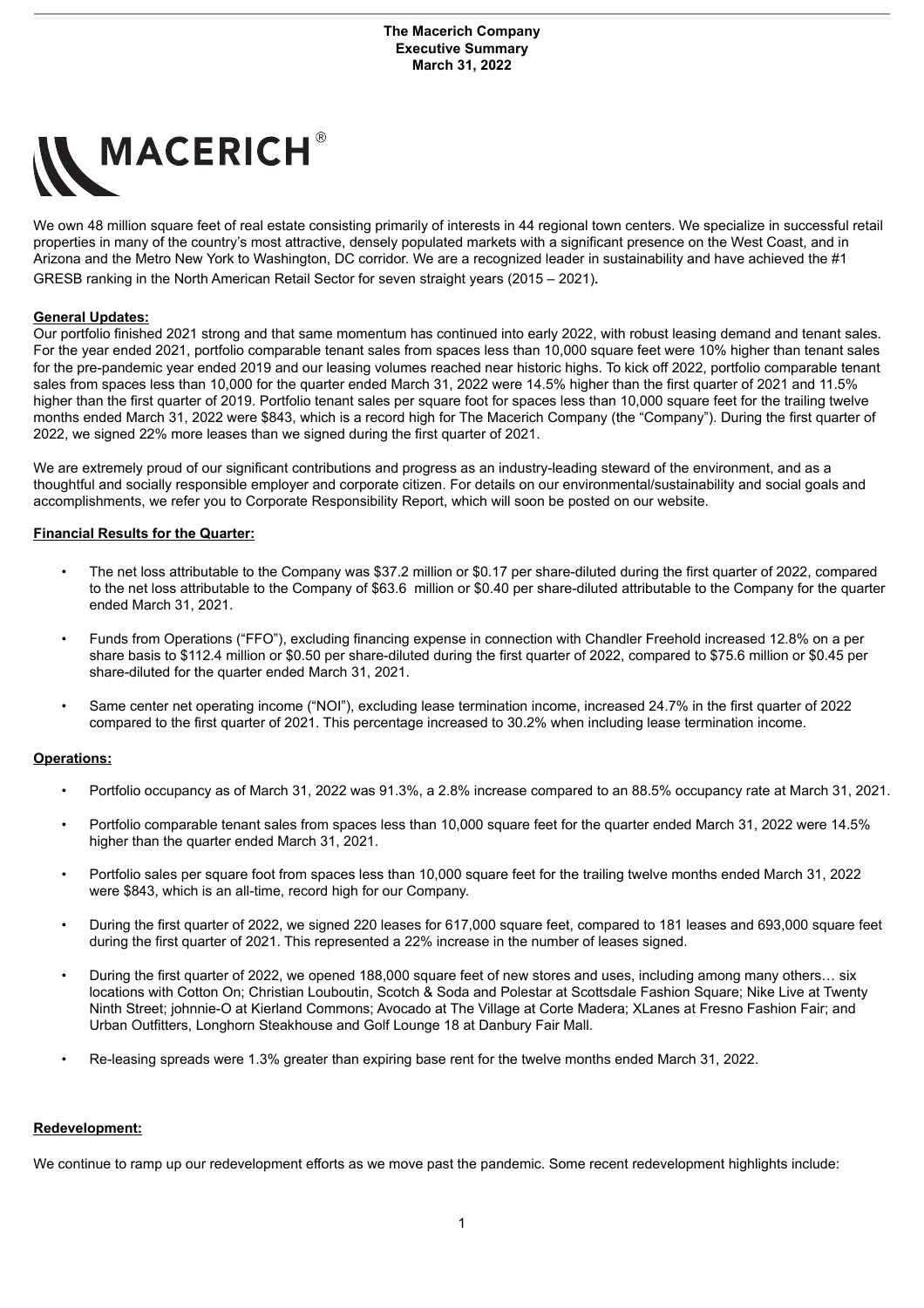#### **The Macerich Company Executive Summary March 31, 2022**

- Our joint venture in One Westside in Los Angeles, CA has delivered the approximately 584,000 square foot, three-level creative office space to Google, which is anticipated to open this summer. The project remains ahead of schedule and on budget, and is fully funded by a construction loan.
- We continue to secure entitlements and/or plan transformative projects to redevelop: the former Bloomingdale's and Arclight Theater spaces at Santa Monica Place with entertainment and office uses; the former Lord & Taylor parcel at Tysons Corner Center with mixed uses and possibly flagship retail uses; the former Sears parcels at both Washington Square and Los Cerritos Center with mixed-use densification expansions; FlatIron Crossing in Broomfield, Colorado with a multi-phased, mixed-use densification expansion for which we secured entitlements in late 2021; and Kierland Commons in Phoenix, Arizona for an expansion to add multi-family and office buildings to this amenity-rich lifestyle property in northeast Phoenix.

#### **Balance Sheet:**

During 2022, our mortgage refinancing and extension activity has included the following: on February 2, we closed a \$175 million refinance of FlatIron Crossing; on April 29, we closed a \$72 million refinance of Pacific View in Ventura, CA; and on May 6, we closed a two-year extension of the loan on The Oaks in Thousand Oaks, CA. We are also in the process of closing a \$185 million loan to refinance Danbury Fair in Danbury, CT, subject to final documentation and customary closing conditions.

As of the date of this filing, we have approximately \$628 million of liquidity, including unrestricted cash on hand totaling over \$200 million, with the balance representing available capacity on our revolving line of credit.

As of March 31, 2022, total debt including our pro-rata share of joint ventures was \$6.91 billion at a weighted average annual effective interest rate of 3.86%.

#### **2022 Earnings Guidance:**

At this time, we are narrowing the ranges and increasing the mid-points of our 2022 guidance for both estimated EPS-diluted and FFO per share-diluted, excluding financing expense in connection with Chandler Freehold. The following is a reconciliation of estimated EPS-diluted to FFO per share-diluted, excluding financing expense in connection with Chandler Freehold:

|                                                                                           | <b>Fiscal Year 2022</b><br>Guidance |          |
|-------------------------------------------------------------------------------------------|-------------------------------------|----------|
| EPS-diluted                                                                               | $(S0.17) -$                         | (\$0.03) |
| Plus: real estate depreciation and amortization                                           | $1.87 -$                            | - 1.87   |
| Plus: loss on sale or write-down of depreciable assets                                    | $0.17 -$                            | 0.17     |
| FFO per share-diluted                                                                     | $1.87 -$                            | 2.01     |
| Plus: impact of financing expense in connection with Chandler Freehold                    | $0.03 -$                            | 0.03     |
| FFO per share - diluted, excluding financing expense in connection with Chandler Freehold | \$1.90                              | \$2.04   |

This guidance assumes no further government-mandated shutdowns of our properties. It does not assume any sale of common equity during 2022. These estimates do not include possible future gains or losses or the impact on operating results from possible future property acquisitions or dispositions, other than land sales. There can be no assurance that our actual results will not differ from the estimates set forth above.

More details of the guidance assumptions are included on page 16.

#### **Dividend:**

On May 9, 2022, we declared a quarterly cash dividend of \$0.15 per share of common stock. The dividend is payable on June 3, 2022 to stockholders of record at the close of business on May 20, 2022.

#### **Investor Conference Call:**

We will provide an online Web simulcast and rebroadcast of our quarterly earnings conference call. The call will be available on The Macerich Company's website at www.macerich.com (Investors Section). The call begins on May 9, 2022 at 10:00 a.m. Pacific Time. To listen to the call, please visit the website at least 15 minutes prior to the call in order to register and download audio software if needed. An online replay at www.macerich.com (Investors Section) will be available for one year after the call.

#### **About Macerich and this Document:**

The Company is a fully integrated, self-managed and self-administered real estate investment trust, which focuses on the acquisition, leasing, management, development and redevelopment of regional town centers throughout the United States. The Company is the sole general partner of, and owns a majority of the ownership interests in, The Macerich Partnership, L.P., a Delaware limited partnership (the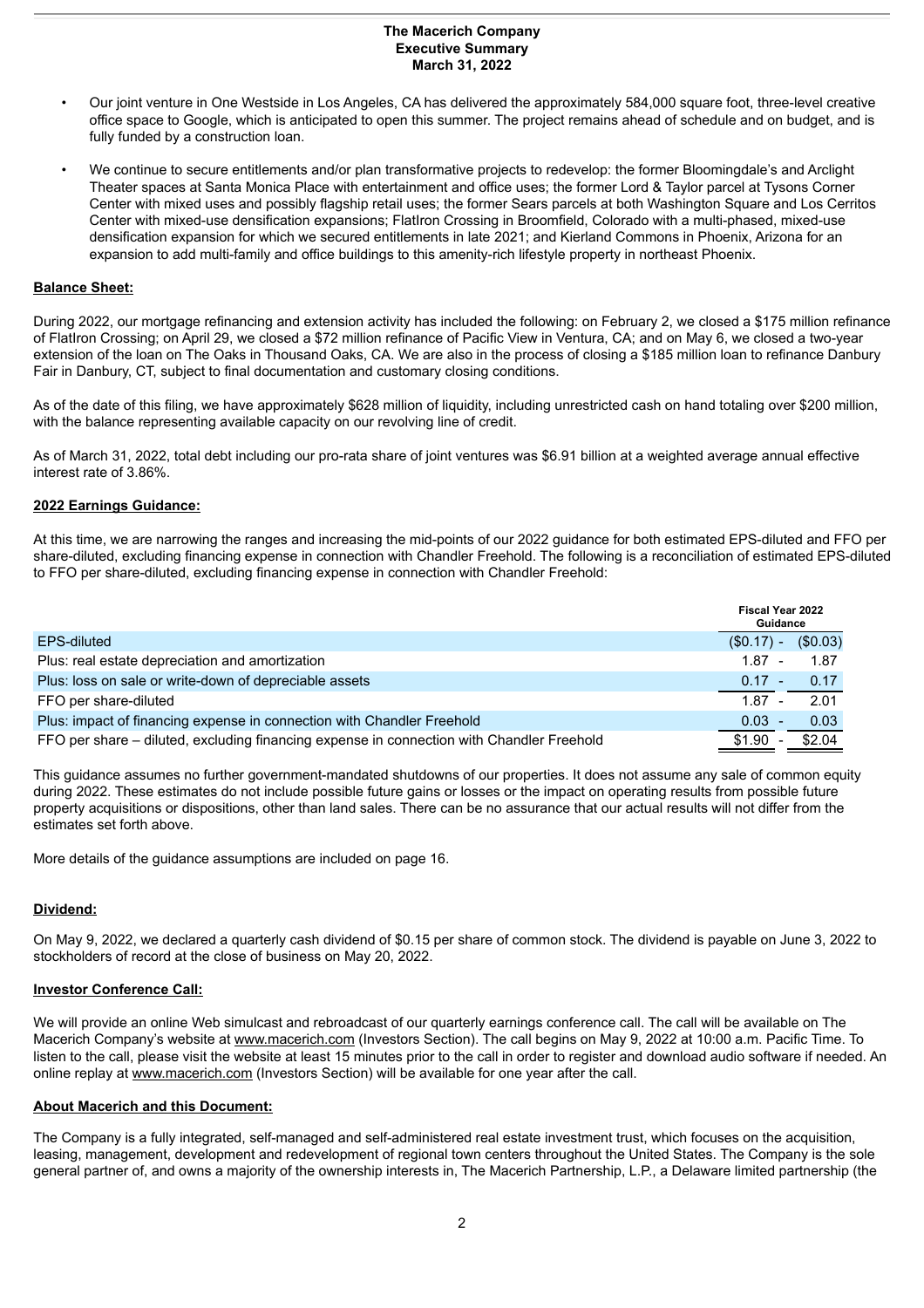#### **The Macerich Company Executive Summary March 31, 2022**

<span id="page-4-0"></span>"Operating Partnership") and conducts all of its operations through the Operating Partnership and the Company's management companies.

As of March 31, 2022, the Operating Partnership owned or had an ownership interest in 48 million square feet of gross leasable area ("GLA") consisting primarily of interests in 44 regional town centers and five community/power shopping centers. These 49 centers (which include any adjoining mixed-use improvements) are referred to hereinafter as the "Centers" unless the context requires otherwise. All references to the Company in this document include the Company, those entities owned or controlled by the Company and predecessors of the Company, unless the context indicates otherwise.

The Company presents certain measures in this document on a pro rata basis which represents (i) the measure on a consolidated basis, minus the Company's partners' share of the measure from its consolidated joint ventures (calculated based upon the partners' percentage ownership interest); plus (ii) the Company's share of the measure from its unconsolidated joint ventures (calculated based upon the Company's percentage ownership interest). Management believes that these measures provide useful information to investors regarding its financial condition and/or results of operations because they include the Company's share of the applicable amount from unconsolidated joint ventures and exclude the Company's partners' share from consolidated joint ventures, in each case presented on the same basis. The Company has several significant joint ventures and the Company believes that presenting various measures in this manner can help investors better understand the Company's financial condition and/or results of operations after taking into account its economic interest in these joint ventures. Management also uses these measures to evaluate regional property level performance and to make decisions about resource allocations. The Company's economic interest (as distinct from its legal ownership interest) in certain of its joint ventures could fluctuate from time to time and may not wholly align with its legal ownership interests because of provisions in certain joint venture agreements regarding distributions of cash flow based on capital account balances, allocations of profits and losses, payments of preferred returns and control over major decisions. Additionally, the Company does not control its unconsolidated joint ventures and the presentation of certain items, such as assets, liabilities, revenues and expenses, from these unconsolidated joint ventures does not represent the Company's legal claim to such items.

#### **Note:**

This document contains statements that constitute forward-looking statements which can be identified by the use of words, such as "will," "expects," "anticipates," "assumes," "believes," "estimated," "guidance," "projects," "scheduled" and similar expressions that do not relate to historical matters, and includes expectations regarding the Company's future operational results as well as development, redevelopment and expansion activities. Stockholders are cautioned that any such forward-looking statements are not guarantees of future performance and involve risks, uncertainties and other factors that may cause actual results, performance or achievements of the Company to vary materially from those anticipated, expected or projected. Such factors include, among others, general industry, as well as global, national, regional and local economic and business conditions, which will, among other things, affect demand for retail space or retail goods, availability and creditworthiness of current and prospective tenants, anchor or tenant bankruptcies, closures, mergers or consolidations, lease rates, terms and payments, interest rate fluctuations, availability, terms and cost of financing and operating expenses; adverse changes in the real estate markets including, among other things, competition from other companies, retail formats and technology, risks of real estate development and redevelopment, and acquisitions and dispositions; the continuing adverse impact of the novel coronavirus (COVID-19) on the U.S., regional and global economies and the financial condition and results of operations of the Company and its tenants; the liquidity of real estate investments; governmental actions and initiatives (including legislative and regulatory changes); environmental and safety requirements; and terrorist activities or other acts of violence which could adversely affect all of the above factors. The reader is directed to the Company's various filings with the Securities and Exchange Commission, including the Annual Report on Form 10-K for the year ended December 31, 2021 for a discussion of such risks and uncertainties, which discussion is incorporated herein by reference. You are cautioned not to place undue reliance on these forward-looking statements, which speak only as of the date of this document. The Company does not intend, and undertakes no obligation, to update any forward-looking information to reflect events or circumstances after the date of this document or to reflect the occurrence of unanticipated events unless required by law to do so. (See attached tables)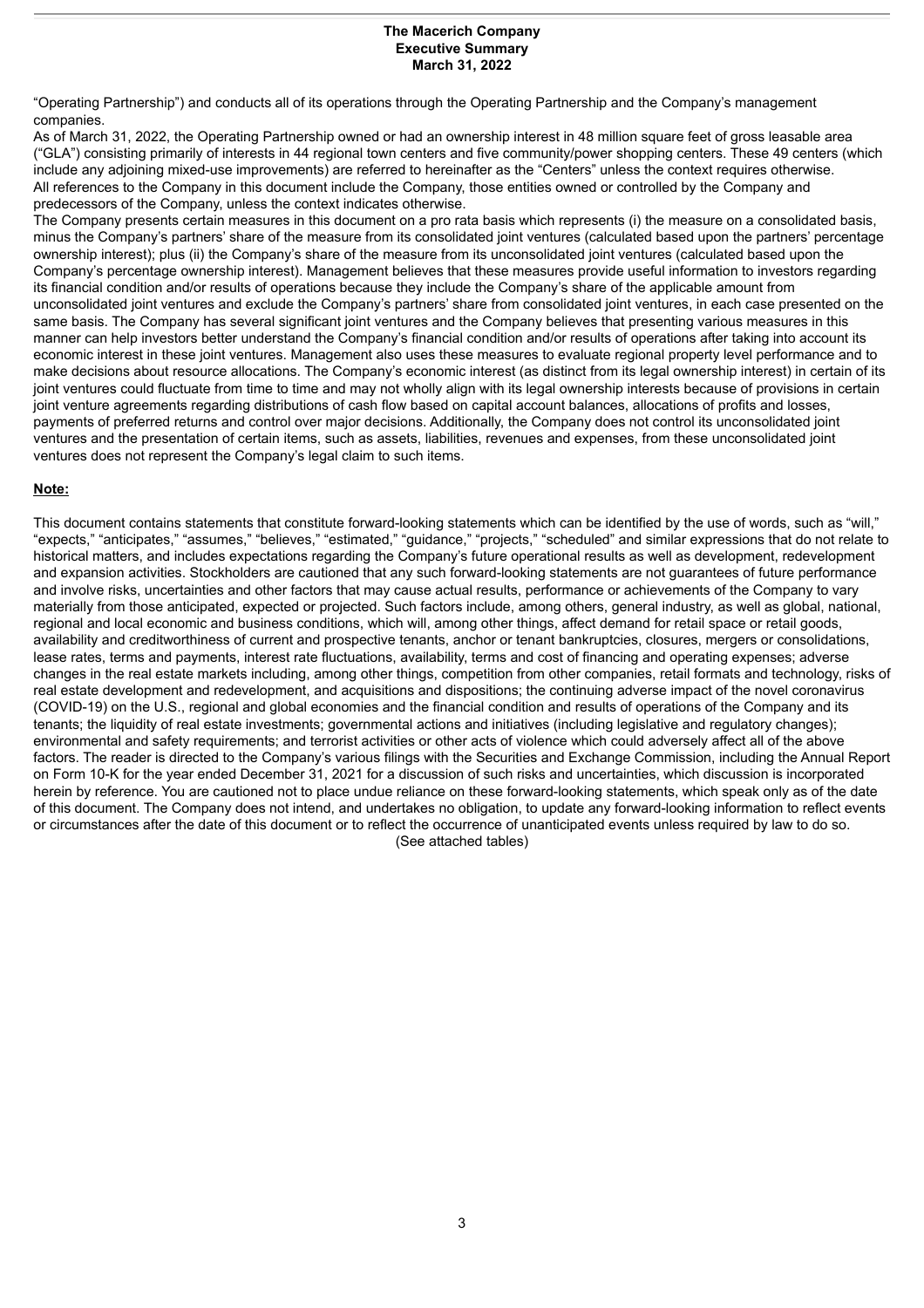# <span id="page-5-0"></span>**Results of Operations:**

|                                                                                                              | For the Three Months Ended<br>March 31, |                  |     |           |
|--------------------------------------------------------------------------------------------------------------|-----------------------------------------|------------------|-----|-----------|
|                                                                                                              |                                         | <b>Unaudited</b> |     |           |
|                                                                                                              |                                         | 2022             |     | 2021      |
| Revenues:                                                                                                    |                                         |                  |     |           |
| Leasing revenue                                                                                              |                                         | \$203,412        |     | \$179,535 |
| Other income                                                                                                 |                                         | 6,327            |     | 5,321     |
| Management Companies' revenues                                                                               |                                         | 6,405            |     | 5,568     |
| <b>Total revenues</b>                                                                                        |                                         | 216,144          |     | 190,424   |
| Expenses:                                                                                                    |                                         |                  |     |           |
| Shopping center and operating expenses                                                                       |                                         | 72,920           |     | 76,155    |
| Management Companies' operating expenses                                                                     |                                         | 16,945           |     | 14,843    |
| Leasing expenses                                                                                             |                                         | 7,611            |     | 5,166     |
| REIT general and administrative expenses                                                                     |                                         | 6,862            |     | 8,087     |
| Depreciation and amortization                                                                                |                                         | 72,856           |     | 78,396    |
| Interest expense (a)                                                                                         |                                         | 51,861           |     | 53,896    |
| <b>Total expenses</b>                                                                                        |                                         | 229,055          |     | 236,543   |
| Equity in (loss) income of unconsolidated joint ventures                                                     |                                         | (29,097)         |     | 1,910     |
| Income tax expense                                                                                           |                                         | (1,799)          |     | (2, 238)  |
| Gain (loss) on sale or write down of assets, net                                                             |                                         | 6,453            |     | (21, 283) |
| <b>Net loss</b>                                                                                              |                                         | (37, 354)        |     | (67, 730) |
| Less net loss income attributable to noncontrolling interests                                                |                                         | (172)            |     | (4, 126)  |
| Net loss attributable to the Company                                                                         | \$                                      | $(37, 182)$ \$   |     | (63, 604) |
| Weighted average number of shares outstanding-basic                                                          |                                         | 214,819          |     | 158,580   |
| Weighted average shares outstanding, assuming full conversion of OP Units (b)                                |                                         | 223,501          |     | 169,436   |
| Weighted average shares outstanding-Funds From Operations ("FFO")-<br>diluted (b)                            |                                         | 223,501          |     | 169,436   |
| Earnings per share ("EPS")-basic                                                                             | $\frac{1}{2}$                           | $(0.17)$ \$      |     | (0.40)    |
| EPS-diluted                                                                                                  | \$                                      | (0.17)           | -\$ | (0.40)    |
| Dividend paid per share                                                                                      | $\overline{\$}$                         | 0.15             | \$  | 0.15      |
| FFO-basic and diluted (b) (c)                                                                                | \$                                      | 104,866          | \$  | 73,004    |
| FFO-basic and diluted, excluding financing expense in connection with Chandler<br>Freehold (b) (c)           | \$                                      | 112,371          | \$  | 75,555    |
| FFO per share-basic and diluted (b) (c)                                                                      | $\overline{\$}$                         | 0.47             | \$  | 0.43      |
| FFO per share—basic and diluted, excluding financing expense in connection with<br>Chandler Freehold (b) (c) | $\frac{1}{2}$                           | 0.50             | \$  | 0.45      |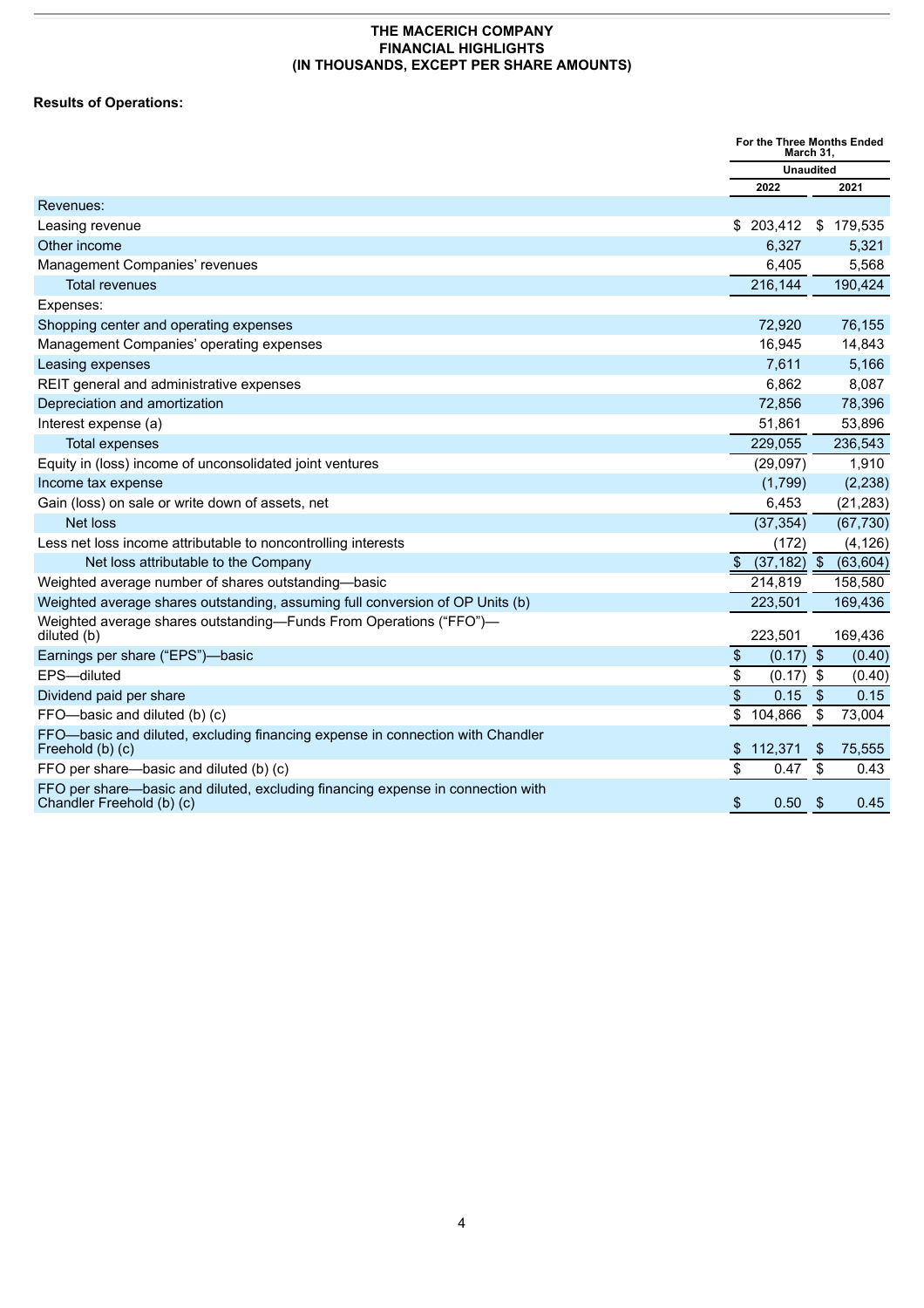- (a) The Company accounts for its investment in the Chandler Fashion Center and Freehold Raceway Mall ("Chandler Freehold") joint venture as a financing arrangement. As a result, the Company has included in interest expense (i) an expense (credit) of \$2,543 and (\$863) to adjust for the change in the fair value of the financing arrangement obligation during the three months ended March 31, 2022 and 2021, respectively; (ii) distributions of \$497 and (\$1,232) to its partner representing the partner's share of net income (loss) for the three months ending March 31, 2022 and 2021, respectively; and (iii) distributions of \$4,962 and \$3,414 to its partner in excess of the partner's share of net income for the three months ended March 31, 2022 and 2021, respectively.
- (b) The Operating Partnership has operating partnership units ("OP units"). OP units can be converted into shares of Company common stock. Conversion of the OP units not owned by the Company has been assumed for purposes of calculating FFO per share and the weighted average number of shares outstanding. The computation of average shares for FFO—diluted includes the effect of share and unit-based compensation plans, stock warrants and convertible senior notes using the treasury stock method. It also assumes conversion of MACWH, LP preferred and common units to the extent they are dilutive to the calculation.
- (c) The Company uses FFO in addition to net income to report its operating and financial results and considers FFO and FFO-diluted as supplemental measures for the real estate industry and a supplement to Generally Accepted Accounting Principles ("GAAP") measures. The National Association of Real Estate Investment Trusts ("Nareit") defines FFO as net income (loss) (computed in accordance with GAAP), excluding gains (or losses) from sales of properties, plus real estate related depreciation and amortization, impairment write-downs of real estate and write-downs of investments in an affiliate where the write-downs have been driven by a decrease in the value of real estate held by the affiliate and after adjustments for unconsolidated joint ventures. Adjustments for unconsolidated joint ventures are calculated to reflect FFO on the same basis.

The Company accounts for its joint venture in Chandler Freehold as a financing arrangement. In connection with this treatment, the Company recognizes financing expense on (i) the changes in fair value of the financing arrangement, (ii) any payments to such joint venture partner equal to their pro rata share of net income and (iii) any payments to such joint venture partner less than or in excess of their pro rata share of net income. The Company excludes the noted expenses related to the changes in fair value and for the payments to such joint venture partner less than or in excess of their pro rata share of net income.

The Company also presents FFO excluding financing expense in connection with Chandler Freehold.

FFO and FFO on a diluted basis are useful to investors in comparing operating and financial results between periods. This is especially true since FFO excludes real estate depreciation and amortization, as the Company believes real estate values fluctuate based on market conditions rather than depreciating in value ratably on a straight-line basis over time. The Company believes that such a presentation also provides investors with a more meaningful measure of its operating results in comparison to the operating results of other REITs. In addition, the Company believes that FFO excluding financing expense in connection with Chandler Freehold and non-routine costs associated with extinguishment of debt provide useful supplemental information regarding the Company's performance as they show a more meaningful and consistent comparison of the Company's operating performance and allows investors to more easily compare the Company's results. The Company believes that FFO on a diluted basis is a measure investors find most useful in measuring the dilutive impact of convertible securities.

The Company further believes that FFO does not represent cash flow from operations as defined by GAAP, should not be considered as an alternative to net income (loss) as defined by GAAP, and is not indicative of cash available to fund all cash flow needs. The Company also cautions that FFO as presented, may not be comparable to similarly titled measures reported by other REITs.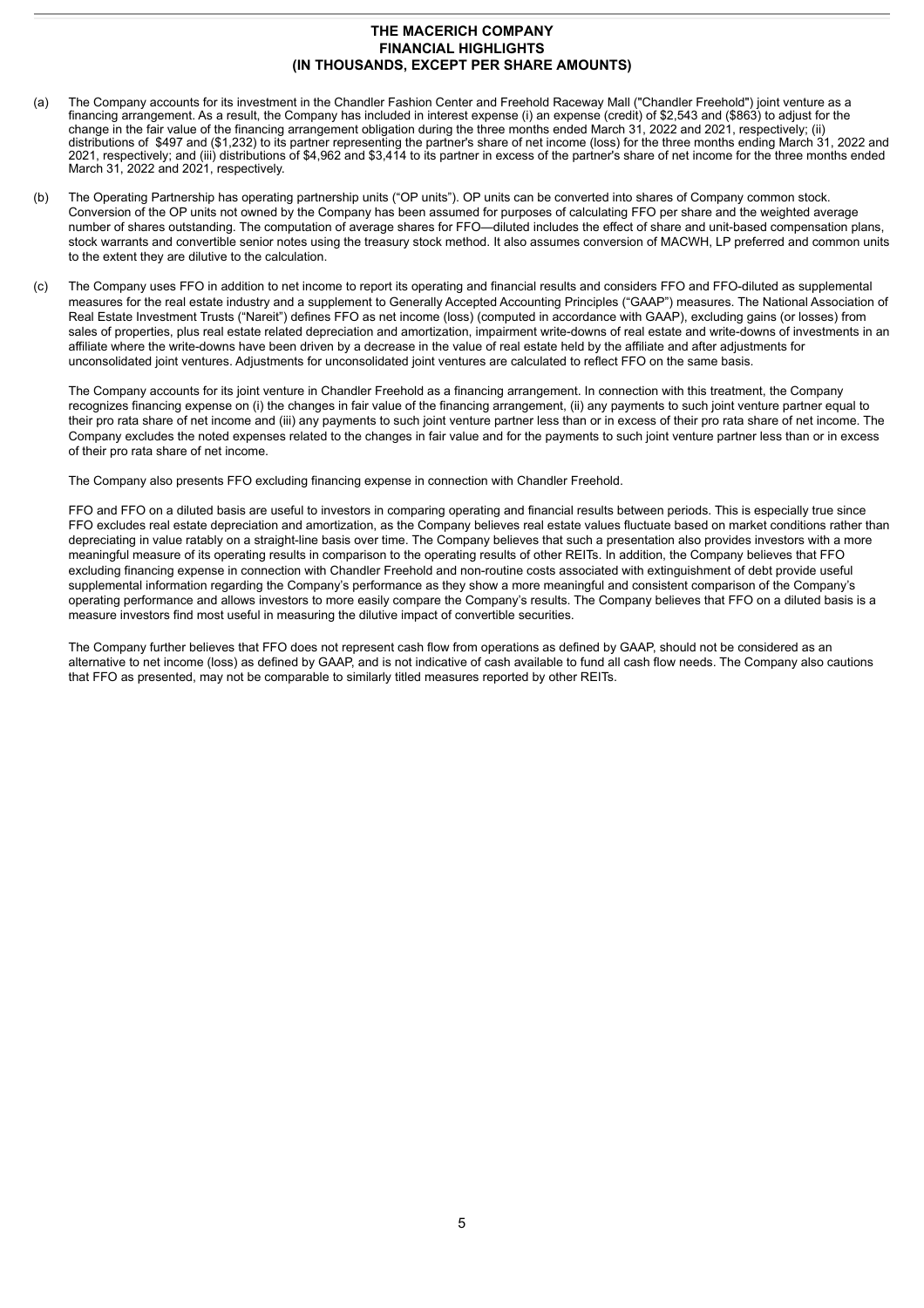**Reconciliation of net loss attributable to the Company to FFO attributable to common stockholders and unit holders—basic and diluted, excluding financing expense in connection with Chandler Freehold (c):**

|                                                                                                                                                 | For the Three Months Ended<br>March 31, |                  |
|-------------------------------------------------------------------------------------------------------------------------------------------------|-----------------------------------------|------------------|
|                                                                                                                                                 |                                         | <b>Unaudited</b> |
|                                                                                                                                                 | 2022                                    | 2021             |
| Net loss attributable to the Company                                                                                                            | $(37, 182)$ \$<br>$\mathbb{S}$          | (63, 604)        |
| Adjustments to reconcile net loss attributable to the Company to FFO<br>attributable to common stockholders and unit holders—basic and diluted: |                                         |                  |
| Noncontrolling interests in the OP                                                                                                              | (1,501)                                 | (4,356)          |
| (Gain) loss on sale or write-down of consolidated assets, net                                                                                   | (6, 453)                                | 21,283           |
| Add: gain on undepreciated asset sales from consolidated assets                                                                                 | 10,660                                  | 2,905            |
| Loss on write down of consolidated non-real estate assets                                                                                       | (2,000)                                 | (1,200)          |
| Noncontrolling interests share of gain (loss) on sale or write-down of consolidated<br>joint ventures, net                                      | 4,422                                   | (46)             |
| Loss (gain) on sale or write down of assets from unconsolidated joint ventures (pro rata), net                                                  | 29,827                                  | (27)             |
| Add: gain on undepreciated asset sales from unconsolidated joint ventures (pro rata)                                                            | 599                                     |                  |
| Depreciation and amortization on consolidated assets                                                                                            | 72,856                                  | 78,396           |
| Less depreciation and amortization allocable to noncontrolling interests in<br>consolidated joint ventures                                      | (7, 813)                                | (4,075)          |
| Depreciation and amortization on unconsolidated joint ventures (pro rata)                                                                       | 44,401                                  | 47,106           |
| Less: depreciation on personal property                                                                                                         | (2,950)                                 | (3,378)          |
| FFO attributable to common stockholders and unit holders—basic and diluted                                                                      | 104,866                                 | 73,004           |
| Financing expense in connection with Chandler Freehold                                                                                          | 7,505                                   | 2,551            |
| FFO attributable to common stockholders and unit holders, excluding financing<br>expense in connection with Chandler Freehold-basic and diluted | 112,371<br>\$.                          | 75,555<br>-S     |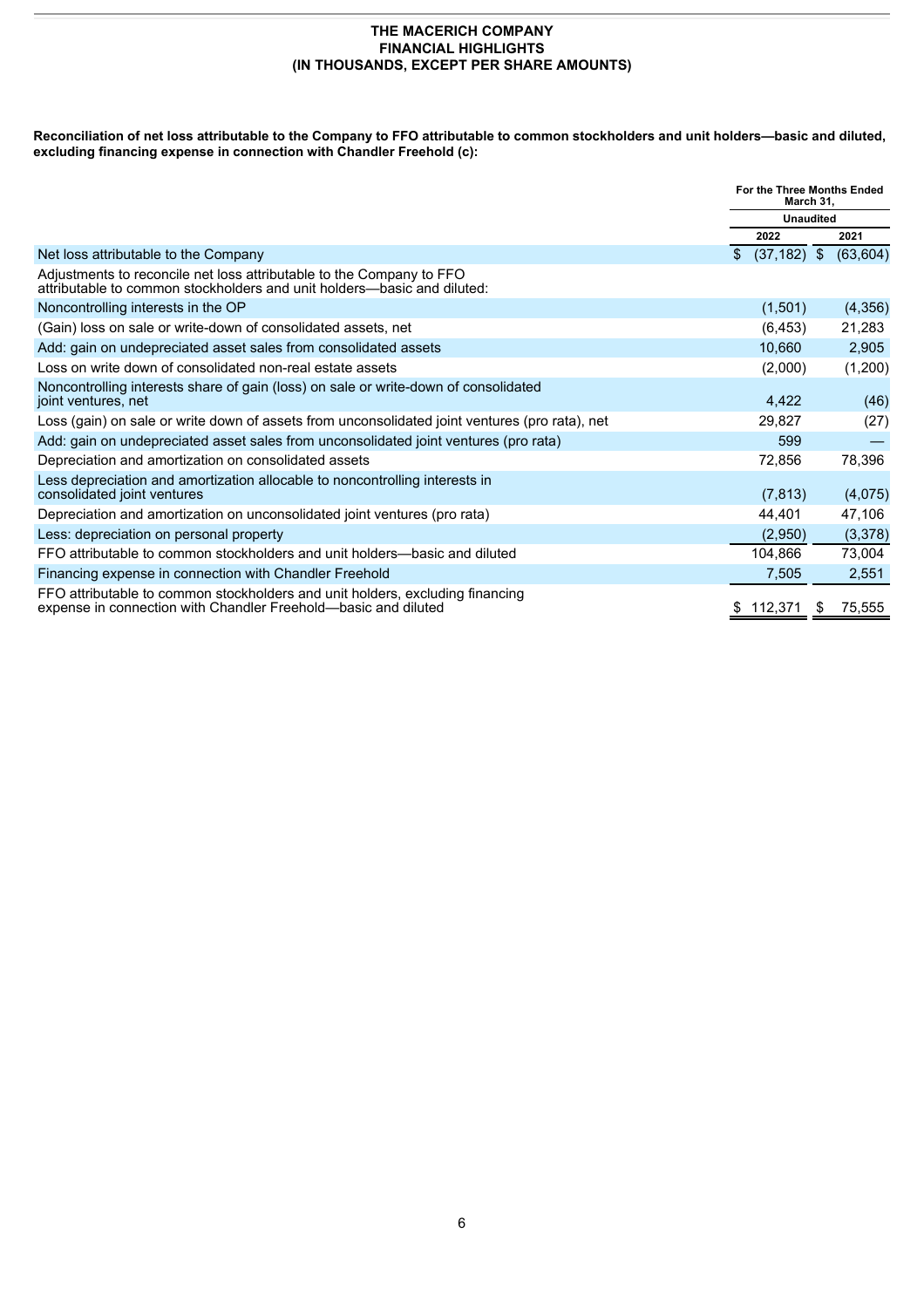# **Reconciliation of EPS to FFO per share—diluted (c):**

|                                                                                                             | For the Three Months Ended<br>March 31, |             |  |        |
|-------------------------------------------------------------------------------------------------------------|-----------------------------------------|-------------|--|--------|
|                                                                                                             | <b>Unaudited</b>                        |             |  |        |
|                                                                                                             | 2022                                    |             |  | 2021   |
| EPS-diluted                                                                                                 |                                         | $(0.17)$ \$ |  | (0.40) |
| Per share impact of depreciation and amortization of real estate                                            |                                         | 0.48        |  | 0.70   |
| Per share impact of loss on sale or write down of assets, net                                               |                                         | 0.16        |  | 0.13   |
| FFO per share-basic and diluted                                                                             |                                         | 0.47        |  | 0.43   |
| Per share impact of financing expense in connection with Chandler Freehold                                  |                                         | 0.03        |  | 0.02   |
| FFO per share—basic and diluted, excluding financing expense in connection with<br><b>Chandler Freehold</b> |                                         | 0.50        |  | 0.45   |

## **Reconciliation of Net loss attributable to the Company to Adjusted EBITDA:**

|                                                                                                                                  | For the Three Months Ended<br>March 31, |           |
|----------------------------------------------------------------------------------------------------------------------------------|-----------------------------------------|-----------|
|                                                                                                                                  | <b>Unaudited</b>                        |           |
|                                                                                                                                  | 2022                                    | 2021      |
| Net loss attributable to the Company                                                                                             | $(37, 182)$ \$<br>\$                    | (63, 604) |
| Interest expense—consolidated assets                                                                                             | 51,861                                  | 53,896    |
| Interest expense—unconsolidated joint ventures (pro rata)                                                                        | 25,226                                  | 27,065    |
| Depreciation and amortization-consolidated assets                                                                                | 72,856                                  | 78,396    |
| Depreciation and amortization—unconsolidated joint ventures (pro rata)                                                           | 44.401                                  | 47,106    |
| Noncontrolling interests in the OP                                                                                               | (1,501)                                 | (4,356)   |
| Less: Interest expense and depreciation and amortization allocable to noncontrolling<br>interests in consolidated joint ventures | (12, 258)                               | (6,643)   |
| (Gain) loss on sale or write down of assets, net - consolidated assets                                                           | (6, 453)                                | 21,283    |
| Loss (gain) on sale or write down of assets, net - unconsolidated joint ventures (pro rata)                                      | 29,827                                  | (27)      |
| Add: Noncontrolling interests share of gain (loss) on sale or write-down of<br>consolidated joint ventures, net                  | 4,422                                   | (46)      |
| Income tax expense                                                                                                               | 1.799                                   | 2,238     |
| Distributions on preferred units                                                                                                 | 87                                      | 90        |
| Adjusted EBITDA (d)                                                                                                              | 173,085<br>S.                           | \$155.398 |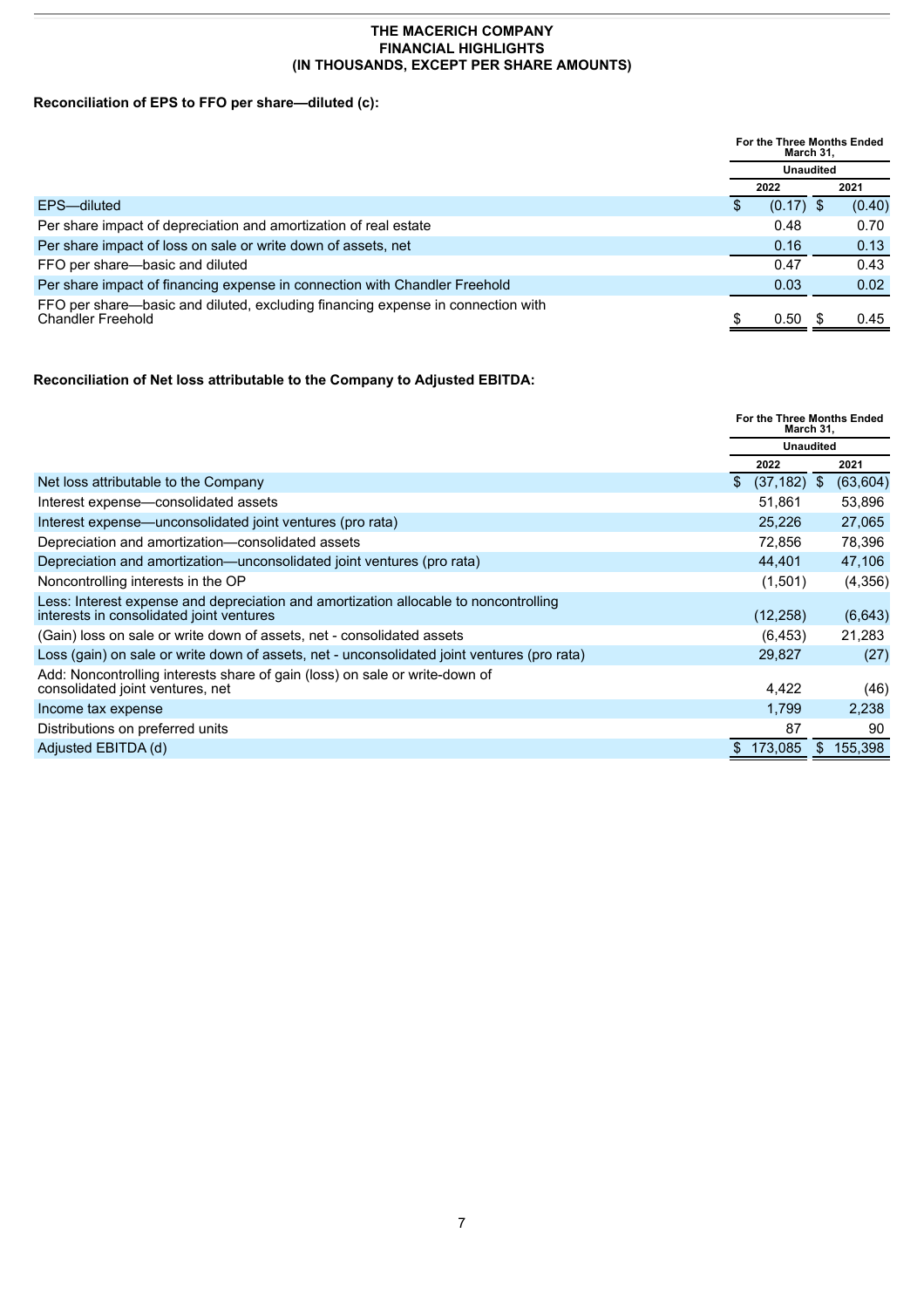#### **Reconciliation of Adjusted EBITDA to Net Operating Income ("NOI") and to NOI—Same Centers:**

|                                                                            | For the Three Months Ended<br>March 31, |           |
|----------------------------------------------------------------------------|-----------------------------------------|-----------|
|                                                                            | <b>Unaudited</b>                        |           |
|                                                                            | 2022                                    | 2021      |
| Adjusted EBITDA (d)                                                        | \$<br>\$173,085                         | 155,398   |
| REIT general and administrative expenses                                   | 6,862                                   | 8,087     |
| Management Companies' revenues                                             | (6, 405)                                | (5,568)   |
| Management Companies' operating expenses                                   | 16.945                                  | 14,843    |
| Leasing expenses, including joint ventures at pro rata                     | 8,324                                   | 5,823     |
| Straight-line and above/below market adjustments                           | (97)                                    | (10, 864) |
| NOI-All Centers                                                            | 198,714                                 | 167,719   |
| NOI of non-Same Centers                                                    | (4,964)                                 | (18, 869) |
| NOI-Same Centers (e)                                                       | 193.750                                 | 148,850   |
| Lease termination income of Same Centers                                   | (13, 614)                               | (4, 440)  |
| NOI-Same Centers, excluding lease termination income (e)                   | $\mathbb{S}$<br>\$180,136               | 144,410   |
| NOI-Same Centers percentage change, including lease termination income (e) | 30.16 %                                 |           |
| NOI-Same Centers percentage change, excluding lease termination income (e) | 24.74 %                                 |           |

(d) Adjusted EBITDA represents earnings before interest, income taxes, depreciation, amortization, noncontrolling interests in the OP, extraordinary items, loss (gain) on remeasurement, sale or write down of assets, loss (gain) on extinguishment of debt and preferred dividends and includes joint ventures at their pro rata share. Management considers Adjusted EBITDA to be an appropriate supplemental measure to net income because it helps investors understand the ability of the Company to incur and service debt and make capital expenditures. The Company believes that Adjusted EBITDA should not be construed as an alternative to operating income as an indicator of the Company's operating performance, or to cash flows from operating activities (as determined in accordance with GAAP) or as a measure of liquidity. The Company also cautions that Adjusted EBITDA, as presented, may not be comparable to similarly titled measurements reported by other companies.

(e) The Company presents Same Center NOI because the Company believes it is useful for investors to evaluate the operating performance of comparable centers. Same Center NOI is calculated using total Adjusted EBITDA and eliminating the impact of the Management Companies' revenues and operating expenses, leasing expenses (including joint ventures at pro rata), the Company's REIT general and administrative expenses and the straight-line and above/below market adjustments to minimum rents and subtracting out NOI from non-Same Centers. The Company also presents Same Center NOI, excluding lease termination income, as the Company believes that it is useful for investors to evaluate operating performance without the impact of lease termination income.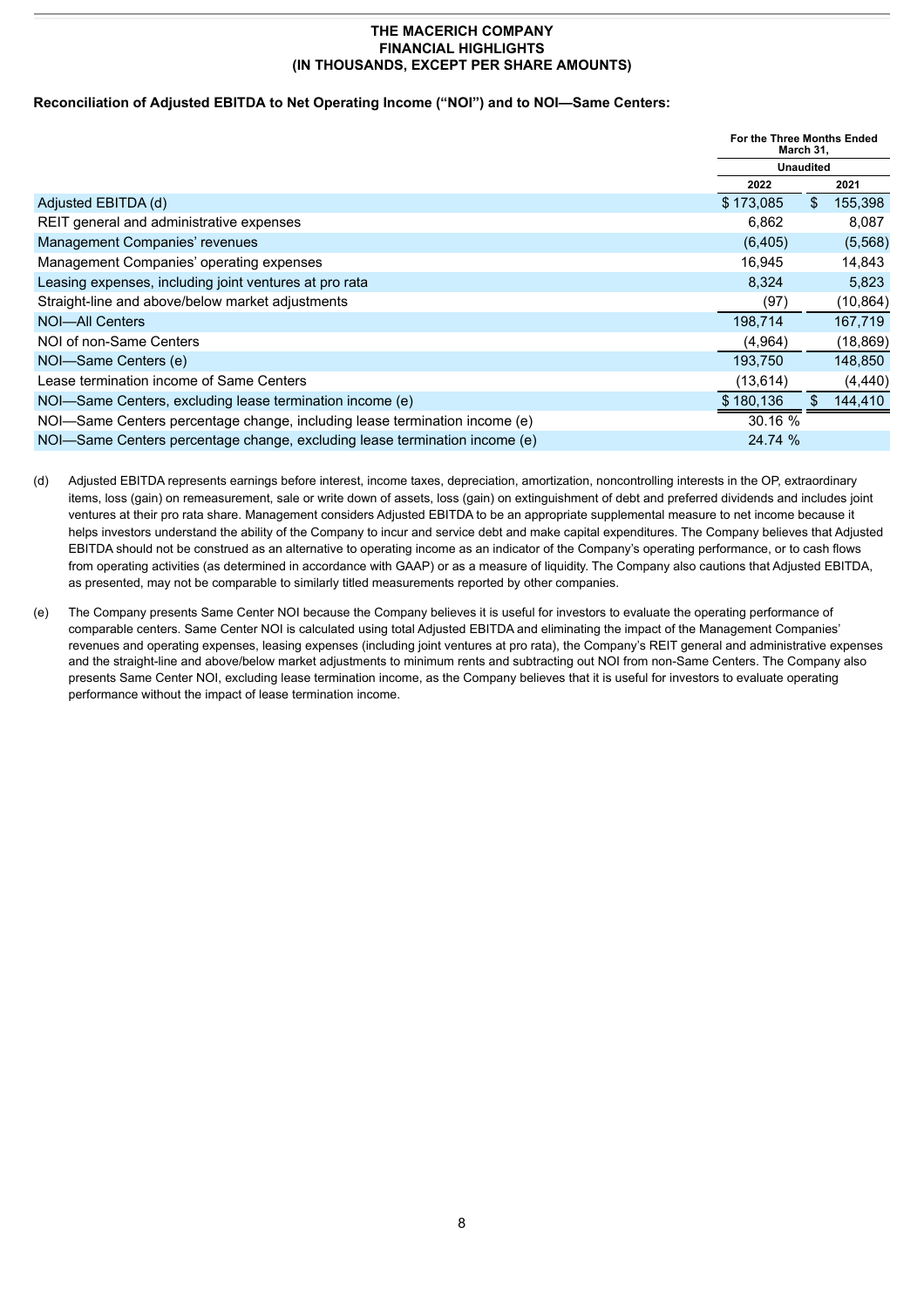#### **The Macerich Company Supplemental Financial and Operating Information (unaudited) Capital Information and Market Capitalization**

<span id="page-10-0"></span>

|                                                            |                         | <b>Period Ended</b>                           |    |              |    |              |  |            |
|------------------------------------------------------------|-------------------------|-----------------------------------------------|----|--------------|----|--------------|--|------------|
|                                                            | 3/31/2022<br>12/31/2021 |                                               |    |              |    |              |  | 12/31/2020 |
|                                                            |                         | (dollars in thousands, except per share data) |    |              |    |              |  |            |
| Closing common stock price per share                       | \$                      | 15.64                                         | \$ | 17.28        | \$ | 10.67        |  |            |
| 52 week high                                               | \$                      | 22.88                                         | \$ | 25.99        | \$ | 26.98        |  |            |
| 52 week low                                                | \$                      | 11.67                                         | \$ | 10.31        | \$ | 4.81         |  |            |
| Shares outstanding at end of period                        |                         |                                               |    |              |    |              |  |            |
| Class A non participating convertible preferred units      |                         | 99,565                                        |    | 99,565       |    | 103,235      |  |            |
| Common shares and partnership units                        |                         | 223,592,525                                   |    | 223,474,639  |    | 160,751,189  |  |            |
| Total common and equivalent shares/units outstanding       |                         | 223,692,090                                   |    | 223,574,204  |    | 160,854,424  |  |            |
| Portfolio capitalization data                              |                         |                                               |    |              |    |              |  |            |
| Total portfolio debt, including joint ventures at pro rata | $\mathbb{S}$            | 6,908,565                                     | \$ | 6.977.458    |    | \$8,675,076  |  |            |
| Equity market capitalization                               |                         | 3,498,544                                     |    | 3,863,362    |    | 1,716,317    |  |            |
| Total market capitalization                                |                         | \$10,407,109                                  |    | \$10,840,820 |    | \$10,391,393 |  |            |
| Debt as a percentage of total market capitalization        |                         | 66.4%                                         |    | 64.4%        |    | 83.5%        |  |            |

# **Portfolio Capitalization at March 31, 2022**

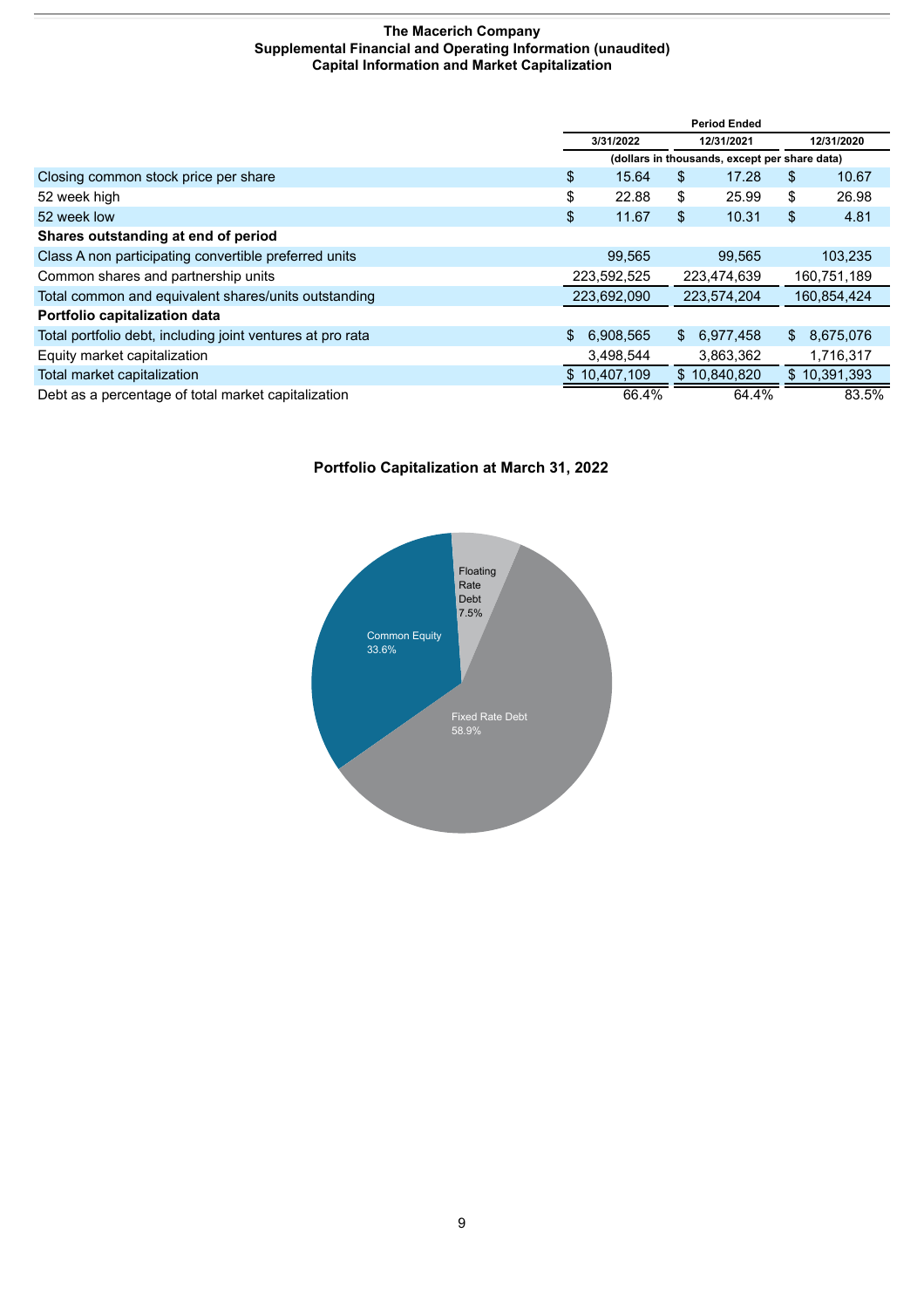#### **The Macerich Company Supplemental Financial and Operating Information (unaudited) Changes in Total Common and Equivalent Shares/Units**

<span id="page-11-0"></span>

|                                                                                                          | Partnership<br>Units | Company<br>Common<br><b>Shares</b> | Class A<br>Non-<br>Participating<br>Convertible<br><b>Preferred Units</b> | Total<br>Common<br>and<br><b>Equivalent</b><br>Shares/<br>Units |
|----------------------------------------------------------------------------------------------------------|----------------------|------------------------------------|---------------------------------------------------------------------------|-----------------------------------------------------------------|
| Balance as of December 31, 2021                                                                          | 8,677,582            | 214.797.057                        | 99.565                                                                    | 223,574,204                                                     |
| Conversion of partnership units to cash                                                                  | (2,901)              |                                    |                                                                           | (2,901)                                                         |
| Issuance of stock/partnership units from restricted stock issuance or other<br>share or unit-based plans | 16.467               | 104.320                            |                                                                           | 120,787                                                         |
| Balance as of March 31, 2022                                                                             | 8.691.148            | 214,901,377                        | 99.565                                                                    | 223.692.090                                                     |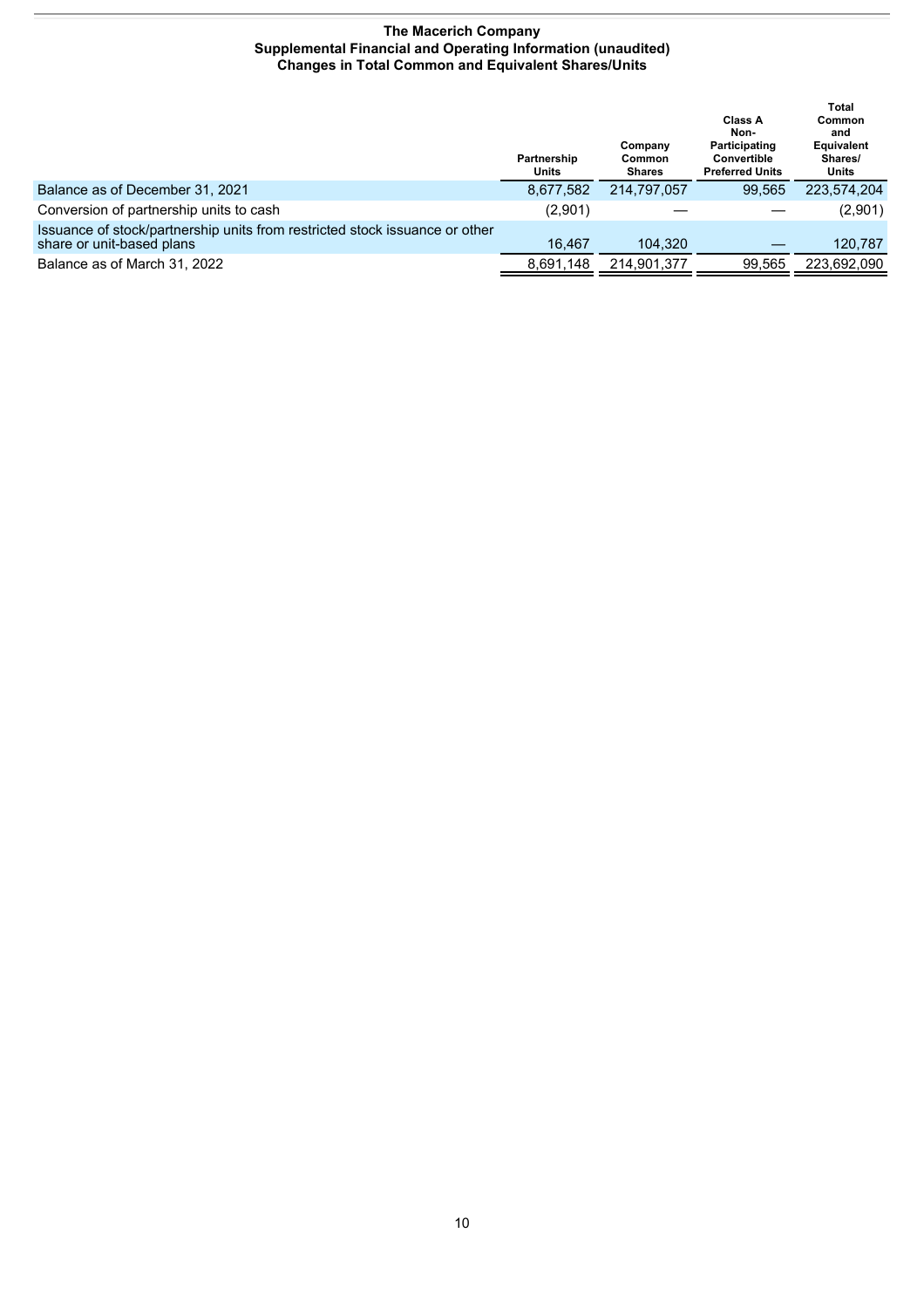#### **THE MACERICH COMPANY CONSOLIDATED STATEMENTS OF OPERATIONS (UNAUDITED) (Dollars in thousands)**

<span id="page-12-0"></span>

|                                                        | For the Three<br><b>Months Ended</b><br>March 31,<br>2022 |
|--------------------------------------------------------|-----------------------------------------------------------|
| Revenues:                                              |                                                           |
| Leasing revenue                                        | \$<br>203,412                                             |
| Other income                                           | 6,327                                                     |
| Management Companies' revenues                         | 6,405                                                     |
| <b>Total revenues</b>                                  | 216,144                                                   |
| Expenses:                                              |                                                           |
| Shopping center and operating expenses                 | 72,920                                                    |
| Management Companies' operating expenses               | 16,945                                                    |
| Leasing expenses                                       | 7,611                                                     |
| REIT general and administrative expenses               | 6,862                                                     |
| Depreciation and amortization                          | 72,856                                                    |
| Interest expense                                       | 51,861                                                    |
| <b>Total expenses</b>                                  | 229,055                                                   |
| Equity in loss of unconsolidated joint ventures        | (29,097)                                                  |
| Income tax expense                                     | (1,799)                                                   |
| Gain on sale or write down of assets, net              | 6,453                                                     |
| Net loss                                               | (37, 354)                                                 |
| Less net loss attributable to noncontrolling interests | (172)                                                     |
| Net loss attributable to the Company                   | \$<br>(37, 182)                                           |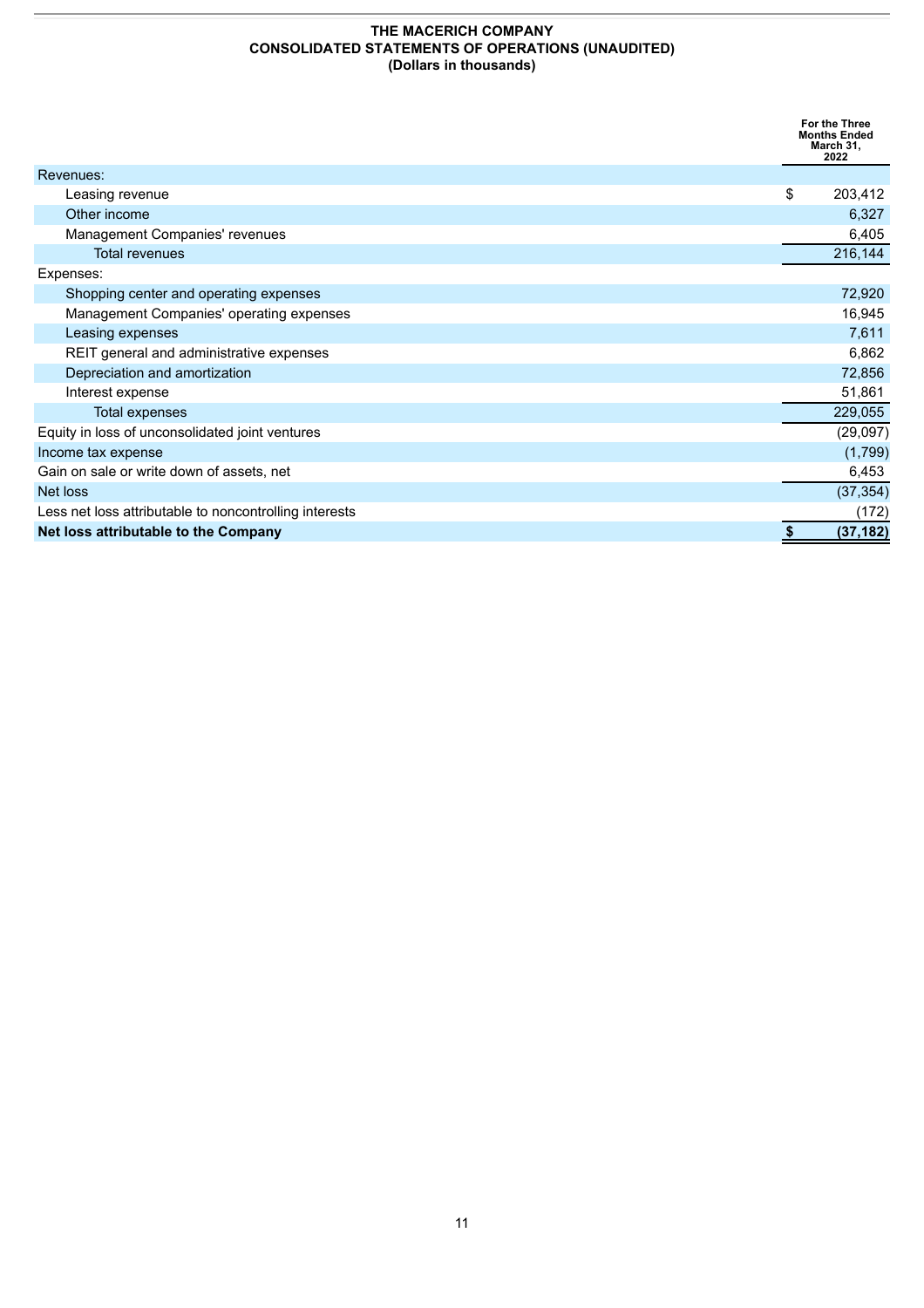#### **THE MACERICH COMPANY CONSOLIDATED BALANCE SHEET (UNAUDITED) As of March 31, 2022 (Dollars in thousands)**

<span id="page-13-0"></span>

| ASSETS:                                      |                 |
|----------------------------------------------|-----------------|
| Property, net (a)                            | \$<br>6,223,984 |
| Cash and cash equivalents                    | 128,244         |
| Restricted cash                              | 55,933          |
| Tenant and other receivables, net            | 159,653         |
| Right-of-use assets, net                     | 131,547         |
| Deferred charges and other assets, net       | 242,890         |
| Due from affiliates                          | 4,177           |
| Investments in unconsolidated joint ventures | 1,263,252       |
| Total assets                                 | 8,209,680       |
|                                              |                 |

| LIABILITIES AND EQUITY:                                                 |                 |
|-------------------------------------------------------------------------|-----------------|
| Mortgage notes payable                                                  | \$<br>4,414,557 |
| Bank and other notes payable                                            | 63,388          |
| Accounts payable and accrued expenses                                   | 58,011          |
| Lease liabilities                                                       | 101,236         |
| Other accrued liabilities                                               | 216,935         |
| Distributions in excess of investments in unconsolidated joint ventures | 130,518         |
| Financing arrangement obligation                                        | 121,531         |
| Total liabilities                                                       | 5,106,176       |
| Commitments and contingencies                                           |                 |

| Equity:               |  |
|-----------------------|--|
| Stockholders' equity: |  |

| $-100$                                 |             |
|----------------------------------------|-------------|
| Common stock                           | 2,148       |
| Additional paid-in capital             | 5,493,662   |
| Accumulated deficit                    | (2,513,179) |
| Accumulated other comprehensive income |             |
| Total stockholders' equity             | 2,982,638   |
| Noncontrolling interests               | 120,866     |
| Total equity                           | 3,103,504   |
| Total liabilities and equity           | 8,209,680   |
|                                        |             |

(a) Includes construction in progress of \$191,208.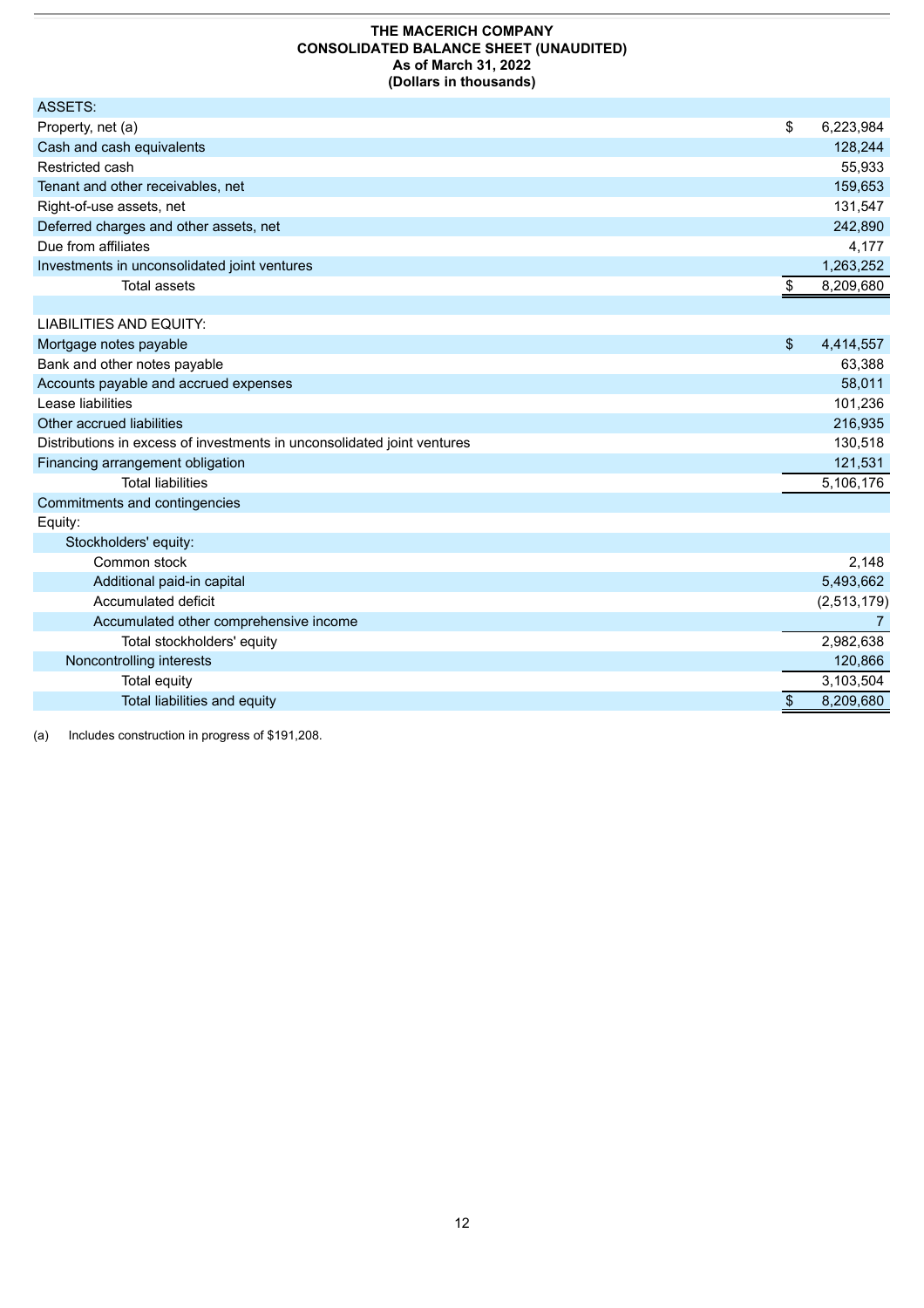#### **THE MACERICH COMPANY NON-GAAP PRO RATA FINANCIAL INFORMATION (UNAUDITED) (DOLLARS IN THOUSANDS)**

<span id="page-14-0"></span>

|                                                          |    | For the Three Months Ended<br>March 31, 2022                         |    |          |  |  |  |                                                                      |
|----------------------------------------------------------|----|----------------------------------------------------------------------|----|----------|--|--|--|----------------------------------------------------------------------|
|                                                          |    | Noncontrolling<br>Interests of<br>Consolidated<br>Joint Ventures (a) |    |          |  |  |  | <b>Company's Share of</b><br>Unconsolidated<br><b>Joint Ventures</b> |
| Revenues:                                                |    |                                                                      |    |          |  |  |  |                                                                      |
| Leasing revenue                                          | \$ | $(12,763)$ \$                                                        |    | 100,778  |  |  |  |                                                                      |
| Other income                                             |    | (1, 151)                                                             |    | 4,454    |  |  |  |                                                                      |
| Total revenues                                           |    | (13, 914)                                                            |    | 105,232  |  |  |  |                                                                      |
| Expenses:                                                |    |                                                                      |    |          |  |  |  |                                                                      |
| Shopping center and operating expenses                   |    | (4,504)                                                              |    | 33,917   |  |  |  |                                                                      |
| Leasing expenses                                         |    | (245)                                                                |    | 958      |  |  |  |                                                                      |
| Depreciation and amortization                            |    | (7, 813)                                                             |    | 44,401   |  |  |  |                                                                      |
| Interest expense                                         |    | (4, 445)                                                             |    | 25,226   |  |  |  |                                                                      |
| Total expenses                                           |    | (17,007)                                                             |    | 104,502  |  |  |  |                                                                      |
| Equity in loss of unconsolidated joint ventures          |    |                                                                      |    | 29,097   |  |  |  |                                                                      |
| Gain (loss) on sale or write down of assets, net         |    | (4, 422)                                                             |    | (29,827) |  |  |  |                                                                      |
| Net income                                               |    | (1,329)                                                              |    |          |  |  |  |                                                                      |
| Less net income attributable to noncontrolling interests |    | (1,329)                                                              |    |          |  |  |  |                                                                      |
| Net income attributable to the Company                   | \$ |                                                                      | \$ |          |  |  |  |                                                                      |

(a) Represents the Company's partners' share of consolidated joint ventures.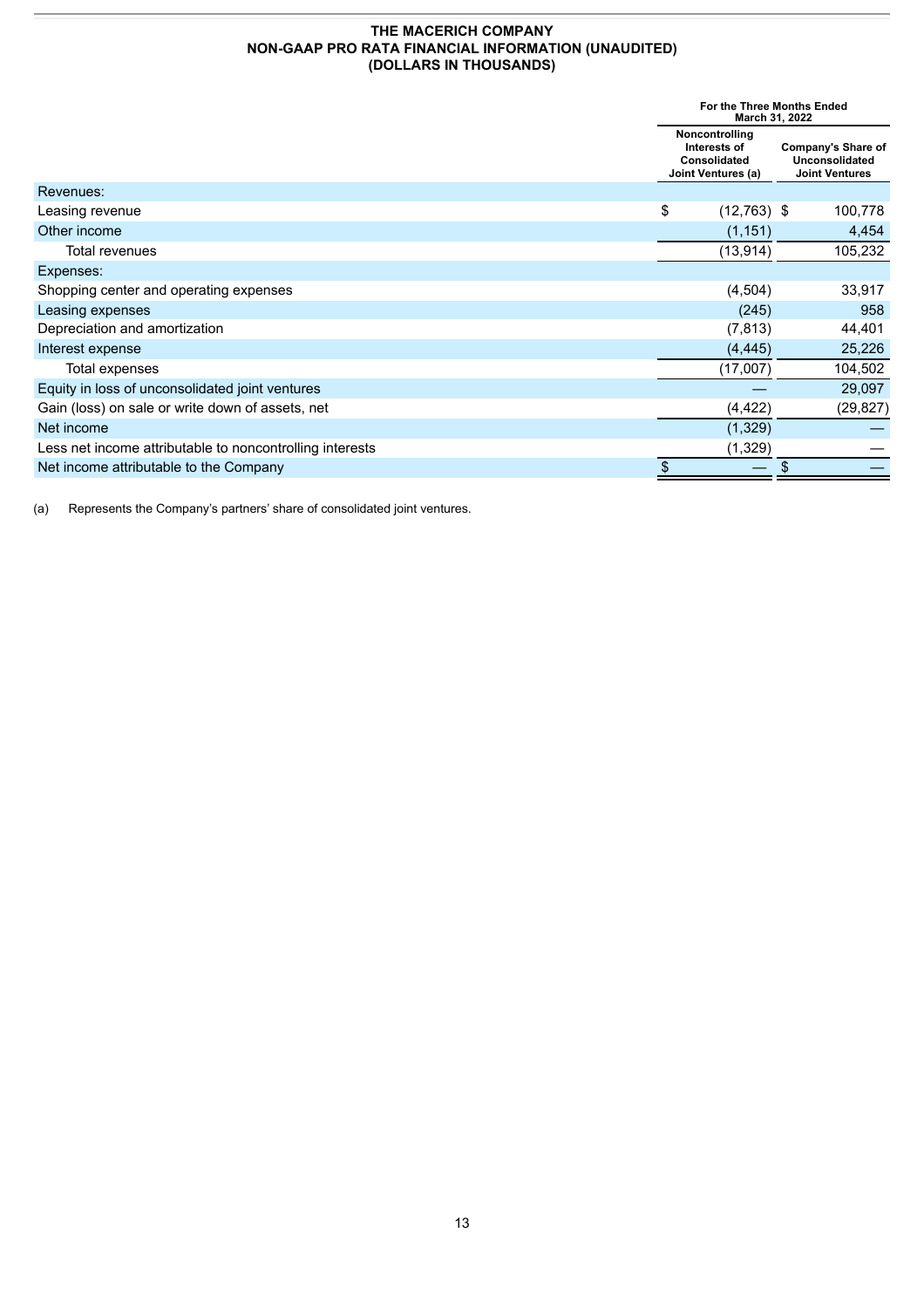#### **THE MACERICH COMPANY NON-GAAP PRO RATA FINANCIAL INFORMATION (UNAUDITED) (DOLLARS IN THOUSANDS)**

|                                                                         | As of March 31, 2022 |                                                                      |    |                                                                      |
|-------------------------------------------------------------------------|----------------------|----------------------------------------------------------------------|----|----------------------------------------------------------------------|
|                                                                         |                      | Noncontrolling<br>Interests of<br>Consolidated<br>Joint Ventures (a) |    | <b>Company's Share</b><br>of Unconsolidated<br><b>Joint Ventures</b> |
| ASSETS:                                                                 |                      |                                                                      |    |                                                                      |
| Property, net (b)                                                       | \$                   | $(471, 482)$ \$                                                      |    | 3,901,083                                                            |
| Cash and cash equivalents                                               |                      | (12, 380)                                                            |    | 98,949                                                               |
| Restricted cash                                                         |                      | (2,326)                                                              |    | 4,291                                                                |
| Tenant and other receivables, net                                       |                      | (11, 320)                                                            |    | 79,416                                                               |
| Right-of-use assets, net                                                |                      | (601)                                                                |    | 57,839                                                               |
| Deferred charges and other assets, net                                  |                      | (26, 180)                                                            |    | 78,682                                                               |
| Due from affiliates                                                     |                      | 1,415                                                                |    | (2,044)                                                              |
| Investments in unconsolidated joint ventures, at equity                 |                      |                                                                      |    | (1,263,252)                                                          |
| <b>Total assets</b>                                                     | \$                   | $(522, 874)$ \$                                                      |    | 2,954,964                                                            |
|                                                                         |                      |                                                                      |    |                                                                      |
| <b>LIABILITIES AND EQUITY:</b>                                          |                      |                                                                      |    |                                                                      |
| Mortgage notes payable                                                  | $\mathbb{S}$         | $(456, 855)$ \$                                                      |    | 2,855,651                                                            |
| Bank and other notes payable                                            |                      |                                                                      |    | 31,824                                                               |
| Accounts payable and accrued expenses                                   |                      | (3,990)                                                              |    | 45,233                                                               |
| Lease liabilities                                                       |                      | (2,369)                                                              |    | 58,220                                                               |
| Other accrued liabilities                                               |                      | (26, 102)                                                            |    | 94,554                                                               |
| Distributions in excess of investments in unconsolidated joint ventures |                      |                                                                      |    | (130, 518)                                                           |
| Financing arrangement obligation                                        |                      | (121, 531)                                                           |    |                                                                      |
| <b>Total liabilities</b>                                                |                      | (610, 847)                                                           |    | 2,954,964                                                            |
| Equity:                                                                 |                      |                                                                      |    |                                                                      |
| Stockholders' equity                                                    |                      | 88,117                                                               |    |                                                                      |
| Noncontrolling interests                                                |                      | (144)                                                                |    |                                                                      |
| Total equity                                                            |                      | 87,973                                                               |    |                                                                      |
| Total liabilities and equity                                            | \$                   | (522, 874)                                                           | \$ | 2,954,964                                                            |

(a) Represents the Company's partners' share of consolidated joint ventures.

(b) This includes \$2,698 of construction in progress relating to the Company's partners' share from consolidated joint ventures and \$350,413 of construction in progress relating to the Company's share from unconsolidated joint ventures.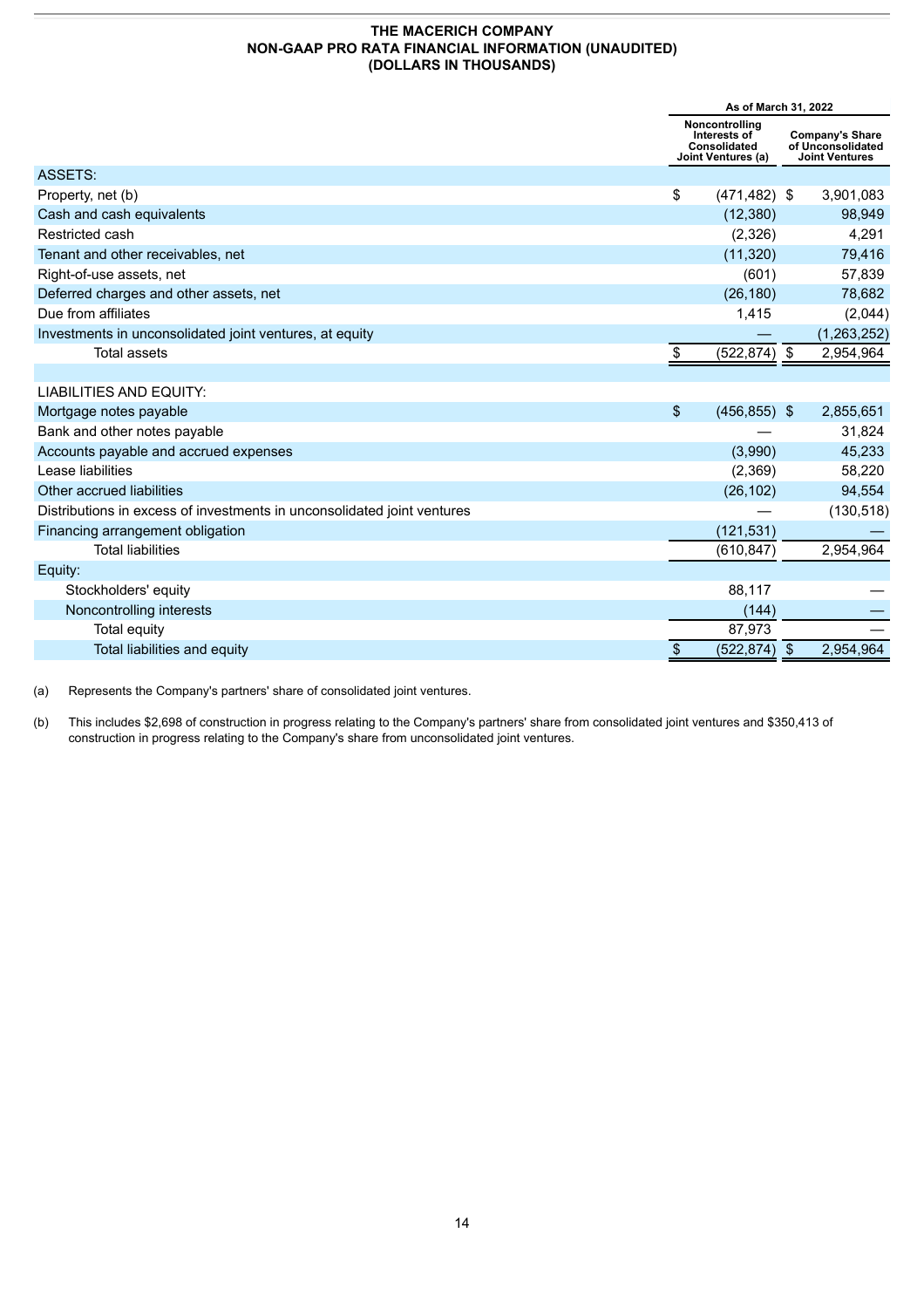#### **THE MACERICH COMPANY NON-GAAP PRO RATA SCHEDULE OF LEASING REVENUE (UNAUDITED) (Dollars in thousands)**

|                        | For the Three Months Ended<br>March 31, 2022                                                      |            |  |               |  |                                                                  |      |                                    |     |         |
|------------------------|---------------------------------------------------------------------------------------------------|------------|--|---------------|--|------------------------------------------------------------------|------|------------------------------------|-----|---------|
|                        | Non-<br>Company's<br>Consolidated<br>Controlling<br>Consolidated<br>Interests (a)<br><b>Share</b> |            |  |               |  | Company's<br>Share of<br>Unconsolidated<br><b>Joint Ventures</b> |      | Company's<br>Total<br><b>Share</b> |     |         |
| Revenues:              |                                                                                                   |            |  |               |  |                                                                  |      |                                    |     |         |
| Minimum rents          | \$                                                                                                | 132,742 \$ |  | $(7,957)$ \$  |  | 124,785                                                          | - \$ | 69,674                             | \$  | 194,459 |
| Percentage rents       |                                                                                                   | 8.593      |  | (1, 173)      |  | 7,420                                                            |      | 3.975                              |     | 11,395  |
| Tenant recoveries      |                                                                                                   | 53,616     |  | (3,218)       |  | 50,398                                                           |      | 24,605                             |     | 75,003  |
| Other                  |                                                                                                   | 9,028      |  | (421)         |  | 8,607                                                            |      | 2,408                              |     | 11,015  |
| Less: Bad debt expense |                                                                                                   | (567)      |  | 6             |  | (561)                                                            |      | 116                                |     | (445)   |
| Total leasing revenue  |                                                                                                   | 203,412    |  | $(12,763)$ \$ |  | 190,649                                                          |      | 100,778                            | \$. | 291,427 |

(a) Represents the Company's partners' share of consolidated joint ventures.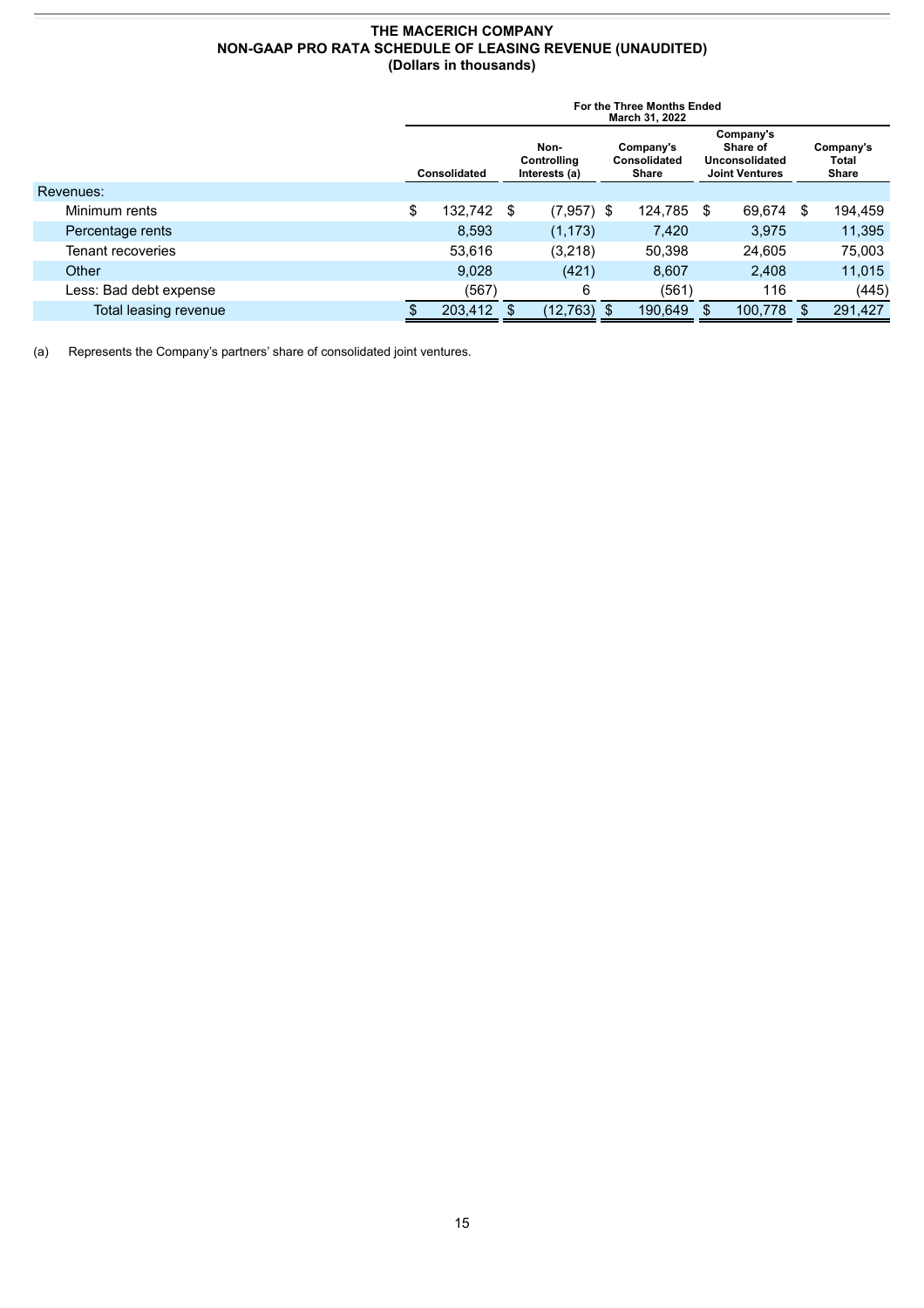#### **The Macerich Company 2022 Earnings Guidance (unaudited)**

<span id="page-17-0"></span>At this time, we are narrowing the ranges and increasing the mid-points of our 2022 guidance for both estimated EPS-diluted and FFO per share-diluted, excluding financing expense in connection with Chandler Freehold. The following is a reconciliation of estimated EPS-diluted to FFO per share-diluted, excluding financing expense in connection with Chandler Freehold:

|                                                                                           | <b>Fiscal Year 2022</b><br>Guidance |         |
|-------------------------------------------------------------------------------------------|-------------------------------------|---------|
| <b>EPS-diluted</b>                                                                        | $(S0.17) -$                         | (S0.03) |
| Plus: real estate depreciation and amortization                                           | $1.87 -$                            | 1.87    |
| Plus: loss on sale or write-down of depreciable assets                                    | $0.17 -$                            | 0.17    |
| FFO per share-diluted                                                                     | $1.87 -$                            | 2.01    |
| Plus: impact of financing expense in connection with Chandler Freehold                    | $0.03 -$                            | 0.03    |
| FFO per share – diluted, excluding financing expense in connection with Chandler Freehold | \$1.90                              | \$2.04  |

This guidance assumes no further government-mandated shutdowns of our properties. It does not assume any sale of common equity during 2022. These estimates do not include possible future gains or losses or the impact on operating results from possible future property acquisitions or dispositions, other than land sales. There can be no assurance that our actual results will not differ from the estimates set forth above.

#### *Underlying Assumptions to 2022 Guidance:*

| Cash Same Center Net Operating Income ("NOI") Growth, |       |       |
|-------------------------------------------------------|-------|-------|
| excluding Lease Termination Income (a)                | 4.75% | 6.25% |

|                                                                      | <b>Year 2022</b><br>(\$ millions)(b) | <b>Year 2022</b><br>FFO / Share<br>Impact |
|----------------------------------------------------------------------|--------------------------------------|-------------------------------------------|
| Lease termination income                                             | \$22                                 | \$0.10                                    |
| Bad debt expense                                                     | \$4                                  | \$0.02                                    |
| Straight-line rental income                                          | \$3                                  | \$0.01                                    |
| Amortization of acquired above and below-market leases (net-revenue) | \$5                                  | \$0.02                                    |
| Interest $expense(c)$                                                | \$267                                | \$1.17                                    |
| Capitalized interest                                                 | \$18                                 | \$0.08                                    |

(a) Excludes non-cash items of straight-line rental income and above/below market adjustments to minimum rent.

(b) All joint venture amounts included at pro rata.

(c) This amount represents the Company's pro rata share of interest expense, excluding any financing expense in connection with Chandler Freehold, and is reduced by capitalized interest.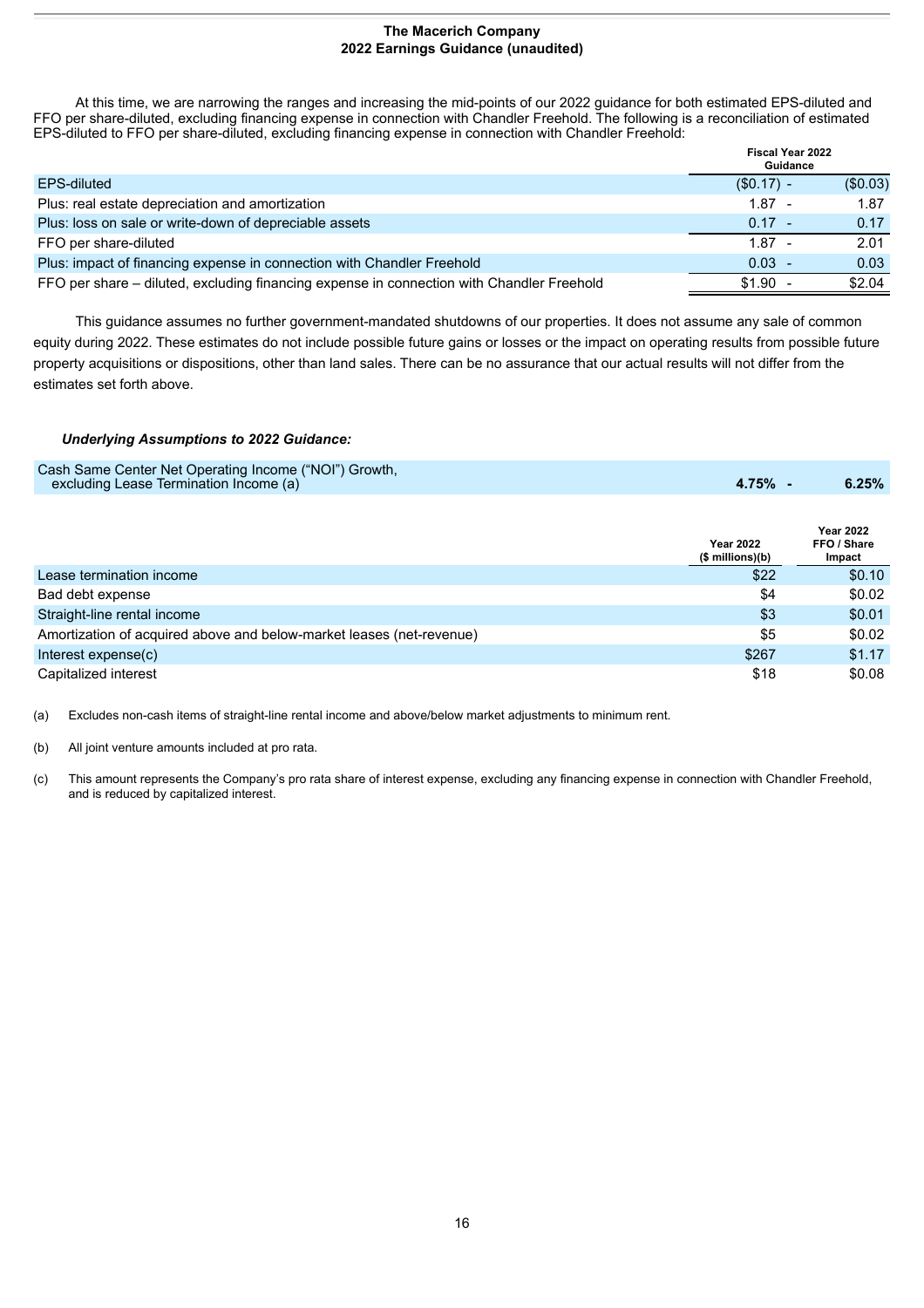#### **The Macerich Company Supplemental Financial and Operating Information (unaudited) Supplemental FFO Information(a)**

<span id="page-18-0"></span>

|                               |                | As of March 31.     |       |
|-------------------------------|----------------|---------------------|-------|
|                               |                | 2022                | 2021  |
|                               |                | dollars in millions |       |
| Straight-line rent receivable | $\mathfrak{L}$ | $165.7$ \$          | 169.2 |

|                                                                     | For the Three Months Ended<br>March 31, |                     |      |       |
|---------------------------------------------------------------------|-----------------------------------------|---------------------|------|-------|
|                                                                     |                                         | 2022                |      | 2021  |
|                                                                     |                                         | dollars in millions |      |       |
| Lease termination income                                            | \$                                      | 13.6                | - \$ | 4.5   |
| Straight-line rental (expense) income                               | \$                                      | $(1.1)$ \$          |      | 9.4   |
| Business development and parking income (b)                         | \$                                      | 15.2 <sup>5</sup>   |      | 9.9   |
| Gain on sales or write down of undepreciated assets                 | \$                                      | 11.3                | - \$ | 2.9   |
| Amortization of acquired above and below-market leases, net revenue | \$                                      | 1.2 <sub>2</sub>    | - \$ | 1.4   |
| Amortization of debt discounts, net                                 | \$                                      | $(0.3)$ \$          |      | (0.3) |
| Bad debt expense (c)                                                | \$                                      | 0.4                 | - \$ | 2.8   |
| Leasing expense                                                     | \$                                      | 8.3                 | - \$ | 5.8   |
| Interest capitalized                                                | \$                                      | 4.5                 | -\$  | 4.3   |
| Chandler Freehold financing arrangement (d):                        |                                         |                     |      |       |
| Distributions equal to partners' share of net income (loss)         | \$                                      | 0.5                 | -S   | (1.2) |
| Distributions in excess of partners' share of net income (e)        |                                         | 5.0                 |      | 3.4   |
| Fair value adjustment (e)                                           |                                         | 2.5                 |      | (0.9) |
| Total Chandler Freehold financing arrangement expense (d)           |                                         | 8.0                 |      | 1.3   |

(a) All joint venture amounts included at pro rata.

(b) Included in leasing revenue and other income.

- (c) Included in leasing revenue.
- (d) Included in interest expense.
- (e) The Company presents FFO excluding the expenses related to changes in fair value of the financing arrangement and the payments to such joint venture partner less than or in excess of their pro rata share of net income.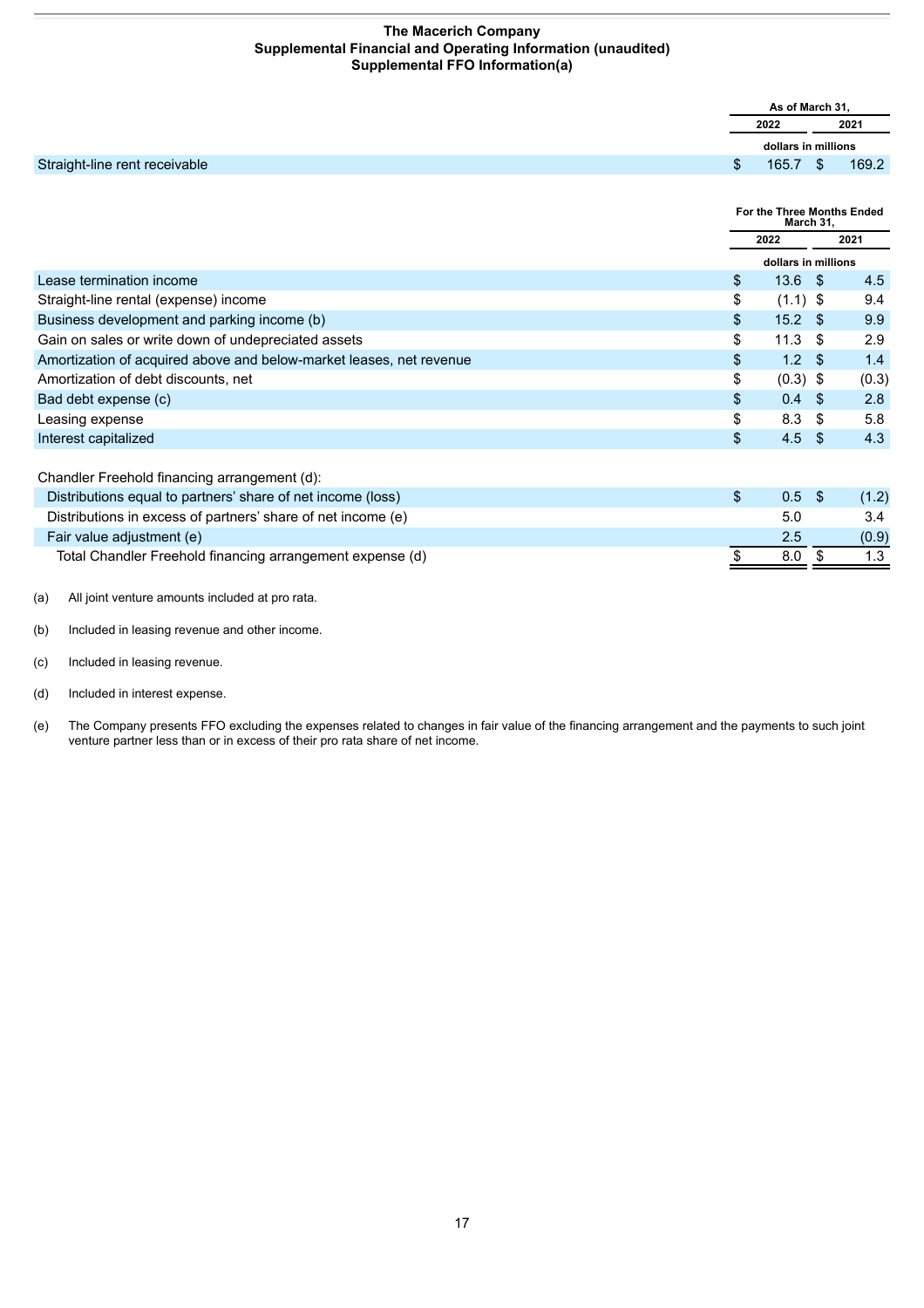#### **The Macerich Company Supplemental Financial and Operating Information (unaudited) Capital Expenditures(a)**

<span id="page-19-0"></span>

|                                                                   | For the Three<br><b>Months Ended</b><br>March 31, 2022 |                  | <b>Year Ended</b><br>12/31/2021 |                     |     |       |            |  |  |  |  |  |  |  | <b>Year Ended</b> |  |  |
|-------------------------------------------------------------------|--------------------------------------------------------|------------------|---------------------------------|---------------------|-----|-------|------------|--|--|--|--|--|--|--|-------------------|--|--|
|                                                                   |                                                        |                  |                                 |                     |     |       | 12/31/2020 |  |  |  |  |  |  |  |                   |  |  |
|                                                                   |                                                        |                  |                                 | dollars in millions |     |       |            |  |  |  |  |  |  |  |                   |  |  |
| <b>Consolidated Centers</b>                                       |                                                        |                  |                                 |                     |     |       |            |  |  |  |  |  |  |  |                   |  |  |
| Acquisitions of property, building improvement and equipment      | \$                                                     | 1.1              | - \$                            | 18.7 <sup>5</sup>   |     | 9.6   |            |  |  |  |  |  |  |  |                   |  |  |
| Development, redevelopment, expansions and renovations of Centers |                                                        | 10.8             |                                 | 46.3                |     | 38.4  |            |  |  |  |  |  |  |  |                   |  |  |
| Tenant allowances                                                 |                                                        | 5.5              |                                 | 22.1                |     | 12.4  |            |  |  |  |  |  |  |  |                   |  |  |
| Deferred leasing charges                                          |                                                        | 0.4              |                                 | 2.6                 |     | 3.0   |            |  |  |  |  |  |  |  |                   |  |  |
| Total                                                             |                                                        | 17.8             | \$.                             | 89.7                | \$. | 63.4  |            |  |  |  |  |  |  |  |                   |  |  |
| <b>Unconsolidated Joint Venture Centers</b>                       |                                                        |                  |                                 |                     |     |       |            |  |  |  |  |  |  |  |                   |  |  |
| Acquisitions of property, building improvement and equipment      | \$                                                     | 1.2 <sup>5</sup> |                                 | 18.8 <sup>5</sup>   |     | 6.5   |            |  |  |  |  |  |  |  |                   |  |  |
| Development, redevelopment, expansions and renovations of Centers |                                                        | 14.7             |                                 | 48.5                |     | 109.9 |            |  |  |  |  |  |  |  |                   |  |  |
| Tenant allowances                                                 |                                                        | 6.7              |                                 | 11.6                |     | 4.8   |            |  |  |  |  |  |  |  |                   |  |  |
| Deferred leasing charges                                          |                                                        | 0.6              |                                 | 2.9                 |     | 2.1   |            |  |  |  |  |  |  |  |                   |  |  |
| Total                                                             |                                                        | 23.2             |                                 | 81.8                | S   | 123.3 |            |  |  |  |  |  |  |  |                   |  |  |

(a) All joint venture amounts at pro rata.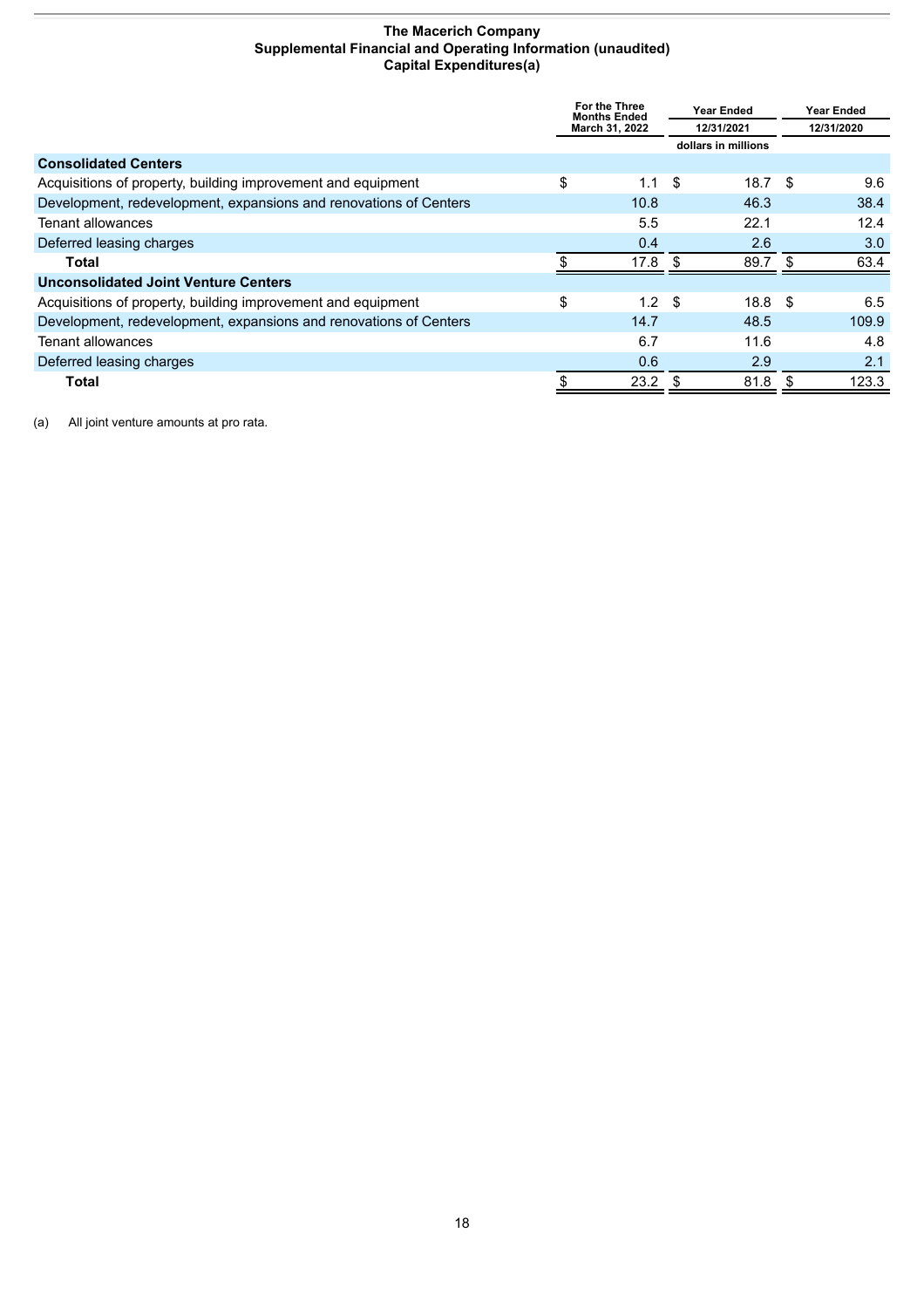#### **The Macerich Company Supplemental Financial and Operating Information (unaudited) Trailing Twelve Month Sales Per Square Foot(a)**

<span id="page-20-0"></span>

|               | Consolidated<br>Centers | Unconsolidated<br><b>Joint Venture</b><br>Centers | <b>Total</b><br><b>Centers</b> |
|---------------|-------------------------|---------------------------------------------------|--------------------------------|
| 3/31/2022     | \$731                   | \$986                                             | \$843                          |
| 12/31/2019(b) | \$646                   | \$998                                             | \$801                          |

- (a) Sales are based on reports by retailers leasing mall and freestanding stores for the trailing 12 months for tenants that have occupied such stores for a minimum of 12 months. Sales per square foot are based on tenants 10,000 square feet and under for regional town Centers. Sales per square foot exclude Centers under development and redevelopment.
- (b) Sales per square foot are compared to the trailing twelve months ended December 31, 2019, the most immediately comparative period prior to the COVID-19 pandemic.



# **Trailing Twelve Month Sales Per Square Foot**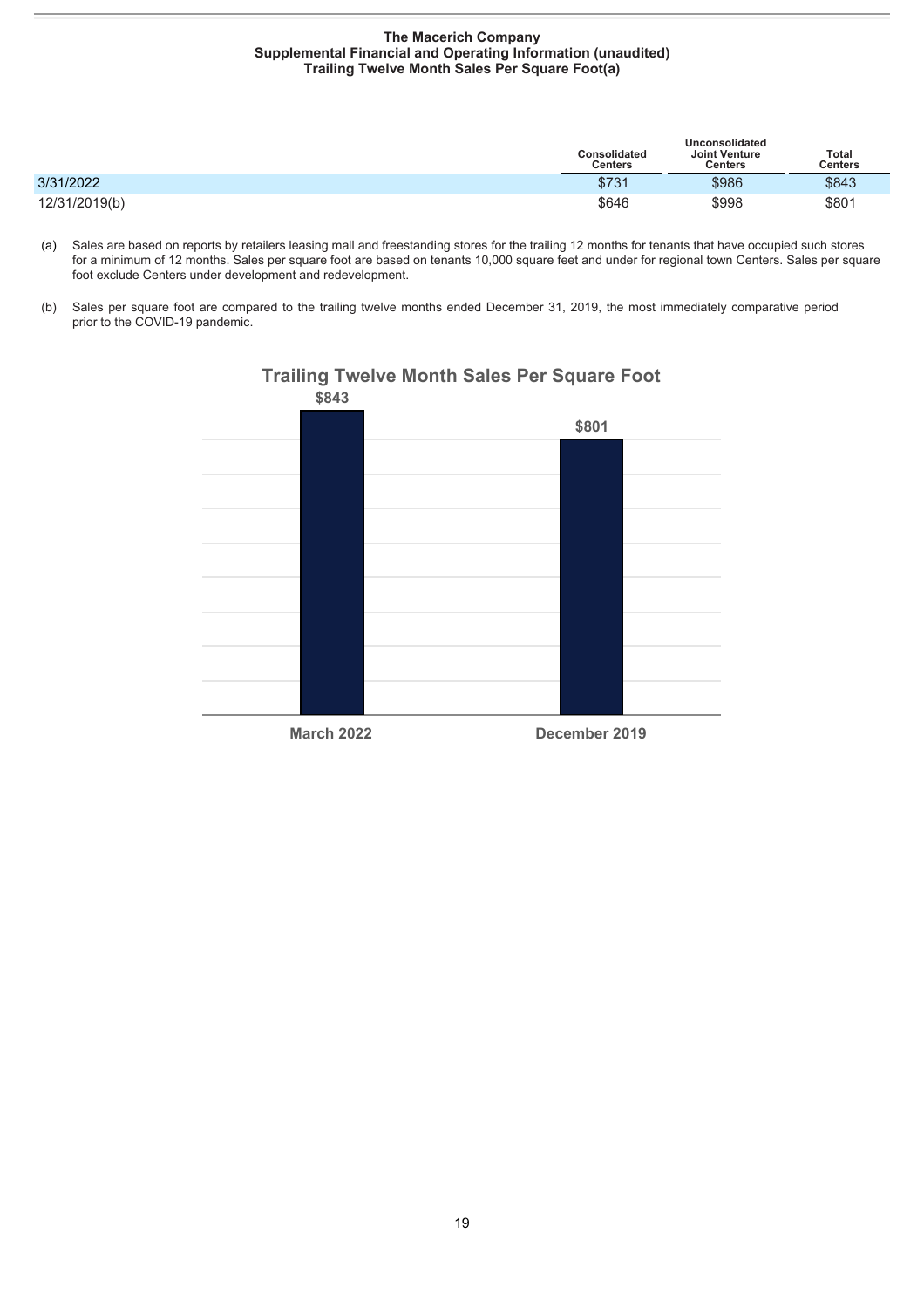#### **The Macerich Company Supplemental Financial and Operating Information (unaudited) Portfolio Occupancy(a)**

<span id="page-21-0"></span>

|                     | Unconsolidated          |                                 |                  |  |
|---------------------|-------------------------|---------------------------------|------------------|--|
| <b>Period Ended</b> | Consolidated<br>Centers | <b>Joint Venture</b><br>Centers | Total<br>Centers |  |
| 3/31/2022           | 90.2%                   | 92.6%                           | 91.3%            |  |
| 3/31/2021           | 87.9%                   | 89.2%                           | 88.5%            |  |
| 12/31/2021          | 90.7%                   | 92.4%                           | 91.5%            |  |
| 12/31/2020          | 89.6%                   | 89.8%                           | 89.7%            |  |

(a) Portfolio Occupancy is the percentage of mall and freestanding GLA leased as of the last day of the reporting period. Portfolio Occupancy excludes all Centers under development and redevelopment.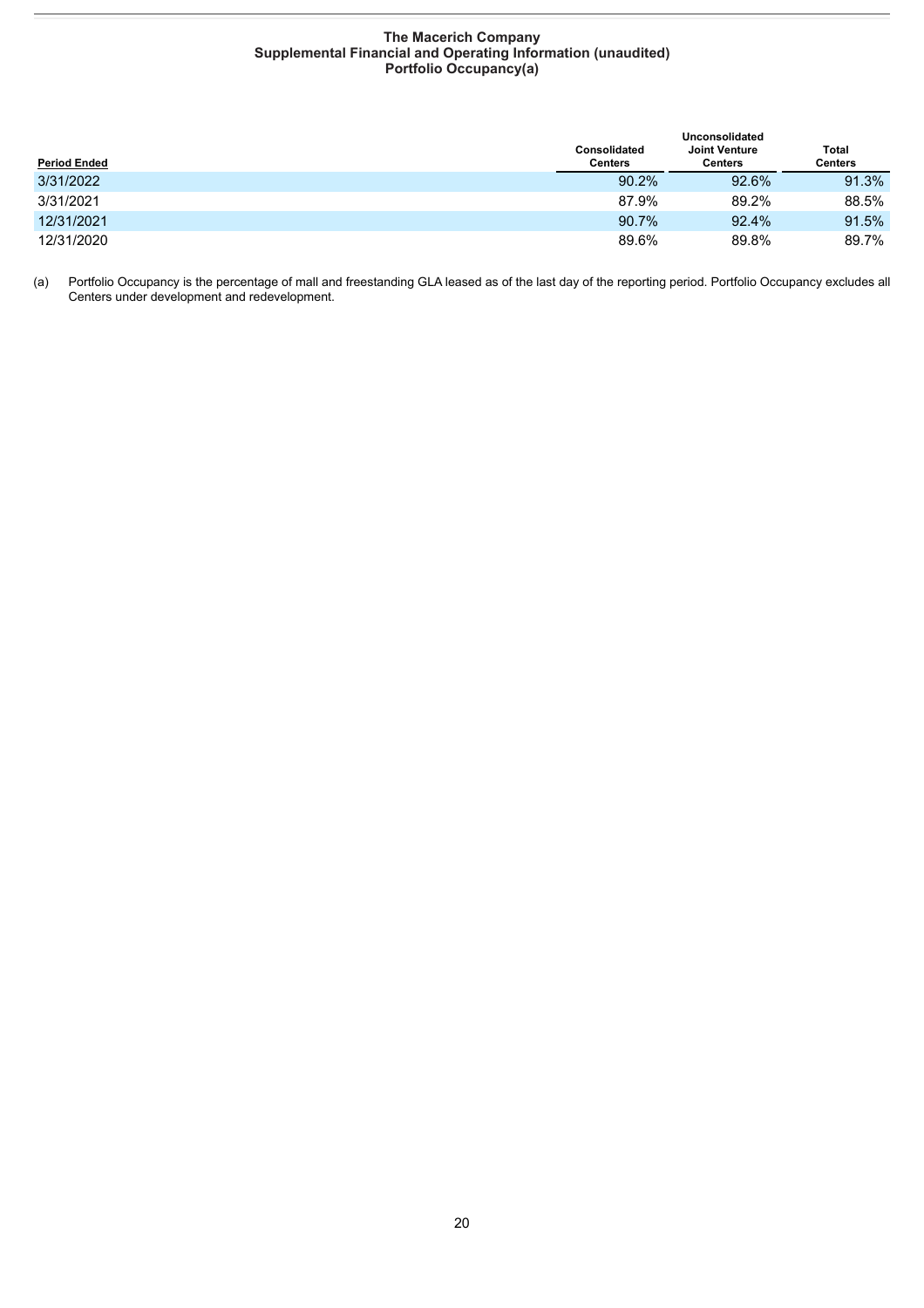#### **The Macerich Company Supplemental Financial and Operating Information (unaudited) Average Base Rent Per Square Foot(a)**

<span id="page-22-0"></span>

|                                             |                                    |                                      | <b>Average Base Rent</b><br><b>PSF on Leases</b><br><b>Executed During</b> |                                      | <b>Average Base Rent</b><br><b>PSF on Leases</b><br><b>Expiring During</b> |
|---------------------------------------------|------------------------------------|--------------------------------------|----------------------------------------------------------------------------|--------------------------------------|----------------------------------------------------------------------------|
|                                             | <b>Average Base Rent</b><br>PSF(b) | the Twelve<br><b>Months Ended(c)</b> |                                                                            | the Twelve<br><b>Months Ended(d)</b> |                                                                            |
| <b>Consolidated Centers</b>                 |                                    |                                      |                                                                            |                                      |                                                                            |
| 3/31/2022                                   | \$<br>60.60 \$                     |                                      | $52.67$ \$                                                                 |                                      | 55.97                                                                      |
| 3/31/2021                                   | \$<br>$61.08$ \$                   |                                      | $51.24$ \$                                                                 |                                      | 53.77                                                                      |
| 12/31/2021                                  | \$<br>59.86                        | - \$                                 | 56.39                                                                      | \$                                   | 55.91                                                                      |
| 12/31/2020                                  | \$<br>$59.63$ \$                   |                                      | 48.06 \$                                                                   |                                      | 52.60                                                                      |
| <b>Unconsolidated Joint Venture Centers</b> |                                    |                                      |                                                                            |                                      |                                                                            |
| 3/31/2022                                   | \$<br>66.62 \$                     |                                      | 69.61 \$                                                                   |                                      | 60.78                                                                      |
| 3/31/2021                                   | \$<br>68.22                        | - \$                                 | 57.10                                                                      | \$                                   | 59.94                                                                      |
| 12/31/2021                                  | \$<br>66.12 \$                     |                                      | 66.98                                                                      | \$                                   | 60.48                                                                      |
| 12/31/2020                                  | \$<br>66.34 \$                     |                                      | 57.23                                                                      | \$                                   | 52.62                                                                      |
| <b>All Regional Town Centers</b>            |                                    |                                      |                                                                            |                                      |                                                                            |
| 3/31/2022                                   | \$<br>62.65 \$                     |                                      | 58.09                                                                      | \$                                   | 57.35                                                                      |
| 3/31/2021                                   | \$<br>63.47 \$                     |                                      | 52.94                                                                      | - \$                                 | 54.10                                                                      |
| 12/31/2021                                  | \$<br>61.98                        | -\$                                  | 60.02                                                                      | \$                                   | 57.23                                                                      |
| 12/31/2020                                  | \$<br>61.87 \$                     |                                      | 50.69                                                                      | -\$                                  | 52.60                                                                      |

(a) Average base rent per square foot is based on spaces 10,000 square feet and under. All joint venture amounts are included at pro rata. Centers under development and redevelopment are excluded.

(b) Average base rent per square foot gives effect to the terms of each lease in effect, as of the applicable date, including any concessions, abatements and other adjustments or allowances that have been granted to the tenants.

(c) The average base rent per square foot on leases executed during the period represents the actual rent to be paid during the first twelve months.

(d) The average base rent per square foot on leases expiring during the period represents the final year minimum rent on a cash basis.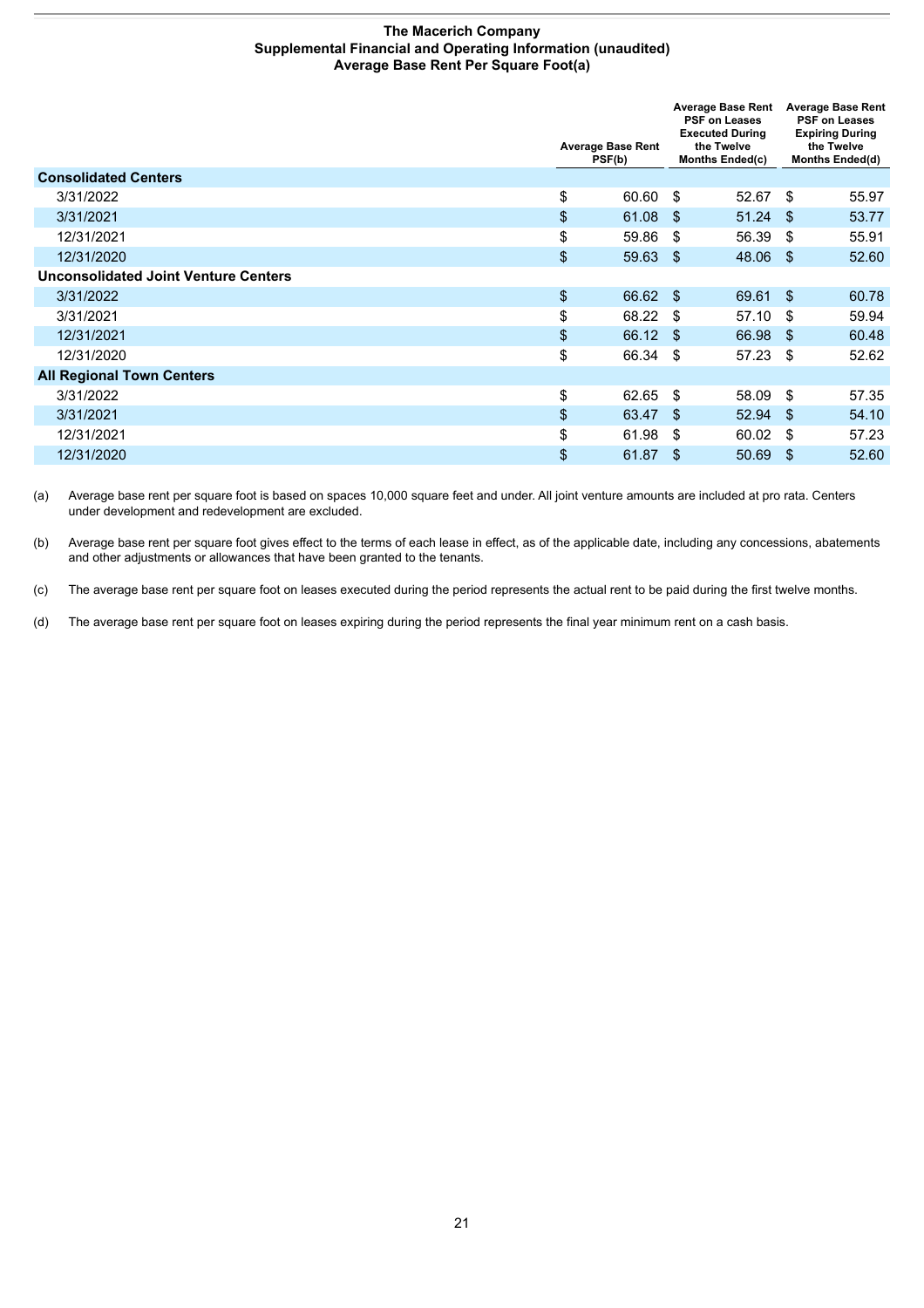#### **The Macerich Company Supplemental Financial and Operating Information (unaudited) Cost of Occupancy**

<span id="page-23-0"></span>

|                                             | For the Twelve<br><b>Months Ended</b><br>March 31, 2022 | For the Twelve<br><b>Months Ended</b><br>December 31, 2019(a) |
|---------------------------------------------|---------------------------------------------------------|---------------------------------------------------------------|
| <b>Consolidated Centers</b>                 |                                                         |                                                               |
| Minimum rents                               | 7.5%                                                    | 9.1%                                                          |
| Percentage rents                            | $1.2 \%$                                                | 0.4%                                                          |
| Expense recoveries(b)                       | 3.1%                                                    | 3.6%                                                          |
| <b>Total</b>                                | 11.8 %                                                  | 13.1 %                                                        |
| <b>Unconsolidated Joint Venture Centers</b> |                                                         |                                                               |
| Minimum rents                               | 6.9%                                                    | 7.3%                                                          |
| Percentage rents                            | $1.0 \%$                                                | 0.3%                                                          |
| Expense recoveries(b)                       | 2.9%                                                    | 3.2%                                                          |
| <b>Total</b>                                | 10.8 %                                                  | 10.8 %                                                        |
| <b>All Centers</b>                          |                                                         |                                                               |
| Minimum rents                               | 7.2%                                                    | 8.1%                                                          |
| Percentage rents                            | $1.1 \%$                                                | 0.3%                                                          |
| Expense recoveries(b)                       | 3.0%                                                    | 3.4%                                                          |
| <b>Total</b>                                | 11.3 %                                                  | 11.8 %                                                        |

(a) Cost of Occupancy is compared to the trailing twelve months ended December 31, 2019, the most immediately comparative period prior to the COVID-19 pandemic.

(b) Represents real estate tax and common area maintenance charges.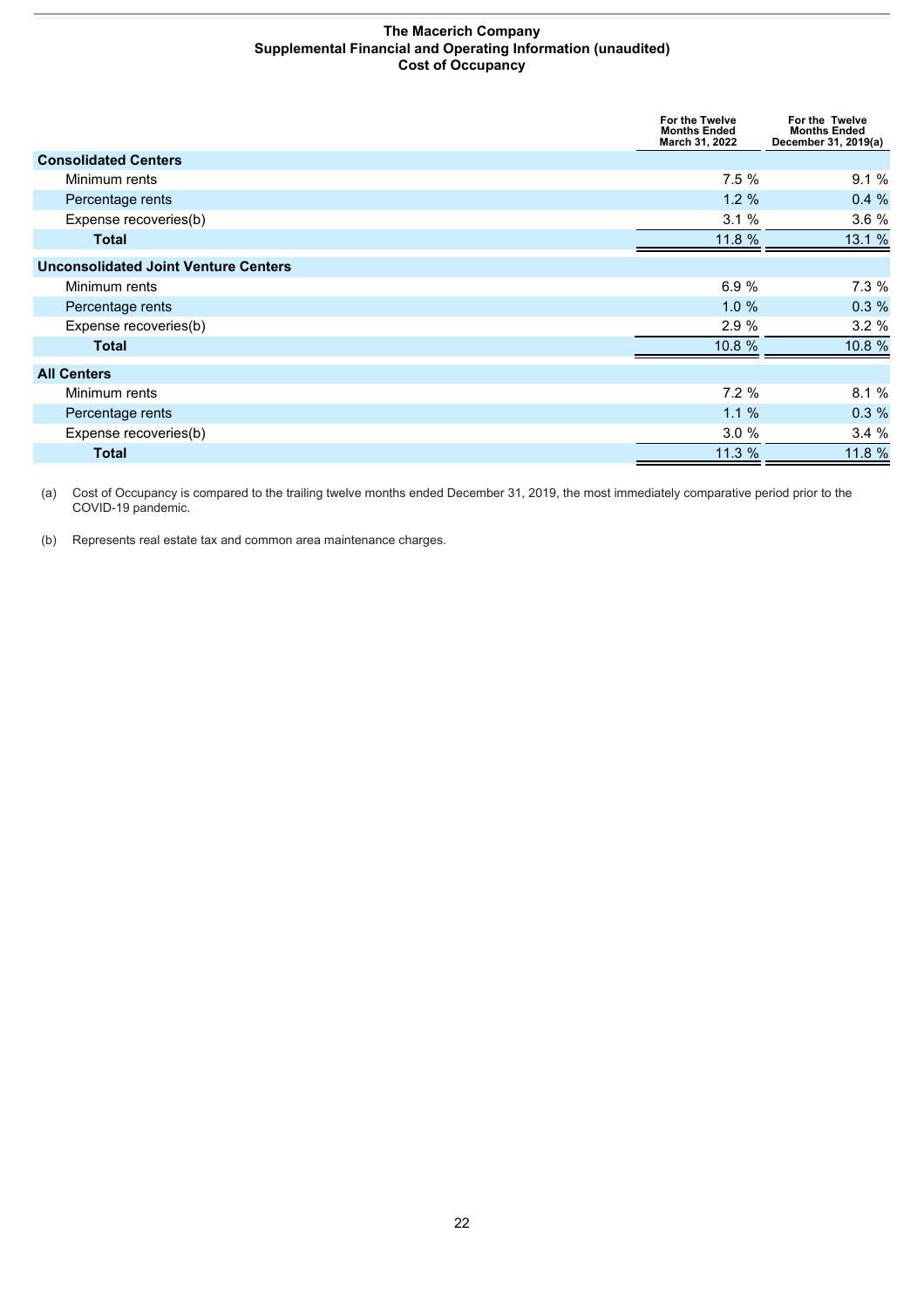#### **The Macerich Company Supplemental Financial and Operating Information (unaudited) Percentage of Net Operating Income by State**

<span id="page-24-0"></span>

|                               | % of Portfolio<br>2021<br><b>Real Estate</b> |
|-------------------------------|----------------------------------------------|
| <b>State</b>                  | Pro Rata NOI(a)                              |
| California                    | 27.7%                                        |
| New York                      | 23.4%                                        |
| Arizona                       | 16.9%                                        |
| Pennsylvania & Virginia       | 9.6%                                         |
| Colorado, Illinois & Missouri | 7.5%                                         |
| New Jersey & Connecticut      | 6.7%                                         |
| Oregon                        | 4.3%                                         |
| Other(b)                      | 3.9%                                         |
| Total                         | 100.0%                                       |

(a) The percentage of Portfolio 2021 Real Estate Pro Rata NOI excludes straight-line and above/below market adjustments to minimum rents. Portfolio 2021 Real Estate Pro Rata NOI excludes REIT general and administrative expenses, management company revenues, management company expenses and leasing expenses (including joint ventures at pro rata).

(b) "Other" includes Indiana, Iowa, Kentucky, North Dakota and Texas.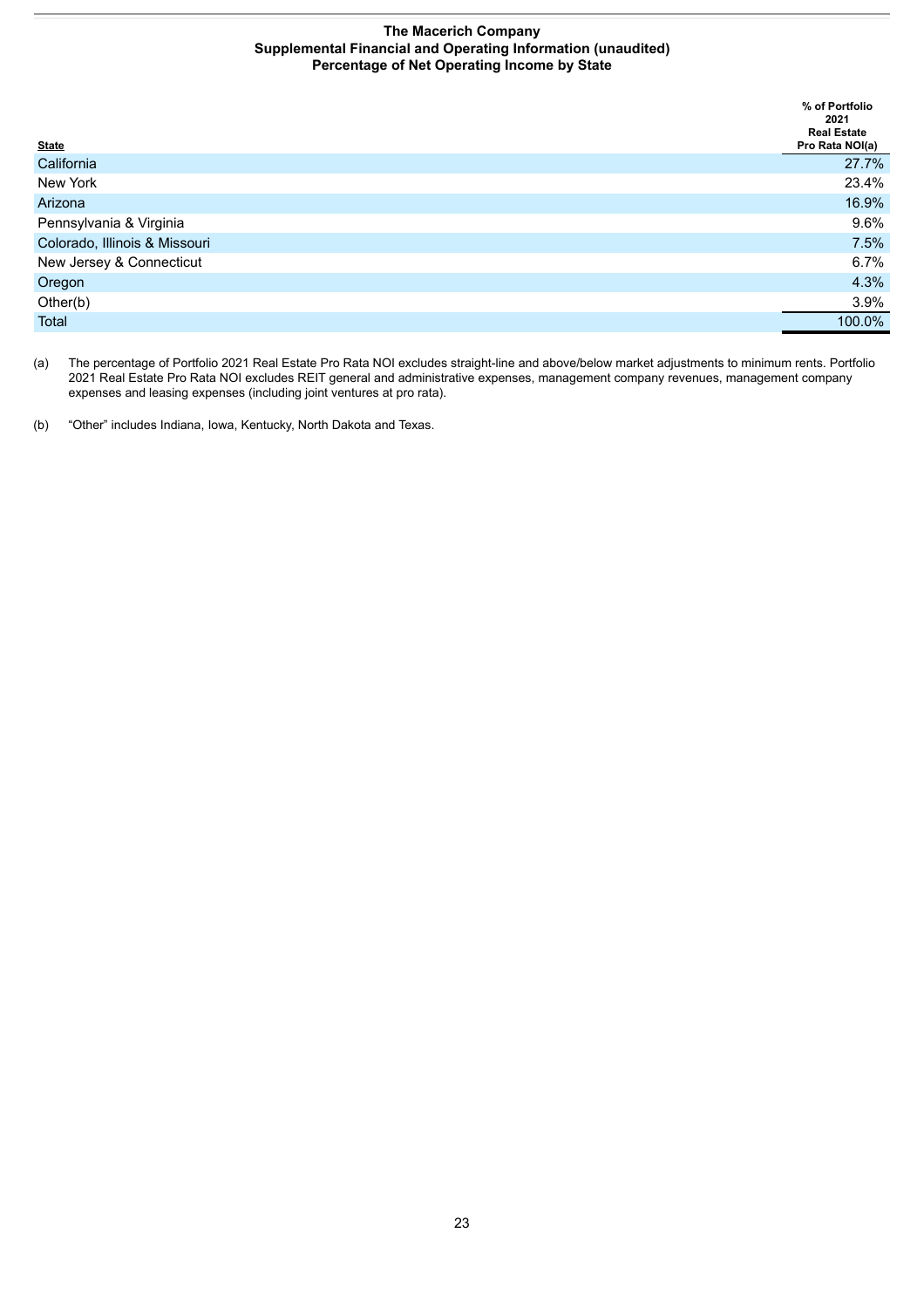#### **The Macerich Company Property Listing March 31, 2022**

<span id="page-25-0"></span>The following table sets forth certain information regarding the Centers and other locations that are wholly owned or partly owned by the Company.

| Count          | Company's<br>Ownership(a) | Name of<br><b>Center/Location</b>                                  | Year of<br>Original<br>Construction/<br><b>Acquisition</b> | <b>Year of Most</b><br>Recent<br>Expansion/<br>Renovation | <b>Total</b><br>GLA(b) |
|----------------|---------------------------|--------------------------------------------------------------------|------------------------------------------------------------|-----------------------------------------------------------|------------------------|
|                |                           | <b>CONSOLIDATED CENTERS:</b>                                       |                                                            |                                                           |                        |
| 1              | 50.1%                     | <b>Chandler Fashion Center</b><br>Chandler, Arizona                | 2001/2002                                                  | ongoing                                                   | 1,319,000              |
| $\overline{2}$ | 100%                      | Danbury Fair Mall<br>Danbury, Connecticut                          | 1986/2005                                                  | 2016                                                      | 1,229,000              |
| 3              | 100%                      | Desert Sky Mall<br>Phoenix, Arizona                                | 1981/2002                                                  | 2007                                                      | 720,000                |
| 4              | 100%                      | Eastland Mall(c)<br>Evansville, Indiana                            | 1978/1998                                                  | 1996                                                      | 1,017,000              |
| 5              | 50%                       | <b>Fashion District Philadelphia</b><br>Philadelphia, Pennsylvania | 1977/2014                                                  | 2019                                                      | 802,000                |
| 6              | 100%                      | Fashion Outlets of Chicago<br>Rosemont, Illinois                   | $2013/-$                                                   |                                                           | 527,000                |
| $\overline{7}$ | 100%                      | Fashion Outlets of Niagara Falls USA<br>Niagara Falls, New York    | 1982/2011                                                  | 2014                                                      | 689,000                |
| 8              | 50.1%                     | <b>Freehold Raceway Mall</b><br>Freehold, New Jersey               | 1990/2005                                                  | 2007                                                      | 1,553,000              |
| 9              | 100%                      | Fresno Fashion Fair<br>Fresno, California                          | 1970/1996                                                  | 2006                                                      | 973,000                |
| 10             | 100%                      | Green Acres Mall(c)<br>Valley Stream, New York                     | 1956/2013                                                  | 2016                                                      | 2,054,000              |
| 11             | 100%                      | <b>Inland Center</b><br>San Bernardino, California                 | 1966/2004                                                  | 2016                                                      | 630,000                |
| 12             | 100%                      | Kings Plaza Shopping Center(c)<br>Brooklyn, New York               | 1971/2012                                                  | 2018                                                      | 1,148,000              |
| 13             | 100%                      | La Cumbre Plaza(c)<br>Santa Barbara, California                    | 1967/2004                                                  | 1989                                                      | 473,000                |
| 14             | 100%                      | NorthPark Mall<br>Davenport, Iowa                                  | 1973/1998                                                  | 2001                                                      | 933,000                |
| 15             | 100%                      | Oaks, The<br>Thousand Oaks, California                             | 1978/2002                                                  | 2017                                                      | 1,205,000              |
| 16             | 100%                      | <b>Pacific View</b><br>Ventura, California                         | 1965/1996                                                  | 2001                                                      | 886,000                |
| 17             | 100%                      | Queens Center(c)<br>Queens, New York                               | 1973/1995                                                  | 2004                                                      | 964,000                |
| 18             | 100%                      | Santa Monica Place<br>Santa Monica, California                     | 1980/1999                                                  | 2015                                                      | 479,000                |
| 19             | 84.9%                     | SanTan Village Regional Center<br>Gilbert, Arizona                 | $2007$ /-                                                  | 2018                                                      | 1,171,000              |
| 20             | 100%                      | SouthPark Mall<br>Moline, Illinois                                 | 1974/1998                                                  | 2015                                                      | 855,000                |
| 21             | 100%                      | Stonewood Center(c)<br>Downey, California                          | 1953/1997                                                  | 1991                                                      | 929,000                |
| 22             | 100%                      | <b>Superstition Springs Center</b><br>Mesa, Arizona                | 1990/2002                                                  | 2002                                                      | 912,000                |
| 23             | 100%                      | <b>Towne Mall</b><br>Elizabethtown, Kentucky                       | 1985/2005                                                  | 1989                                                      | 344,000                |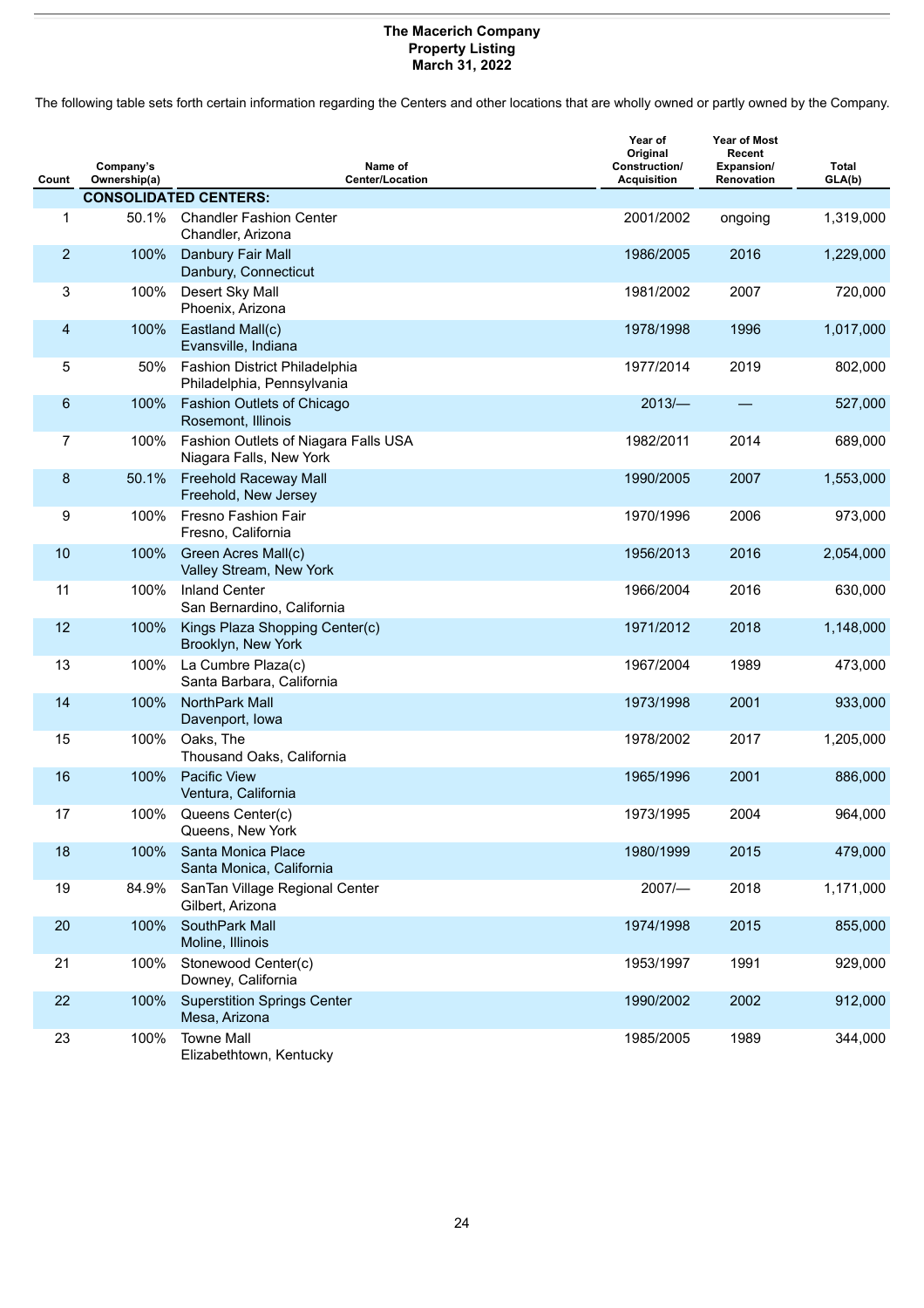#### **The Macerich Company Property Listing March 31, 2022**

| Count | Company's<br>Ownership(a) | Name of<br><b>Center/Location</b>                        | Year of<br>Original<br>Construction/<br><b>Acquisition</b> | <b>Year of Most</b><br>Recent<br>Expansion/<br>Renovation | <b>Total</b><br>GLA(b) |
|-------|---------------------------|----------------------------------------------------------|------------------------------------------------------------|-----------------------------------------------------------|------------------------|
| 24    | 100%                      | <b>Valley Mall</b><br>Harrisonburg, Virginia             | 1978/1998                                                  | 1992                                                      | 502,000                |
| 25    | 100%                      | Valley River Center<br>Eugene, Oregon                    | 1969/2006                                                  | 2007                                                      | 813,000                |
| 26    | 100%                      | Victor Valley, Mall of<br>Victorville, California        | 1986/2004                                                  | 2012                                                      | 576,000                |
| 27    | 100%                      | Vintage Faire Mall<br>Modesto, California                | 1977/1996                                                  | ongoing                                                   | 916,000                |
| 28    | 100%                      | <b>Wilton Mall</b><br>Saratoga Springs, New York         | 1990/2005                                                  | 2020                                                      | 708,000                |
|       |                           | <b>Total Consolidated Centers</b>                        |                                                            |                                                           | 25,327,000             |
|       |                           | <b>UNCONSOLIDATED JOINT VENTURE CENTERS:</b>             |                                                            |                                                           |                        |
| 29    | 60%                       | Arrowhead Towne Center<br>Glendale, Arizona              | 1993/2002                                                  | 2015                                                      | 1,076,000              |
| 30    | 50%                       | <b>Biltmore Fashion Park</b><br>Phoenix, Arizona         | 1963/2003                                                  | 2020                                                      | 597,000                |
| 31    | 50%                       | <b>Broadway Plaza</b><br>Walnut Creek, California        | 1951/1985                                                  | 2016                                                      | 988,000                |
| 32    | 50.1%                     | Corte Madera, The Village at<br>Corte Madera, California | 1985/1998                                                  | 2020                                                      | 502,000                |
| 33    | 50%                       | Country Club Plaza<br>Kansas City, Missouri              | 1922/2016                                                  | 2015                                                      | 965,000                |
| 34    | 51%                       | <b>Deptford Mall</b><br>Deptford, New Jersey             | 1975/2006                                                  | 2020                                                      | 1,008,000              |
| 35    | 51%                       | <b>Flatiron Crossing</b><br>Broomfield, Colorado         | 2000/2002                                                  | 2009                                                      | 1,426,000              |
| 36    | 50%                       | <b>Kierland Commons</b><br>Phoenix, Arizona              | 1999/2005                                                  | 2003                                                      | 437,000                |
| 37    | 60%                       | <b>Lakewood Center</b><br>Lakewood, California           | 1953/1975                                                  | 2008                                                      | 1,983,000              |
| 38    | 60%                       | <b>Los Cerritos Center</b><br>Cerritos, California       | 1971/1999                                                  | 2016                                                      | 1,014,000              |
| 39    | 50%                       | Scottsdale Fashion Square<br>Scottsdale, Arizona         | 1961/2002                                                  | 2020                                                      | 1,882,000              |
| 40    |                           | 60% South Plains Mall<br>Lubbock, Texas                  | 1972/1998                                                  | 2017                                                      | 1,136,000              |
| 41    | 51%                       | Twenty Ninth Street(c)<br>Boulder, Colorado              | 1963/1979                                                  | 2007                                                      | 692,000                |
| 42    | 50%                       | <b>Tysons Corner Center</b><br>Tysons Corner, Virginia   | 1968/2005                                                  | 2014                                                      | 1,828,000              |
| 43    | 60%                       | <b>Washington Square</b><br>Portland, Oregon             | 1974/1999                                                  | 2005                                                      | 1,309,000              |
| 44    | 19%                       | <b>West Acres</b><br>Fargo, North Dakota                 | 1972/1986                                                  | 2001                                                      | 692,000                |
|       |                           | <b>Total Unconsolidated Joint Venture Centers</b>        |                                                            |                                                           | 17,535,000             |
|       |                           | <b>Total Regional Town Centers</b>                       |                                                            |                                                           | 42,862,000             |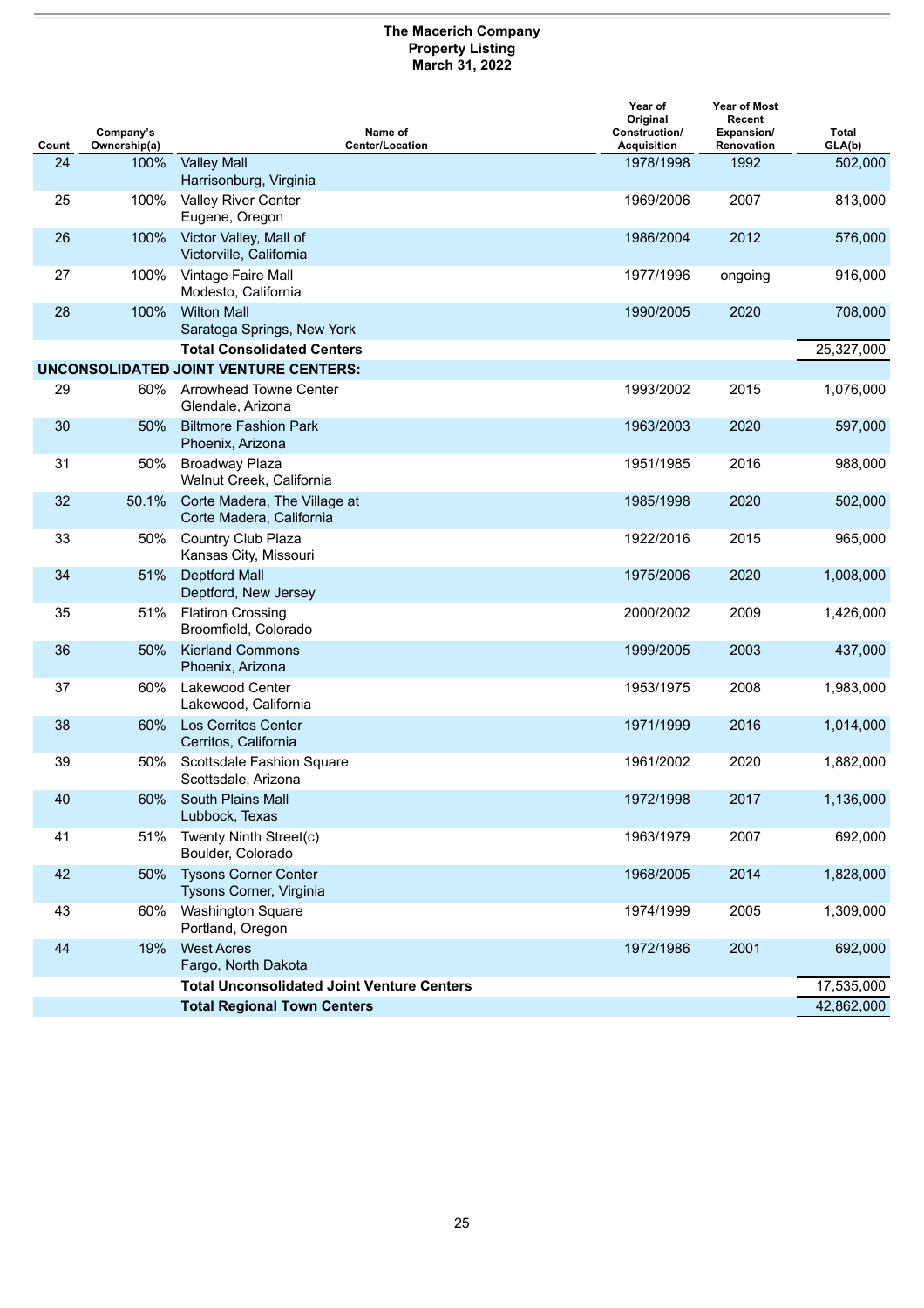#### **The Macerich Company Property Listing March 31, 2022**

| Count          | Company's<br>Ownership(a)         | Name of<br><b>Center/Location</b>                                | Year of<br>Original<br>Construction/<br><b>Acquisition</b> | <b>Year of Most</b><br>Recent<br>Expansion/<br>Renovation | <b>Total</b><br>GLA(b) |
|----------------|-----------------------------------|------------------------------------------------------------------|------------------------------------------------------------|-----------------------------------------------------------|------------------------|
|                | <b>COMMUNITY / POWER CENTERS:</b> |                                                                  |                                                            |                                                           |                        |
| 1              |                                   | 50% Atlas Park, The Shops at(d)<br>Queens, New York              | 2006/2011                                                  | 2013                                                      | 374,000                |
| $\overline{2}$ | 50%                               | Boulevard Shops(d)<br>Chandler, Arizona                          | 2001/2002                                                  | 2004                                                      | 185,000                |
| 3              | 100%                              | Southridge Center(e)<br>Des Moines, Iowa                         | 1975/1998                                                  | 2013                                                      | 801,000                |
| 4              | 100%                              | Superstition Springs Power Center(e)<br>Mesa, Arizona            | 1990/2002                                                  |                                                           | 204,000                |
| 5              | 100%                              | The Marketplace at Flagstaff(c)(e)<br>Flagstaff, Arizona         | 2007/                                                      |                                                           | 268,000                |
|                |                                   | <b>Total Community / Power Centers</b>                           |                                                            |                                                           | 1,832,000              |
|                | <b>OTHER ASSETS:</b>              |                                                                  |                                                            |                                                           |                        |
|                | 100%                              | Various(e)(f)                                                    |                                                            |                                                           | 348,000                |
|                | 50%                               | Scottsdale Fashion Square-Office(d)<br>Scottsdale, Arizona       | 1984/2002                                                  | 2016                                                      | 125,000                |
|                | 50%                               | Tysons Corner Center-Office(d)<br>Tysons Corner, Virginia        | 1999/2005                                                  | 2012                                                      | 174,000                |
|                | 50%                               | Hyatt Regency Tysons Corner Center(d)<br>Tysons Corner, Virginia | 2015                                                       | 2015                                                      | 290,000                |
|                | 50%                               | VITA Tysons Corner Center(d)<br>Tysons Corner, Virginia          | 2015                                                       | 2015                                                      | 510,000                |
|                | 50%                               | Tysons Tower(d)<br>Tysons Corner, Virginia                       | 2014                                                       | 2014                                                      | 529,000                |
|                |                                   | <b>OTHER ASSETS UNDER REDEVELOPMENT:</b>                         |                                                            |                                                           |                        |
|                | 25%                               | One Westside(d)(g)<br>Los Angeles, California                    | 1985/1998                                                  | ongoing                                                   | 680,000                |
|                | 5%                                | Paradise Valley Mall (d)(h)<br>Phoenix, Arizona                  | 1979/2002                                                  | ongoing                                                   | 303,000                |
|                |                                   | <b>Total Other Assets</b>                                        |                                                            |                                                           | 2,959,000              |
|                |                                   | <b>Grand Total</b>                                               |                                                            |                                                           | 47,653,000             |

The Company owned or had an ownership interest in 44 regional town centers, five community/power shopping centers and office, hotel and residential space adjacent to these shopping centers. With the exception of the eight Centers indicated with footnote (c) in the table above, the underlying land controlled by the Company is owned in fee entirely by the Company, or, in the case of jointly-owned Centers, by the joint venture property partnership or limited liability company.

- (a) The Company's ownership interest in this table reflects its legal ownership interest. See footnotes (a) and (b) in the Joint Venture List regarding the legal versus economic ownership of joint venture entities.
- (b) Includes GLA attributable to anchors (whether owned or non-owned) and mall and freestanding stores.<br>(c) Portions of the land on which the Center is situated are subject to one or more long-term ground leases
- Portions of the land on which the Center is situated are subject to one or more long-term ground leases.
- (d) Included in Unconsolidated Joint Venture Centers.
- (e) Included in Consolidated Centers.
- (f) The Company owns an office building and four stores located at shopping centers not owned by the Company. Of the four stores, one is leased to Kohl's, and three have been leased for non-Anchor uses. With respect to the office building and two of the four stores, the underlying land is owned in fee entirely by the Company. With respect to the remaining two stores, the underlying land is owned by third parties and leased to the Company pursuant to long-term building or ground leases.
- (g) Construction is underway to convert former regional town center Westside Pavilion, which closed in January 2019, into an approximately 584,000 square foot Class A creative office campus called One Westside leased solely to Google, while maintaining approximately 96,000 square feet of adjacent entertainment and retail space at 10850 Pico Boulevard. The project was delivered to Google during the fourth quarter of 2021 for tenant improvement work, which has commenced.
- (h) On March 29, 2021, the Company sold the former Paradise Valley Mall for \$100 million to a newly formed joint venture and retained a 5% joint venture interest. Construction started in Summer 2021 on the first phase of a multi-phase, multi-year project to convert this former regional town center into a mixed-use development with high-end grocery, restaurants, multi-family residences, offices, retail shops and other elements on the 92 acre site. The existing Costco and JC Penney stores currently remain open, while all of the other stores at the property have closed.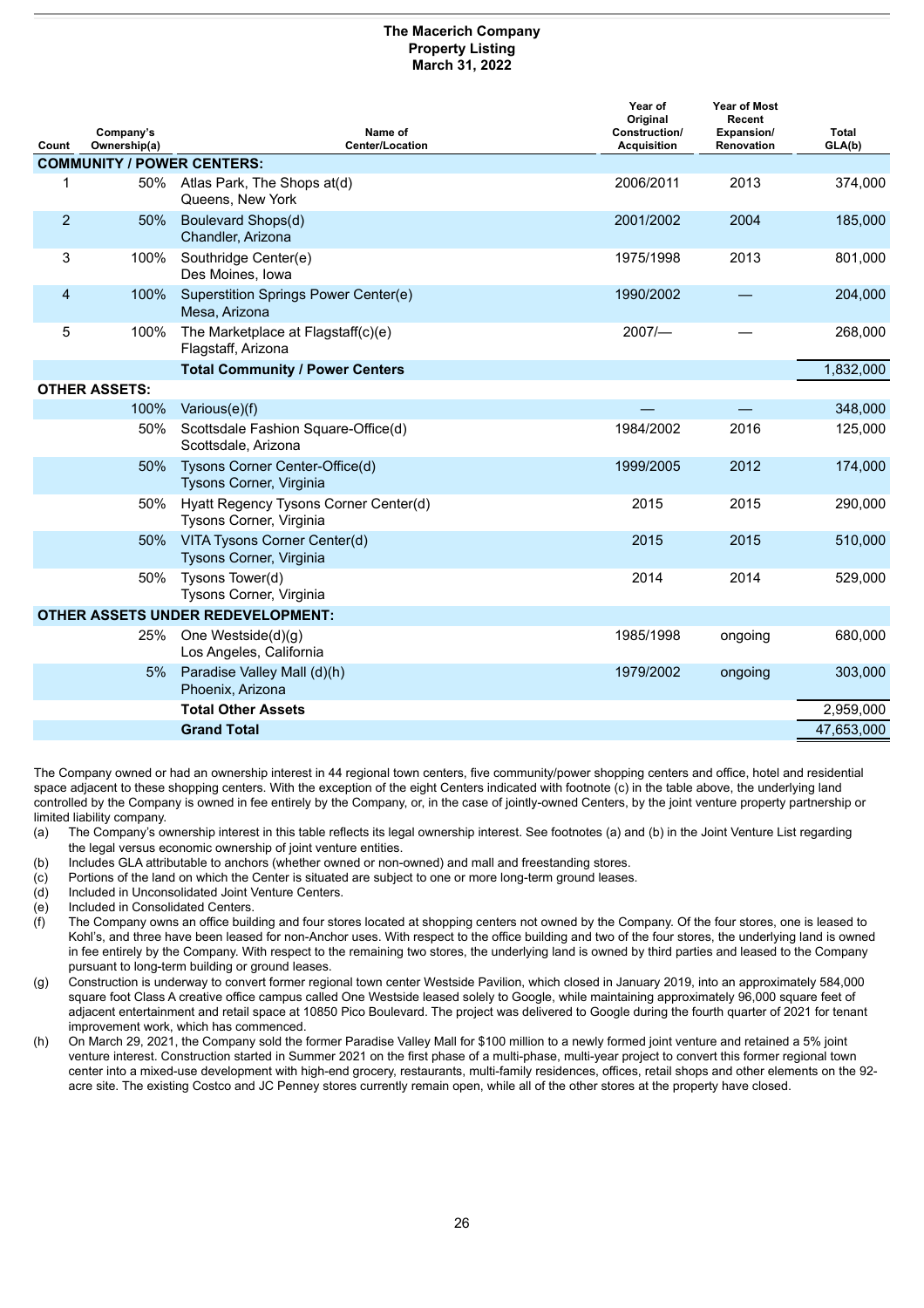#### **The Macerich Company Joint Venture List As of March 31, 2022**

<span id="page-28-0"></span>The following table sets forth certain information regarding the Centers and other operating properties that are not wholly owned by the Company. This list of properties includes unconsolidated joint ventures, consolidated joint ventures, and financing arrangements. The percentages shown are the effective legal ownership and economic ownership interests of the Company.

| <b>Properties</b>                         | Legal<br>Ownership(a) | Economic<br>Ownership(b) | <b>Joint Venture</b>                         | <b>Total GLA(c)</b> |
|-------------------------------------------|-----------------------|--------------------------|----------------------------------------------|---------------------|
| <b>Arrowhead Towne Center</b>             | 60%                   | 60%                      | <b>New River Associates LLC</b>              | 1,076,000           |
| Atlas Park, The Shops at                  | 50%                   | 50%                      | WMAP, L.L.C.                                 | 374,000             |
| <b>Biltmore Fashion Park</b>              | 50%                   | 50%                      | <b>Biltmore Shopping Center Partners LLC</b> | 597,000             |
| <b>Boulevard Shops</b>                    | 50%                   | 50%                      | Propcor II Associates, LLC                   | 185,000             |
| <b>Broadway Plaza</b>                     | 50%                   | 50%                      | Macerich HHF Broadway Plaza LLC              | 988,000             |
| Chandler Fashion Center(d)(e)             | 50.1%                 | 50.1%                    | Freehold Chandler Holdings LP                | 1,319,000           |
| Corte Madera, The Village at              | 50.1%                 | 50.1%                    | Corte Madera Village, LLC                    | 502,000             |
| Country Club Plaza                        | 50%                   | 50%                      | Country Club Plaza KC Partners LLC           | 965,000             |
| Deptford Mall(d)                          | 51%                   | 51%                      | <b>Macerich HHF Centers LLC</b>              | 1,008,000           |
| <b>Fashion District Philadelphia</b>      | 50%                   | (f)                      | <b>Various Entities</b>                      | 802,000             |
| <b>FlatIron Crossing</b>                  | 51%                   | 51%                      | Macerich HHF Centers LLC                     | 1,426,000           |
| Freehold Raceway Mall(d)(e)               | 50.1%                 | 50.1%                    | Freehold Chandler Holdings LP                | 1,553,000           |
| <b>Hyatt Regency Tysons Corner Center</b> | 50%                   | 50%                      | <b>Tysons Corner Hotel I LLC</b>             | 290,000             |
| <b>Kierland Commons</b>                   | 50%                   | 50%                      | Kierland Commons Investment LLC              | 437,000             |
| <b>Lakewood Center</b>                    | 60%                   | 60%                      | <b>Pacific Premier Retail LLC</b>            | 1,983,000           |
| Los Angeles Premium Outlets               | 50%                   | 50%                      | <b>CAM-CARSON LLC</b>                        |                     |
| Los Cerritos Center(d)                    | 60%                   | 60%                      | <b>Pacific Premier Retail LLC</b>            | 1,014,000           |
| One Westside(q)                           | 25%                   | 25%                      | <b>HPP-MAC WSP, LLC</b>                      | 680,000             |
| Paradise Valley Mall(h)                   | 5%                    | 5%                       | PV Land SPE, LLC                             | 303,000             |
| SanTan Village Regional Center            | 84.9%                 | 84.9%                    | Westcor SanTan Village LLC                   | 1,171,000           |
| Scottsdale Fashion Square                 | 50%                   | 50%                      | Scottsdale Fashion Square Partnership        | 1,882,000           |
| Scottsdale Fashion Square-Office          | 50%                   | 50%                      | Scottsdale Fashion Square Partnership        | 125,000             |
| Macerich Seritage Portfolio(i)            | 50%                   | 50%                      | <b>MS Portfolio LLC</b>                      | 795,000             |
| South Plains Mall                         | 60%                   | 60%                      | Pacific Premier Retail LLC                   | 1,136,000           |
| <b>Twenty Ninth Street</b>                | 51%                   | 51%                      | <b>Macerich HHF Centers LLC</b>              | 692,000             |
| <b>Tysons Corner Center</b>               | 50%                   | 50%                      | <b>Tysons Corner LLC</b>                     | 1,828,000           |
| <b>Tysons Corner Center-Office</b>        | 50%                   | 50%                      | <b>Tysons Corner Property LLC</b>            | 174,000             |
| <b>Tysons Tower</b>                       | 50%                   | 50%                      | <b>Tysons Corner Property LLC</b>            | 529,000             |
| <b>VITA Tysons Corner Center</b>          | 50%                   | 50%                      | <b>Tysons Corner Property LLC</b>            | 510,000             |
| Washington Square(d)                      | 60%                   | 60%                      | Pacific Premier Retail LLC                   | 1,309,000           |
| <b>West Acres</b>                         | 19%                   | 19%                      | West Acres Development, LLP                  | 692,000             |

- (a) This column reflects the Company's legal ownership in the listed properties. Legal ownership may, at times, not equal the Company's economic interest in the listed properties because of various provisions in certain joint venture agreements regarding distributions of cash flow based on capital account balances, allocations of profits and losses and payments of preferred returns. As a result, the Company's actual economic interest (as distinct from its legal ownership interest) in certain of the properties could fluctuate from time to time and may not wholly align with its legal ownership interests. Substantially all of the Company's joint venture agreements contain rights of first refusal, buy-sell provisions, exit rights, default dilution remedies and/or other break up provisions or remedies which are customary in real estate joint venture agreements and which may, positively or negatively, affect the ultimate realization of cash flow and/or capital or liquidation proceeds.
- (b) Economic ownership represents the allocation of cash flow to the Company, except as noted below. In cases where the Company receives a current cash distribution greater than its legal ownership percentage due to a capital account greater than its legal ownership percentage, only the legal ownership percentage is shown in this column. The Company's economic ownership of these properties may fluctuate based on a number of factors, including mortgage refinancings, partnership capital contributions and distributions, and proceeds and gains or losses from asset sales, and the matters set forth in the preceding paragraph.
- (c) Includes GLA attributable to anchors (whether owned or non-owned) and mall and freestanding stores.
- (d) These Centers have a former Sears store which is owned by MS Portfolio LLC, see footnote (i) below. The GLA of the former Sears store, or tenant replacing the former Sears store, at the five Centers indicated with footnote (d) in the table above is included in Total GLA at the center level. The GLA for the former Sears store at these five Centers plus the GLA of the former Sears store at two wholly owned Centers, Danbury Fair Mall and Vintage Faire Mall, are also aggregated into the 795,000 square feet in the MS Portfolio LLC above.
- (e) The joint venture entity was formed in September 2009. Upon liquidation of the partnership, distributions are made in the following order: to the thirdparty partner until it receives a 13% internal rate of return on and of its aggregate unreturned capital contributions; to the Company until it receives a 13% internal rate of return on and of its aggregate unreturned capital contributions; and, thereafter, pro rata 35% to the third-party partner and 65% to the Company.
- (f) On December 10, 2020, the Company made a loan (the Partnership Loan) to the 50/50 joint venture that owns Fashion District Philadelphia to fund the entirety of a \$100 million repayment to reduce the mortgage loan on Fashion District Philadelphia from \$301 million to \$201 million. Pursuant to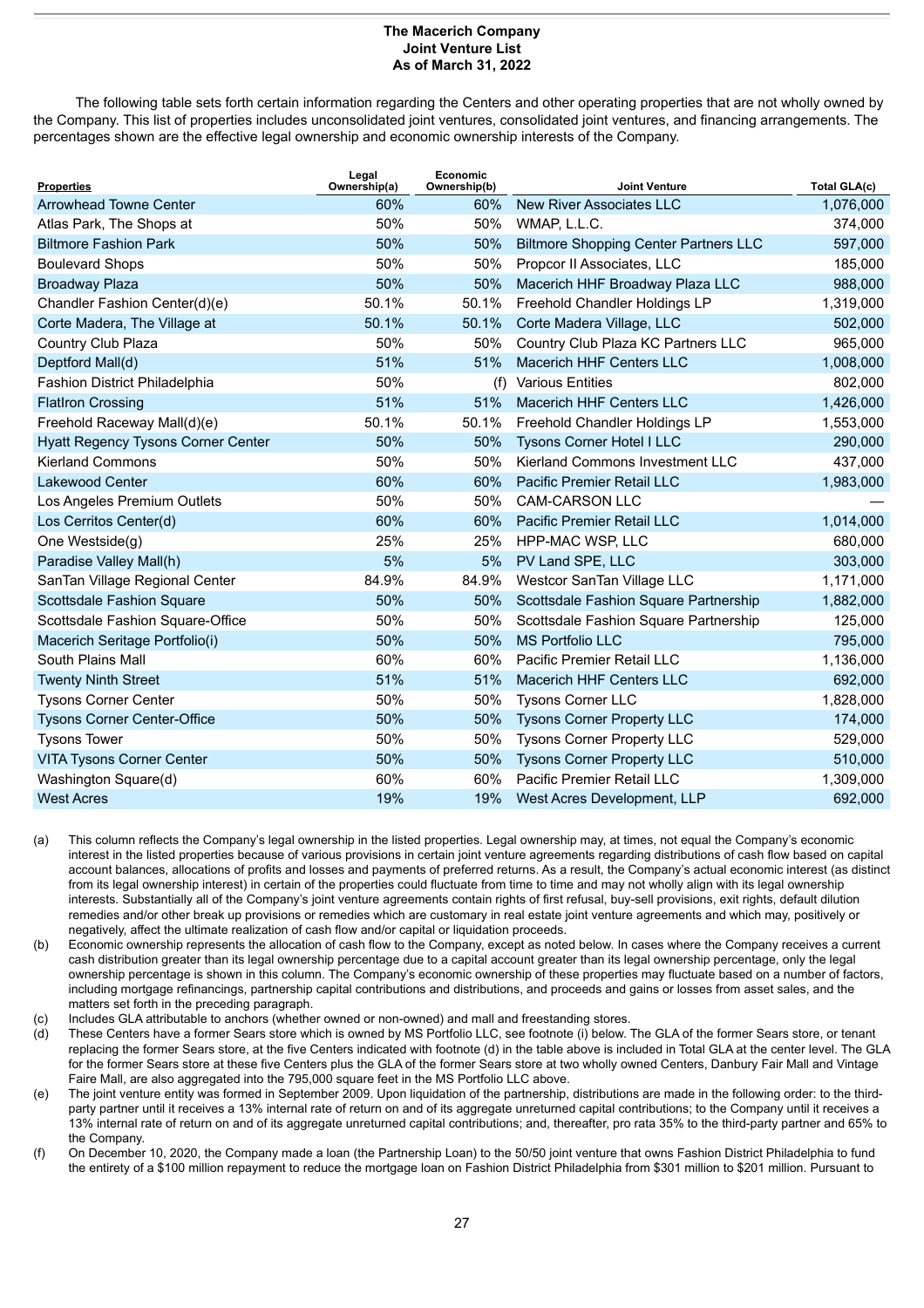#### **The Macerich Company Joint Venture List As of March 31, 2022**

the joint venture partnership agreement, the Partnership Loan plus 15% accrued interest must first be repaid prior to the resumption of 50/50 cash distributions to the Company and its joint venture partner. The principal balance of the Partnership Loan at March 31, 2022 was \$118.8 million. (g) Construction is underway to convert former regional town center Westside Pavilion, which closed in January 2019, into an approximately 584,000 square foot Class A creative office campus called One Westside leased solely to Google, while maintaining approximately 96,000 square feet of adjacent entertainment and retail space at 10850 Pico Boulevard. The Company contributed the existing buildings and land valued at \$190.0 million

- to the joint venture on August 31, 2018. Refer to the Development and Redevelopment Pipeline Forecast for more details. (h) On March 29, 2021, the Company sold the former Paradise Valley Mall for \$100 million to a newly formed joint venture and retained a 5% joint venture interest. Construction started in Summer 2021 on the first phase of a multi-phase, multi-year project to convert this former regional town center Paradise Valley Mall into a mixed-use development with high-end grocery, restaurants, multi-family residences, offices, retail shops and other elements on the 92-acre site. The existing Costco and JC Penney stores currently remain open, while all of the other stores at the property have closed.
- (i) On April 30, 2015, Sears Holdings Corporation ("Sears") and the Company announced that they had formed a joint venture, MS Portfolio LLC. Sears contributed nine stores (located at Arrowhead Towne Center, Chandler Fashion Center, Danbury Fair Mall, Deptford Mall, Freehold Raceway Mall, Los Cerritos Center, South Plains Mall, Vintage Faire Mall and Washington Square) to the joint venture and the Company contributed \$150 million in cash to the joint venture. On July 7, 2015, Sears assigned its ownership interest in MS Portfolio LLC to Seritage MS Holdings LLC. On December 31, 2020, the Company traded its 50% interest in the former Sears parcel at Arrowhead Towne Center for its partner's 50% interest in the former Sears parcel at South Plains Mall, such that the Company now owns 100% of the former Sears parcel at South Plains Mall. The Company expects to create additional value through re-leasing the former Sears boxes. For example, Primark has leased space in portions of the Sears stores at Danbury Fair Mall and Freehold Raceway Mall. Refer to the Development and Redevelopment Pipeline Forecast for details of the Former Sears Redevelopments at these properties.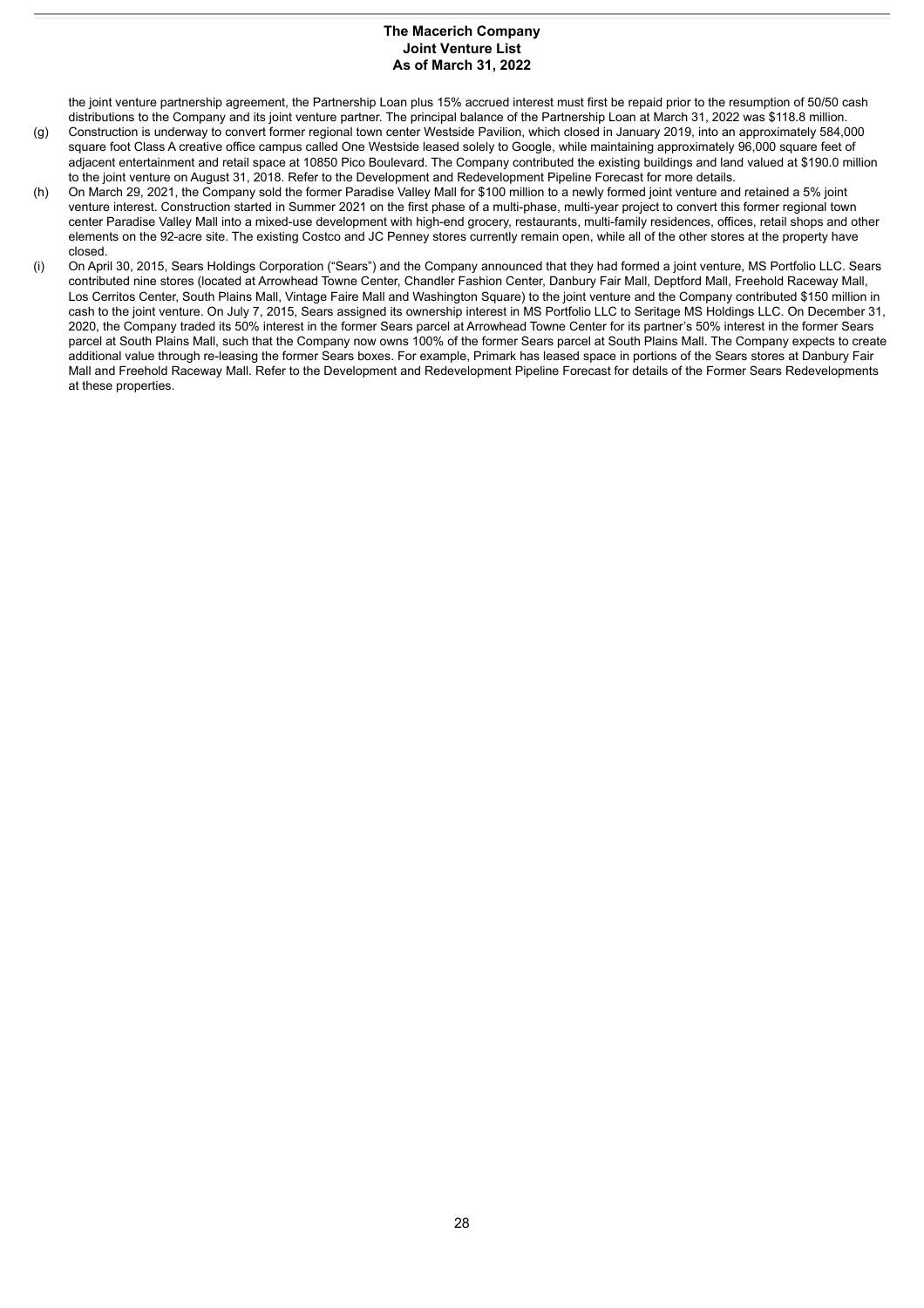#### **The Macerich Company Supplemental Financial and Operating Information (Unaudited) Debt Summary (at Company's pro rata share) (a)**

<span id="page-30-0"></span>

|                                                                                                           | As of March 31, 2022 |             |                      |            |     |            |
|-----------------------------------------------------------------------------------------------------------|----------------------|-------------|----------------------|------------|-----|------------|
|                                                                                                           | <b>Fixed Rate</b>    |             | <b>Floating Rate</b> |            |     | Total      |
|                                                                                                           | Dollars in thousands |             |                      |            |     |            |
| Mortgage notes payable                                                                                    |                      | \$3,795,483 |                      | \$ 619,074 | \$  | 4.414.557  |
| Bank and other notes payable                                                                              |                      |             |                      | 63,388     |     | 63,388     |
| <b>Total debt per Consolidated Balance Sheet</b>                                                          |                      | 3,795,483   |                      | 682.462    |     | 4,477,945  |
| Adjustments:                                                                                              |                      |             |                      |            |     |            |
| Less: Noncontrolling interests or financing arrangement share of debt from consolidated<br>joint ventures |                      | (359,554)   |                      | (97, 301)  |     | (456, 855) |
| <b>Adjusted Consolidated Debt</b>                                                                         |                      | 3,435,929   |                      | 585.161    |     | 4.021.090  |
| Add: Company's share of debt from unconsolidated joint ventures                                           |                      | 2,691,039   |                      | 196,436    |     | 2,887,475  |
| Total Company's Pro Rata Share of Debt                                                                    |                      | 6,126,968   | S.                   | 781,597    | \$. | 6,908,565  |
| Weighted average interest rate                                                                            |                      | 3.97%       |                      | 3.02%      |     | 3.86%      |
| Weighted average maturity (years)                                                                         |                      |             |                      |            |     | 3.95       |

(a) The Company's pro rata share of debt represents (i) consolidated debt, minus the Company's partners' share of the amount from consolidated joint ventures (calculated based upon the partners' percentage ownership interest); plus (ii) the Company's share of debt from unconsolidated joint ventures (calculated based upon the Company's percentage ownership interest). Management believes that this measure provides useful information to investors regarding the Company's financial condition because it includes the Company's share of debt from unconsolidated joint ventures and, for consolidated debt, excludes the Company's partners' share from consolidated joint ventures, in each case presented on the same basis. The Company has several significant joint ventures and presenting its pro rata share of debt in this manner can help investors better understand the Company's financial condition after taking into account the Company's economic interest in these joint ventures. The Company's pro rata share of debt should not be considered as a substitute to the Company's total debt determined in accordance with GAAP or any other GAAP financial measures and should only be considered together with and as a supplement to the Company's financial information prepared in accordance with GAAP.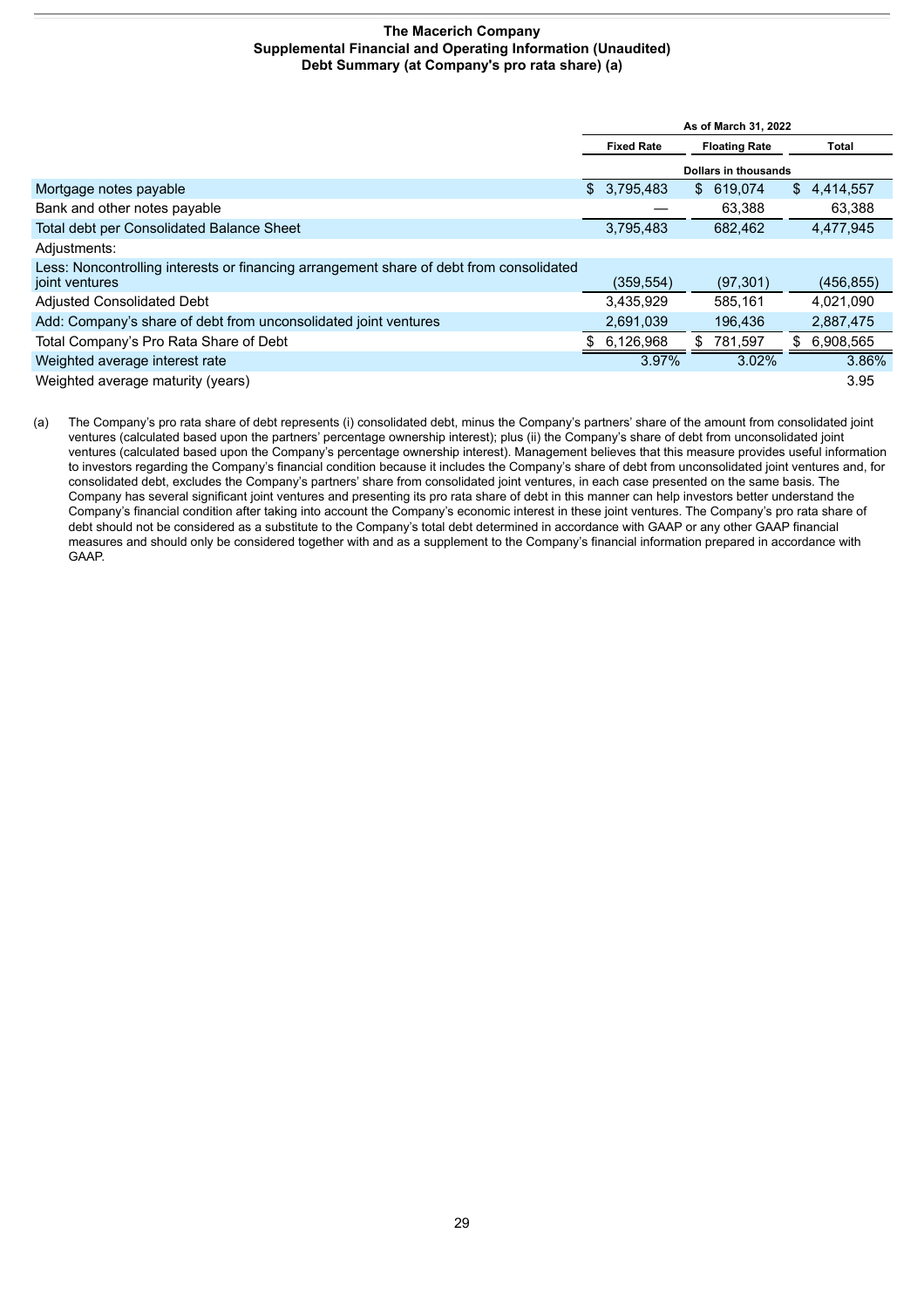#### **The Macerich Company Supplemental Financial and Operating Information (Unaudited) Outstanding Debt by Maturity Date**

<span id="page-31-0"></span>

|                                                           |                 | As of March 31, 2022         |                                |                         |                                |                   |
|-----------------------------------------------------------|-----------------|------------------------------|--------------------------------|-------------------------|--------------------------------|-------------------|
|                                                           | <b>Maturity</b> | <b>Effective</b><br>Interest |                                |                         |                                | <b>Total Debt</b> |
| <b>Center/Entity (dollars in thousands)</b>               | Date            | Rate (a)                     | Fixed                          |                         | <b>Floating</b>                | Balance (a)       |
| <b>I. Consolidated Assets:</b>                            |                 | 4.14%                        |                                |                         |                                |                   |
| Oaks, The (b)                                             | 06/05/22        |                              | 175,356<br>\$                  | \$                      |                                | 175,356<br>\$     |
| Danbury Fair Mall                                         | 07/01/22        | 5.71%                        | 165,873                        |                         |                                | 165,873           |
| Pacific View (c)                                          | 07/01/22        | 4.07%                        | 110,597                        |                         | —                              | 110,597           |
| <b>Towne Mall</b>                                         | 11/01/22        | 4.48%                        | 19,190                         |                         |                                | 19,190            |
| <b>Green Acres Mall</b>                                   | 02/03/23        | 3.94%                        | 244,073                        |                         | $\overline{\phantom{0}}$       | 244,073           |
| Fashion Outlets of Niagara Falls USA                      | 10/06/23        | 6.45%                        | 93,885                         |                         | $\qquad \qquad \longleftarrow$ | 93,885            |
| Chandler Fashion Center (d)                               | 07/05/24        | 4.18%                        | 128,053                        |                         | $\overline{\phantom{0}}$       | 128,053           |
| Victor Valley, Mall of                                    | 09/01/24        | 4.00%                        | 114,864                        |                         | $\qquad \qquad -$              | 114,864           |
| Queens Center                                             | 01/01/25        | 3.49%                        | 600,000                        |                         | $\qquad \qquad \longleftarrow$ | 600,000           |
| <b>Vintage Faire Mall</b>                                 | 03/06/26        | 3.55%                        | 238,495                        |                         | —                              | 238,495           |
| Fresno Fashion Fair                                       | 11/01/26        | 3.67%                        | 324,106                        |                         | $\overline{\phantom{0}}$       | 324,106           |
| SanTan Village Regional Center (e)                        | 07/01/29        | 4.34%                        | 186,312                        |                         |                                | 186,312           |
| Freehold Raceway Mall (d)                                 | 11/01/29        | 3.94%                        | 199,775                        |                         |                                | 199,775           |
| Kings Plaza Shopping Center                               | 01/01/30        | 3.71%                        | 536,056                        |                         |                                | 536,056           |
| Fashion Outlets of Chicago                                | 02/01/31        | 4.61%                        | 299,294                        |                         |                                | 299,294           |
| <b>Total Fixed Rate Debt for Consolidated Assets</b>      |                 | 4.04%                        | \$3,435,929                    | \$                      |                                | \$3,435,929       |
| Santa Monica Place                                        | 12/09/22        | 2.12%                        | S.<br>$\overline{\phantom{0}}$ |                         | \$ 299,501                     | \$ 299,501        |
| <b>Green Acres Commons</b>                                | 03/29/23        | 3.25%                        |                                |                         | 124,971                        | 124,971           |
| Fashion District Philadelphia (f), (g)                    | 01/22/24        | 4.00%                        | —                              |                         | 97,301                         | 97,301            |
| The Macerich Partnership, L.P. - Line of Credit (f)       | 04/14/24        | 3.76%                        |                                |                         | 63,388                         | 63,388            |
| <b>Total Floating Rate Debt for Consolidated Assets</b>   |                 | 2.85%                        | \$<br>$\overline{\phantom{0}}$ | \$                      | 585,161                        | \$<br>585,161     |
| <b>Total Debt for Consolidated Assets</b>                 |                 | 3.86%                        | \$3,435,929                    |                         | \$585,161                      | \$4,021,090       |
| II. Unconsolidated Assets (At Company's pro rata share):  |                 |                              |                                |                         |                                |                   |
| One Westside - defeased (25%)                             | 10/01/22        | 4.77%                        | 31,824<br>$\mathfrak{S}$       | \$                      | $\overline{\phantom{0}}$       | \$<br>31,824      |
| Washington Square Mall (60%)                              | 11/01/22        | 3.65%                        | 315,238                        |                         |                                | 315,238           |
| Deptford Mall (51%)                                       | 04/03/23        | 3.55%                        | 84,554                         |                         |                                | 84,554            |
| Scottsdale Fashion Square (50%)                           | 04/03/23        | 3.02%                        | 208,294                        |                         | $\overline{\phantom{0}}$       | 208,294           |
| Tysons Corner Center (50%)                                | 01/01/24        | 4.13%                        | 351,466                        |                         | $\qquad \qquad -$              | 351,466           |
| Paradise Valley (5%) (f)                                  | 09/29/24        | 5.00%                        | 2,358                          |                         |                                | 2,358             |
| South Plains Mall (60%)                                   | 11/06/25        | 4.22%                        | 120,000                        |                         |                                | 120,000           |
| Twenty Ninth Street (51%)                                 | 02/06/26        | 4.10%                        | 76,500                         |                         |                                | 76,500            |
| Country Club Plaza (50%)                                  | 04/01/26        | 3.88%                        | 151,055                        |                         | —                              | 151,055           |
| Lakewood Center (60%)                                     | 06/01/26        | 4.15%                        | 205,323                        |                         |                                | 205,323           |
| Kierland Commons (50%)                                    | 04/01/27        | 3.98%                        | 101,764                        |                         |                                | 101,764           |
| Los Cerritos Center (60%)                                 | 11/01/27        | 4.00%                        | 313,175                        |                         | $\overline{\phantom{0}}$       | 313,175           |
| Arrowhead Towne Center (60%)                              | 02/01/28        | 4.05%                        | 239,657                        |                         | -                              | 239,657           |
| Corte Madera, The Village at (50.1%)                      | 09/01/28        | 3.53%                        | 112,475                        |                         | —                              | 112,475           |
| West Acres - Development (19%)                            | 10/10/29        | 3.72%                        | 429                            |                         |                                | 429               |
| Tysons Tower (50%)                                        | 10/11/29        | 3.38%                        | 94,522                         |                         |                                | 94,522            |
| Broadway Plaza (50%)                                      | 04/01/30        | 4.19%                        | 224,581                        |                         | $\overline{\phantom{0}}$       | 224,581           |
| Tysons VITA (50%)                                         | 12/01/30        | 3.43%                        | 44,492                         |                         |                                | 44,492            |
| West Acres (19%)                                          | 03/01/32        | 4.61%                        | 13,332                         |                         |                                | 13,332            |
| <b>Total Fixed Rate Debt for Unconsolidated Assets</b>    |                 | 3.89%                        | \$2,691,039                    | \$                      | —                              | \$2,691,039       |
| Boulevard Shops (50%)                                     | 12/05/23        | 2.38%                        | \$                             | $\sqrt[6]{\frac{1}{2}}$ | 11,438                         | \$<br>11,438      |
| One Westside - Development (25%) (f)                      | 12/18/24        | 2.26%                        |                                |                         | 66,196                         | 66,196            |
| FlatIron Crossing (51%) (f)                               | 02/09/25        | 4.08%                        |                                |                         | 87,196                         | 87,196            |
|                                                           | 11/09/26        |                              |                                |                         |                                |                   |
| Atlas Park (50%) (f)                                      |                 | 5.06%                        |                                |                         | 31,606                         | 31,606            |
| <b>Total Floating Rate Debt for Unconsolidated Assets</b> |                 | 3.52%                        | \$                             | \$                      | 196,436                        | 196,436<br>\$     |
| <b>Total Debt for Unconsolidated Assets</b>               |                 | 3.86%                        | \$2,691,039                    | \$                      | 196,436                        | \$2,887,475       |
| <b>Total Debt</b>                                         |                 | 3.86%                        | \$6,126,968                    | \$                      | 781,597                        | \$6,908,565       |
| <b>Percentage to Total</b>                                |                 |                              | 88.69%                         |                         | 11.31%                         | 100.00%           |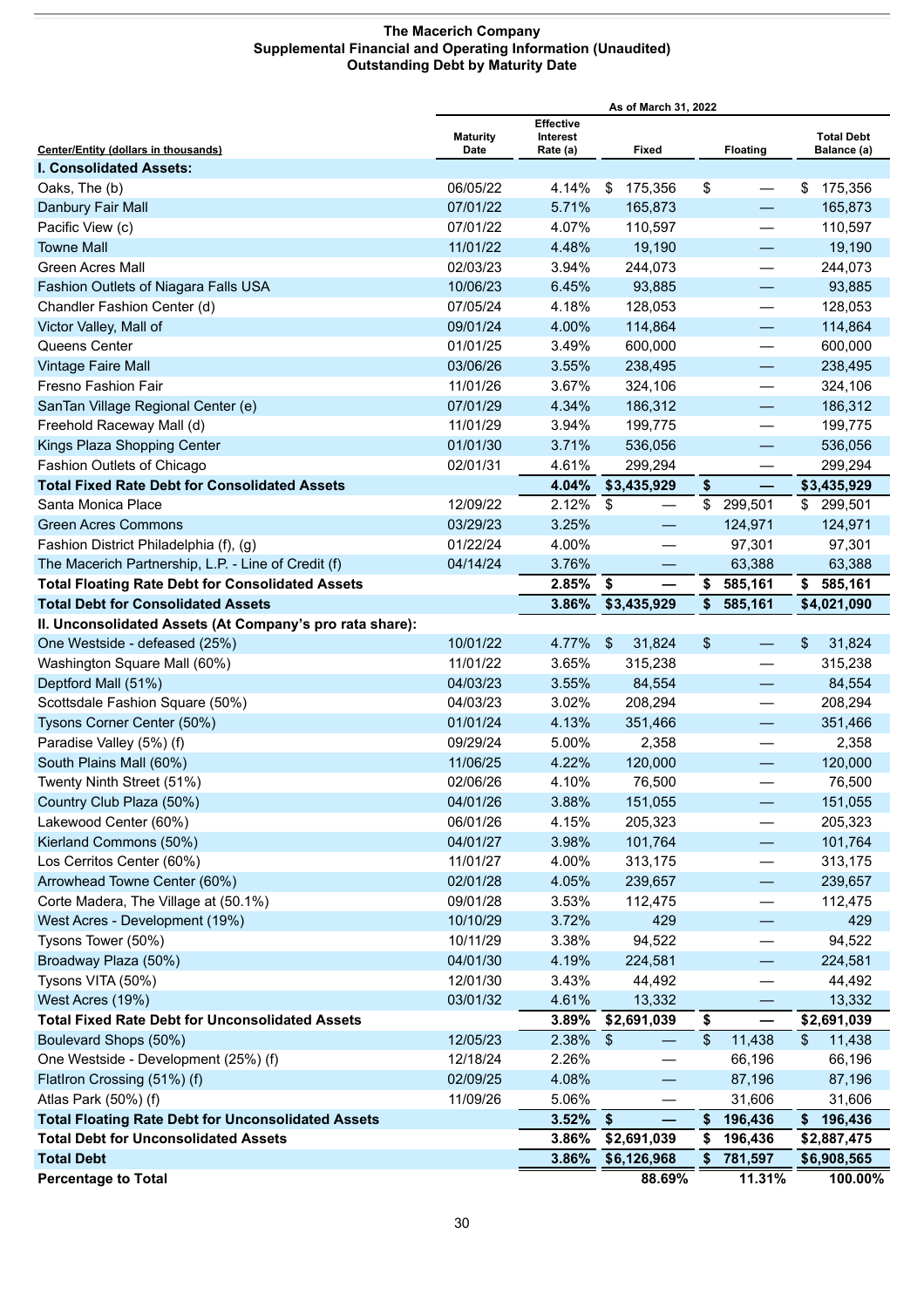#### **The Macerich Company Supplemental Financial and Operating Information (Unaudited) Outstanding Debt by Maturity Date**

- (a) The debt balances include the unamortized debt premiums/discounts and loan finance costs. Debt premiums/discounts represent the excess of the fair value of debt over the principal value of debt assumed in various acquisitions. Debt premiums/discounts and loan finance costs are amortized into interest expense over the remaining term of the related debt in a manner that approximates the effective interest method. The annual interest rate in the table represents the effective interest rate, including the debt premiums/discounts and loan finance costs.
- (b) On May 6, 2022, the Company extended the maturity date on the \$175.4 million loan on The Oaks to June 5, 2024. The loan will now bear a fixed rate of 5.25%, and the Company repaid \$5 million of the loan at closing.
- (c) On April 29, 2022, the Company closed a \$72 million refinance loan with a fixed rate of 5.29%, maturing on May 6, 2032.
- (d) The property is owned by a consolidated joint venture. The loan amount represents the Company's pro rata share of 50.1%.
- (e) The property is owned by a consolidated joint venture. The loan amount represents the Company's pro rata share of 84.9%.
- (f) The maturity date assumes that all available extension options are fully exercised and that the Company and/or its affiliates do not opt to refinance the debt prior to these dates.
- (g) The property is owned by a consolidated joint venture. The loan amount represents the Company's pro rata share of 50.0%.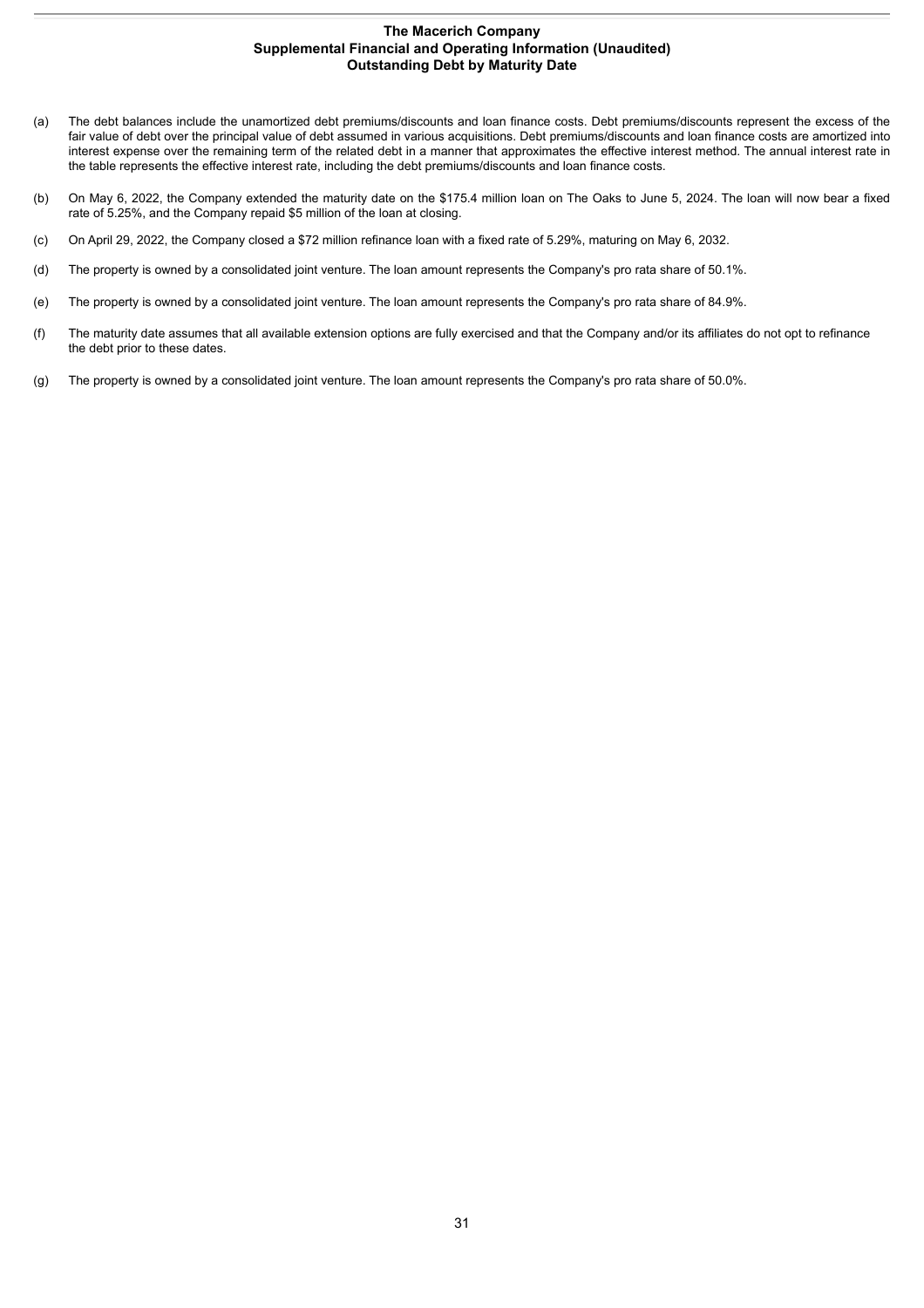#### **The Macerich Company Supplemental Financial and Operating Information (Unaudited) Development and Redevelopment Pipeline Forecast (Dollars in millions) As of March 31, 2022**

#### <span id="page-33-0"></span>**In-Process Developments and Redevelopments:**

| Property                                                        | <b>Project Type</b>                                                                                                                               | Total Cost (a)(b)<br>at 100% | Ownership<br>% | <b>Pro Rata Total</b><br>Cost(a)(b) | Pro Rata<br>Capitalized<br><b>Costs Incurred-</b><br>to-Date(b) | <b>Expected</b><br>Opening (a) | <b>Stabilized Yield</b><br>(a)(b)(c) |
|-----------------------------------------------------------------|---------------------------------------------------------------------------------------------------------------------------------------------------|------------------------------|----------------|-------------------------------------|-----------------------------------------------------------------|--------------------------------|--------------------------------------|
| One Westside fka<br><b>Westside Pavilion</b><br>Los Angeles, CA | Redevelopment of an<br>existing retail center into<br>an approximately<br>584,000 sf Class A<br>creative office campus<br>leased solely to Google | $$500 - $550(d)$             | 25.0%          | $$125 - $138(d)$                    | \$112                                                           | Q3 2022(e)(f)                  | 7.50% - 8.00%(d)                     |

(a) Much of this information is estimated and may change from time to time. See the Company's forward-looking disclosure in the Executive Summary for factors that may affect the information provided in this table.

(b) This excludes GAAP allocations of non cash and indirect costs.

- (c) Stabilized Yield is calculated based on stabilized income after development divided by project direct costs excluding GAAP allocations of non cash and indirect costs.
- (d) Includes \$140 million (\$35 million at the Company's share), which is an allocable share of the total \$190 million purchase price paid by the joint venture in August 2018 for the existing buildings and land.
- (e) Monthly base rent payments are anticipated to commence during the third quarter of 2022, with base rent abatements from the second through ninth month following rent commencement.
- (f) The project was delivered to Google during the fourth quarter of 2021 for tenant improvement work, which has commenced.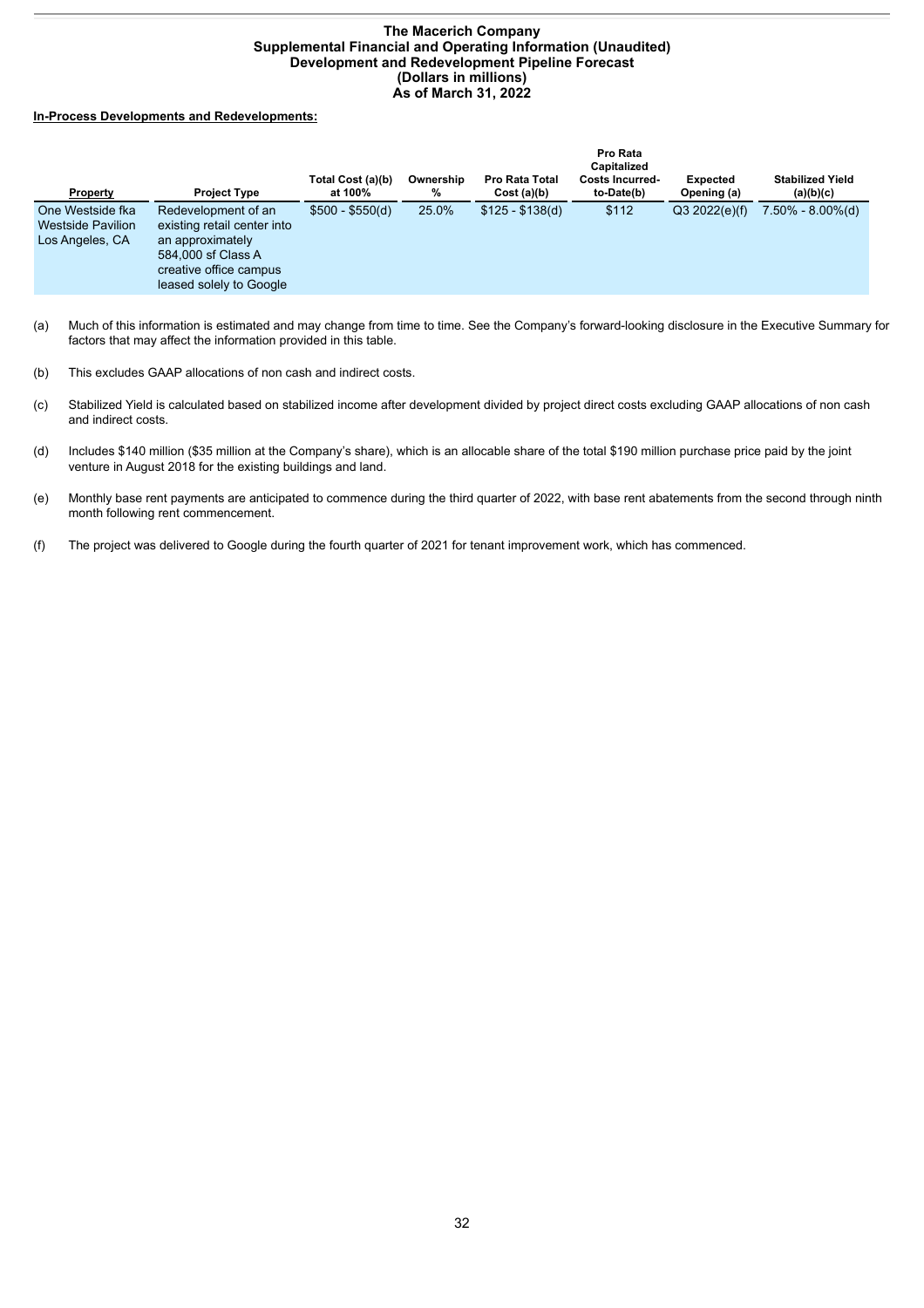#### **The Macerich Company Supplemental Financial and Operating Information (Unaudited) Development and Redevelopment Pipeline Forecast (Continued) (Dollars in millions) As of March 31, 2022**

#### **Pipeline of Former Sears Redevelopments:**

| <b>Project Type</b>         | Ownership | <b>Pro rata Total Cost</b> | <b>Pro Rata</b><br><b>Capitalized Costs</b><br>Incurred-to-Date(b) | <b>Stabilized</b><br>Yield(a)(b)(c) |
|-----------------------------|-----------|----------------------------|--------------------------------------------------------------------|-------------------------------------|
|                             |           | (a)(b)                     |                                                                    |                                     |
| <b>Retail Redevelopment</b> |           | \$75<br>\$90<br>$\sim$     | 36<br>S                                                            | $8.0\%$<br>$9.0\%$<br>÷.            |
| Mixed-Use Densification     |           | 55<br>70<br>$\blacksquare$ | 5.                                                                 | $9.0\%$<br>$-10.5\%$                |
| Future Phases (d)           |           | TBD                        |                                                                    | TBD                                 |
| Total                       | various   | \$160<br>\$130<br>$\sim$   | 41                                                                 |                                     |
|                             |           |                            |                                                                    | Delivered/                          |

| <b>Property</b>                 | <b>Description</b>                                                                          | <b>Expected</b><br>Delivery(e) |
|---------------------------------|---------------------------------------------------------------------------------------------|--------------------------------|
| <b>Retail Redevelopment:</b>    |                                                                                             |                                |
| Chandler Fashion Center (f)     | Redevelop existing store with retail and/or retail compatible uses                          | TBD                            |
| Deptford Mall (f)               | Redevelop existing store for:<br>Dick's Sporting Goods<br>Round 1<br>additional retail uses | Q3-2020<br>Q4-2020<br>Ongoing  |
| South Plains Mall               | Demolish box; site densification with retail and restaurants uses                           | TBD                            |
| Vintage Faire Mall (f)          | Redevelop existing store for:                                                               |                                |
|                                 | Dick's Sporting Goods                                                                       | Q4-2020                        |
|                                 | Dave & Buster's and additional retail uses                                                  | Q2-2022                        |
| <b>Wilton Mall</b>              | Redevelop existing store with a medical center/medical office use                           | $Q1 - 2020$                    |
| <b>Mixed-Use Densification:</b> |                                                                                             |                                |
| Los Cerritos Center (f)         | Demolish box; site densification with residential, hotel and restaurant uses                | TBD                            |
| Washington Square (f)           | Demolish box; site densification with hotel, entertainment and restaurant uses              | <b>TBD</b>                     |

(a) Much of this information is estimated and may change from time to time. See the Company's forward-looking disclosure in the Executive Summary for factors that may affect the information provided in this table. This estimated range of incremental redevelopment costs could increase if the Company and its joint ventures decide to expand the scope as the redevelopment plans get refined.

(b) This excludes GAAP allocations of non cash and indirect costs.

(c) Stabilized Yield represents estimated replacement net operating income at stabilization divided by direct redevelopment costs, excluding GAAP allocations of non cash and indirect costs.

(d) Future demand-driven development phases are possible at Los Cerritos Center and Washington Square.

(e) Given the uncertainties resulting from the COVID-19 pandemic, the expected delivery dates for many of these projects are not currently determinable.

(f) These former Sears stores are owned by a 50/50 joint venture between the Company and Seritage Growth Properties.